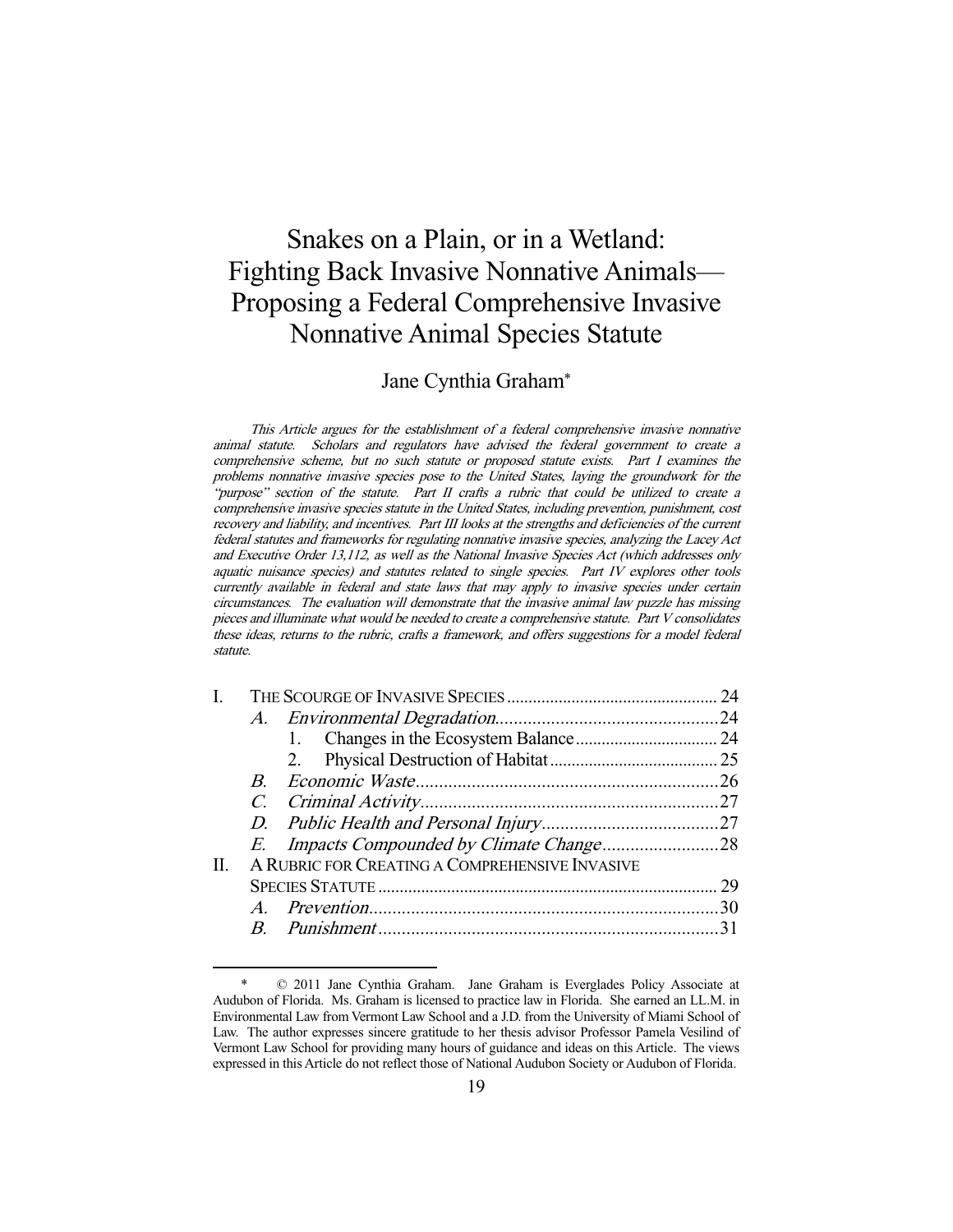|     | C.                                               | Restoration, Cost Recovery, and Liability 32             |  |  |
|-----|--------------------------------------------------|----------------------------------------------------------|--|--|
|     | D.                                               |                                                          |  |  |
| Ш.  | ASSESSMENT OF CURRENT FEDERAL INVASIVE NONNATIVE |                                                          |  |  |
|     |                                                  |                                                          |  |  |
|     | $A$ .                                            |                                                          |  |  |
|     |                                                  | 1.                                                       |  |  |
|     |                                                  | 2.                                                       |  |  |
|     |                                                  | a.                                                       |  |  |
|     |                                                  | b.                                                       |  |  |
|     |                                                  | $\mathbf{c}$ .                                           |  |  |
|     |                                                  | d.                                                       |  |  |
|     |                                                  | Assessment of the Lacey Act's Effectiveness 39<br>3.     |  |  |
|     |                                                  | a.                                                       |  |  |
|     |                                                  | b.                                                       |  |  |
|     |                                                  | $\mathbf{c}$ .                                           |  |  |
|     | $B_{\cdot}$                                      |                                                          |  |  |
|     |                                                  | Onus on Federal Agencies To Prevent Spread of<br>1.      |  |  |
|     |                                                  |                                                          |  |  |
|     |                                                  | Creation of a National Invasive Species Council 43<br>2. |  |  |
|     |                                                  | 3.                                                       |  |  |
|     | $\mathcal{C}$ .                                  |                                                          |  |  |
|     |                                                  | NISA Mechanisms for Prevention and Regional<br>1.        |  |  |
|     |                                                  |                                                          |  |  |
|     |                                                  | 2.                                                       |  |  |
|     | D.                                               | Federal Acts Specific to a Single Invasive Species46     |  |  |
|     |                                                  | Brown Tree Snake Control and Eradication Act of<br>1.    |  |  |
|     |                                                  |                                                          |  |  |
|     |                                                  | Other Specific Species Statutes with Limited<br>2.       |  |  |
|     |                                                  |                                                          |  |  |
|     |                                                  | Assessment of Single Species Act Effectiveness 48<br>3.  |  |  |
|     | E.                                               | Nonnative Wildlife Invasion Prevention Act48             |  |  |
|     | F.                                               | Summary of Current Legal and Regulatory Invasive         |  |  |
|     |                                                  |                                                          |  |  |
| IV. |                                                  | PATCHWORK OF OTHER LAWS AVAILABLE FOR INVASIVE           |  |  |
|     |                                                  | SPECIES REGULATION: DO THEY FULFILL THE RUBRIC?  50      |  |  |
|     | A.                                               |                                                          |  |  |
|     |                                                  | Risk Assessment and Prevention Through<br>1.             |  |  |
|     |                                                  |                                                          |  |  |
|     |                                                  | Litigation Through NEPA with Inconsistent<br>2.          |  |  |
|     |                                                  |                                                          |  |  |
|     |                                                  | Utility of NEPA for Invasive Species Prevention 53<br>3. |  |  |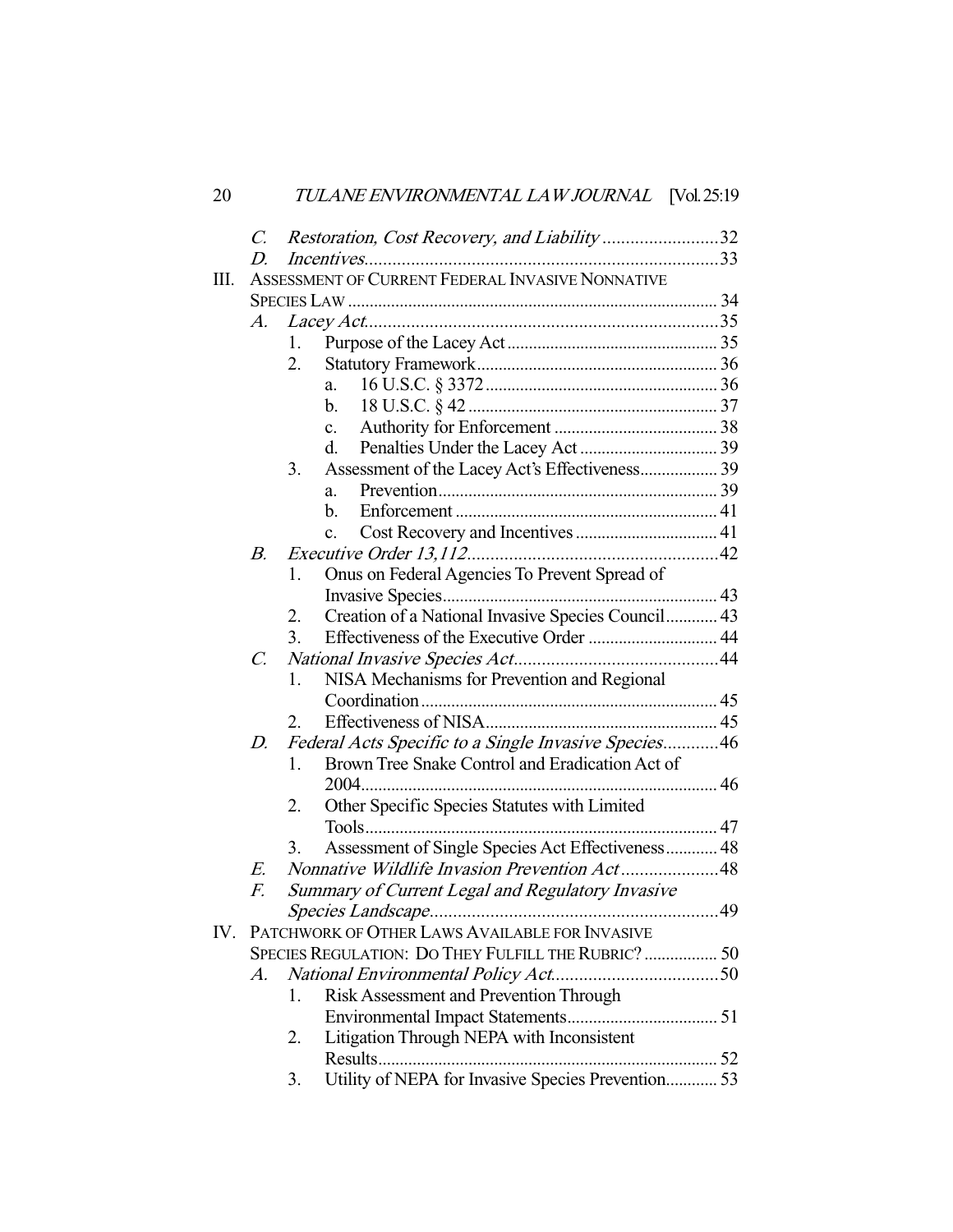| 2011] | <b>FIGHTING BACK NONNATIVE ANIMALS</b> |  |
|-------|----------------------------------------|--|
|-------|----------------------------------------|--|

| В. | <b>Endangered Species Act for Prevention and</b>        |    |
|----|---------------------------------------------------------|----|
|    | Enforcement                                             |    |
|    | 1.                                                      |    |
|    | <b>Litigation Based on Invasive Species</b><br>a.       |    |
|    |                                                         |    |
|    | Overall Scope of ESA Section 7 for Invasive<br>b.       |    |
|    |                                                         |    |
|    | Enforcement and Punishment Through Section 9  56<br>2.  |    |
|    | Utility of ESA for Invasive Species Control  57<br>3.   |    |
| C. | Clean Water Act for Prevention and Possible             |    |
|    |                                                         |    |
|    | Application of CWA State Water Quality<br>1.            |    |
|    |                                                         |    |
|    | 2.                                                      |    |
|    | $\overline{3}$ .                                        |    |
| D. | Animal Health Protection Act (AHPA) for                 |    |
|    |                                                         |    |
|    | 1.                                                      |    |
|    | Restoration and Cost Recovery in the AHPA  62<br>2.     |    |
|    | 3.                                                      |    |
| E. |                                                         |    |
|    | 1.                                                      |    |
|    | 2.                                                      |    |
|    | 3.<br>Exotic Pet Amnesty Programs: Incentive and        |    |
|    |                                                         |    |
|    | Evaluating the Effectiveness of Individual State<br>4.  |    |
|    |                                                         | 65 |
| F. | Public Nuisance Tort Liability for Restoration Cost     |    |
|    |                                                         |    |
|    | Testing the Effectiveness Through the First<br>1.       |    |
|    |                                                         |    |
|    | Assessment of Public Nuisance's Effectiveness for<br>2. |    |
|    |                                                         |    |
| G. | Incentives To Promote Free Market Solutions for         |    |
|    | <b>Control and Eradication.</b>                         |    |
|    | Grant Programs, Funding Sources, and Voluntary<br>1.    |    |
|    |                                                         |    |
|    | 2.                                                      |    |
| Н. | Conclusion—The Patchwork of Other Laws Still            |    |
|    |                                                         |    |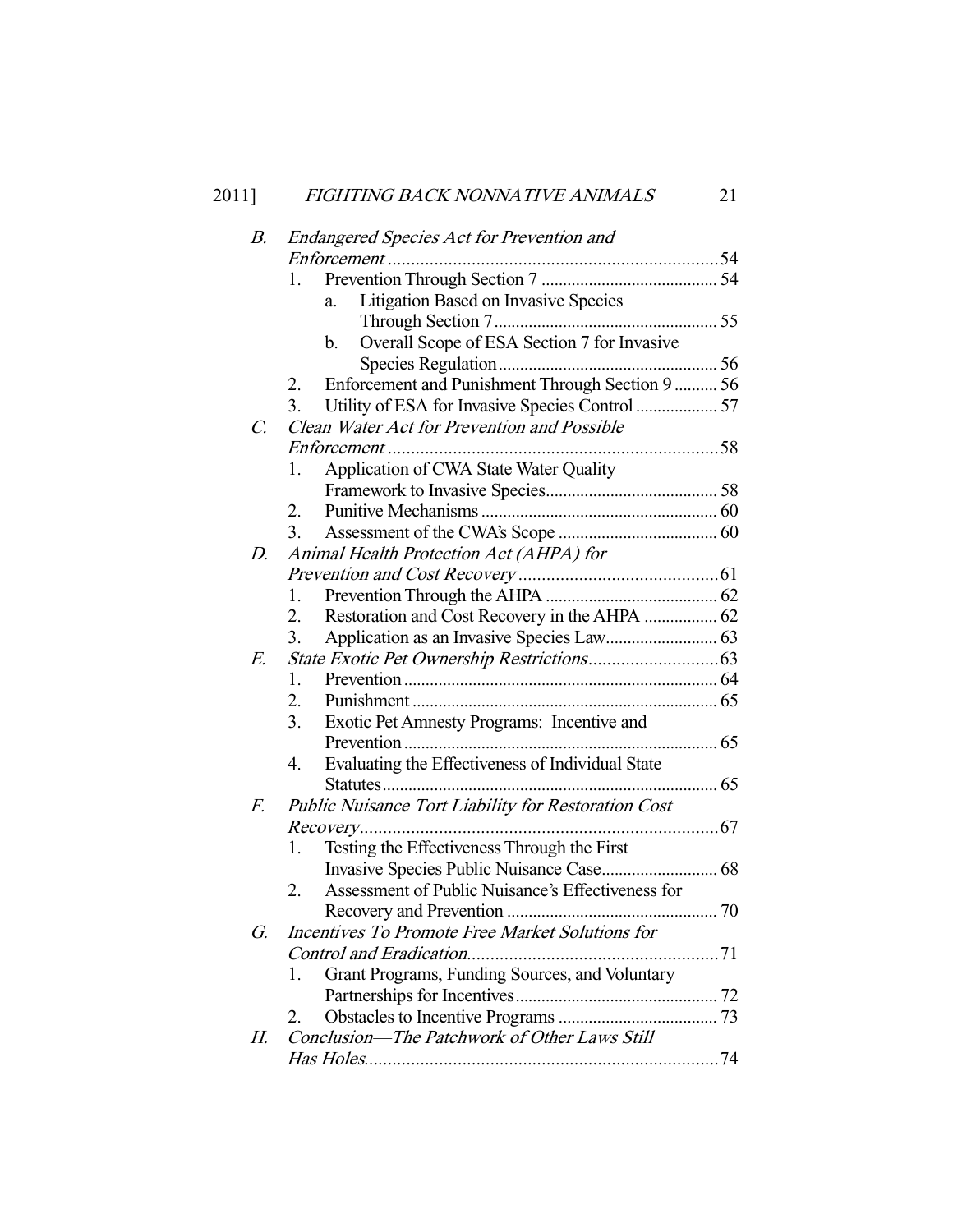| V. |             | FRAMEWORK FOR A PROPOSED COMPREHENSIVE INVASIVE |  |
|----|-------------|-------------------------------------------------|--|
|    |             |                                                 |  |
|    |             |                                                 |  |
|    |             | 1.                                              |  |
|    |             | 2.                                              |  |
|    |             | 3. Establishing Uniform Restrictions on Exotic  |  |
|    |             |                                                 |  |
|    | $B_{\cdot}$ | Increase Public Awareness of Laws Through       |  |
|    |             |                                                 |  |
|    |             |                                                 |  |
|    |             |                                                 |  |
|    |             | $3_{-}$                                         |  |
|    |             |                                                 |  |

 Forget the war on drugs. What the United States needs is a war on invasive animal species. Burmese pythons swallowing American alligators in the Everglades, Asian carp invading the Great Lakes, and Zebra Mussels in California and the Great Lakes: this is just a sampling of nonnative invasive animal species horrors in the United States. Nonnative invasive animal species create a host of problems, such as environmental degradation, economic waste, public health risks, and personal injuries to humans. Unlike New Zealand, the United States does not have a federal comprehensive invasive species statute that regulates the invasive species problem in a centralized framework.<sup>1</sup> A variety of federal, state, and local laws regulate nonnative invasive species, but they are not well coordinated and do not fully address all the problems associated with invasive species.<sup>2</sup>

 This Article argues that there should be a federal, comprehensive invasive nonnative animal species statute and recommends certain requirements for this scheme. Scholars and regulators have advised the federal government to create a comprehensive scheme, but have yet to recommend specific requirements for such a statute.<sup>3</sup> Part I examines the

 <sup>1.</sup> See Biosecurity Act 1993 (N.Z.). The Bahamas also has a draft National Invasive Species Strategy. See BAH. ENV'T, SCI., & TECH. COMM'N, THE NATIONAL INVASIVE SPECIES STRATEGY FOR THE BAHAMAS (2003), http://www.invasivespeciesinfo.gov/international/mexcarib. shtml (follow "The National Invasive Species Strategy For The Bahamas" hyperlink).

<sup>2.</sup> Robert B. McKinstry Jr. et al., Legal Tools That Provide Direct Protection for Elements of Biodiversity, 16 WIDENER L.J. 909, 928 (2007).

<sup>3.</sup> See id.; WORKING GRP. & SCI. COORDINATION GRP. OF THE S. FLA. ECOSYSTEM RESTORATION TASK FORCE, INVASIVE EXOTIC ANIMALS: MANAGING A THREAT TO EVERGLADES RESTORATION (Apr. 2010), *available at* www.sfrestore.org/information\_brief/Final\_Apr\_06\_10 Exotics.pdf.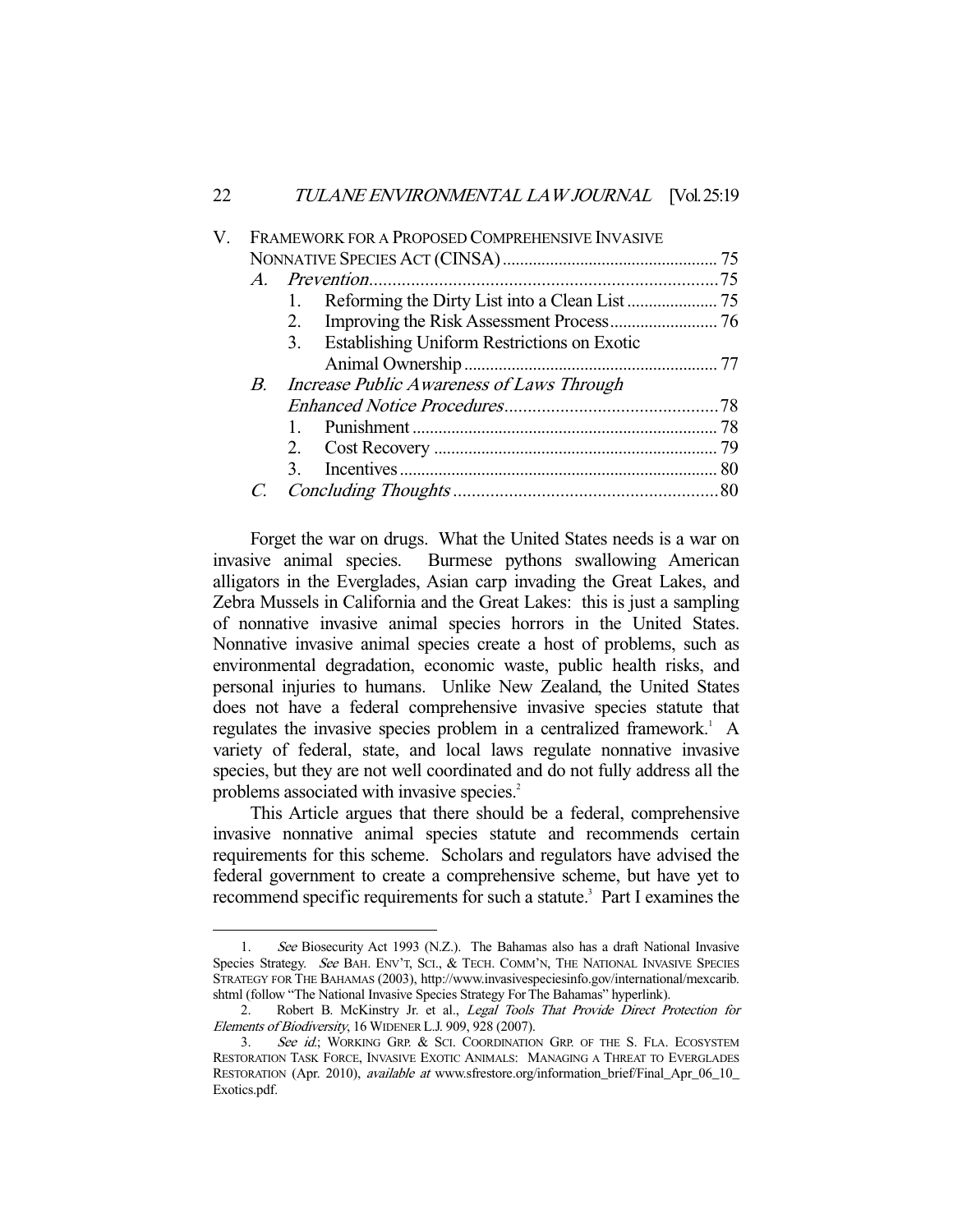problems nonnative invasive species pose in the United States, providing material for the "Purpose" section of the statute. Part II crafts a rubric that could be utilized to create a comprehensive invasive species statute, including prevention, punishment, cost recovery and liability, and incentives. Part III analyzes the strengths and deficiencies of the current federal statutes and frameworks for regulating nonnative invasive species, including the broadly-scoped Lacey Act and Executive Order 13,112, as well as narrowly scoped laws, such as the National Invasive Species Act (for aquatic nuisance species) and statutes related to single species. Part IV explores other tools currently available in federal and state laws that may apply to invasive species under certain circumstances. The evaluation will demonstrate that the puzzle has missing pieces and will illuminate what would be needed to create a comprehensive statute. Part V consolidates these ideas, returns to the rubric, and then crafts a framework and offers suggestions for a model federal comprehensive invasive species statute.

 The scope of discussion will be limited to invasive animal species. Executive Order 13,112 defines invasive species as "an alien species whose introduction does or is likely to cause economic or environmental harm or harm to human health."<sup>4</sup> An alien species with respect to a particular ecosystem includes "any species, including its seeds, eggs, spores, or other biological material capable of propagating that species, that is not native to that ecosystem."<sup>5</sup> While invasive plants fall within this definition, they pose slightly different problems to ecosystems.<sup>6</sup> As such, tools to manage and regulate invasive animal species may not be appropriate for invasive plant species, and vice versa. Additionally, laws on controlling invasive plant species already exist.<sup>7</sup> "Whereas invasive exotic plants have been the focus of various planning, prevention, and management activities for the past [thirty-five] years, the focus on invasive animals . . . began within the past decade."8

Exec. Order No. 13,112, 64 Fed. Reg. 6183, 6183 (Feb. 8, 1999); NAT'L INVASIVE SPECIES COUNCIL, INVASIVE SPECIES DEFINITION CLARIFICATION AND GUIDANCE WHITE PAPER 1 (2006), http://www.invasivespeciesinfo.gov/docs/council/isacdef.pdf.

 <sup>5.</sup> Exec. Order No. 13,112, 64 Fed. Reg. at 6183.

 <sup>6.</sup> See David Pimentel et al., Economic and Environmental Threats of Alien Plant, Animal, and Microbe Invasions, 84 AGRIC., ECOSYSTEMS & ENV'T 1 (2001).

 <sup>7.</sup> See, e.g., Plant Protection Act, Pub. L. No. 106–224, 114 Stat. 438 (2000) (codified as amended at 7 U.S.C. §§ 7701-7786 (2006)). The Plant Protection Act created a detailed framework to regulate plant "pests," known both as invasive species or weeds, through different methods such as inspection, prohibition, and biological control. Id.

 <sup>8.</sup> WORKING GRP. & SCI. COORDINATION GRP. OF THE S. FLA. ECOSYSTEM RESTORATION TASK FORCE, supra note 3, at 1.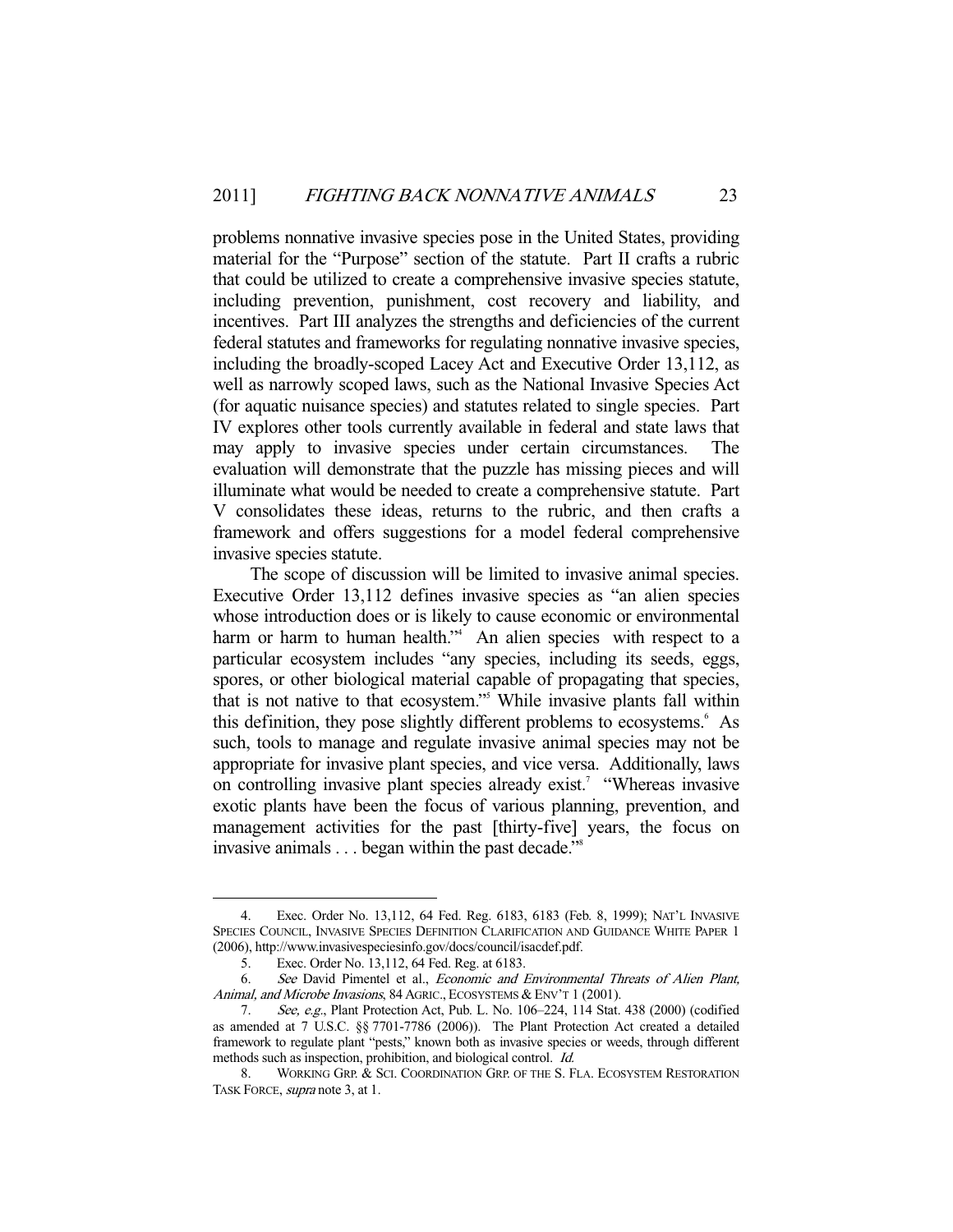#### I. THE SCOURGE OF INVASIVE SPECIES

 The spread of nonnative invasive animal species in the United States is correlated with a plethora of problems. The environmental impacts are well known but there are also numerous less obvious impacts related to economic loss, crime and national security, and public health and safety.<sup>9</sup> For example, the removal of marine nonnative species such as zebra mussels costs hundreds of millions of dollars.<sup>10</sup> Recent data shows that "[w]ildlife trafficking is thought to be the third most valuable illicit commerce in the world, after drugs and weapons."<sup>11</sup> This Part examines the link between nonnative species with these harmful impacts.

## A. Environmental Degradation

 Some nonnative species cause wide-ranging ecological harms to ecosystems.12 In extreme cases, the proliferation of a nonnative species in an area contributes to the decline and ultimate extinction of native fauna.13 However, under different circumstances, a nonnative species could have barely any harmful impacts on an ecosystem.<sup>14</sup> This Part looks at the range of different environmental impacts on ecosystems, both direct and indirect.

#### 1. Changes in the Ecosystem Balance

 A new species can wreak havoc on an ecosystem's balance. The introduction of a predator can be devastating, especially on islands, lakes, and other isolated areas where native species have evolved in the absence of other predators.15 In Guam, for example, the nonnative brown

<sup>9.</sup> See BIOLOGICAL INVASIONS: ECONOMIC AND ENVIRONMENTAL COSTS OF ALIEN PLANT, ANIMAL, AND MICROBE SPECIES (David Pimentel ed., 2002); THE ECONOMICS OF BIOLOGICAL INVASIONS (Charles Perrings et al. eds., 2000).

<sup>10.</sup> James T. Carlton, *Environmental Impacts of Marine Exotics*, ACTION BIOSCIENCE (May 2004), http://www.actionbioscience.org/biodiversity/carlton.html.

<sup>11.</sup> Charles Bergman, Wildlife Trafficking, SMITHSONIAN, Dec. 2009, at 34, 37.

<sup>12.</sup> See Piran C.L. White et al., Alien Invasive Vertebrates in Ecosystems: Pattern, Process and the Social Dimension, 35 WILDLIFE RES. 171 (2008), available at http://fnicsearch. nal.usda.gov/bitstream/10113/16174/1/IND44063688.pdf.<br>13. Id. at 174.

 $Id$  at 174.

 <sup>14.</sup> Id.

<sup>15.</sup> Invasive Non-Native Species, ROYAL SOC'Y FOR THE PROTECTION OF BIRDS (last published July 15, 2011, 3:01 PM), http://www.rspb.org.uk/ourwork/policy/species/nonnative/ index.aspx; see NAT'L INVASIVE SPECIES COUNCIL, 2008-2012 NATIONAL INVASIVE SPECIES MANAGEMENT PLAN 7 (Aug. 1, 2008), http://www.invasivespeciesinfo.gov/council/mp2008.pdf. For the impacts of the lionfish, see Filleting the Lion, NAT'L OCEAN SERV., http://oceanservice. noaa.gov/news/weeklynews/june10/eatlionfish.html (last updated June 21, 2010) ("This invasive species has the potential to harm reef ecosystems because it is a top predator that competes for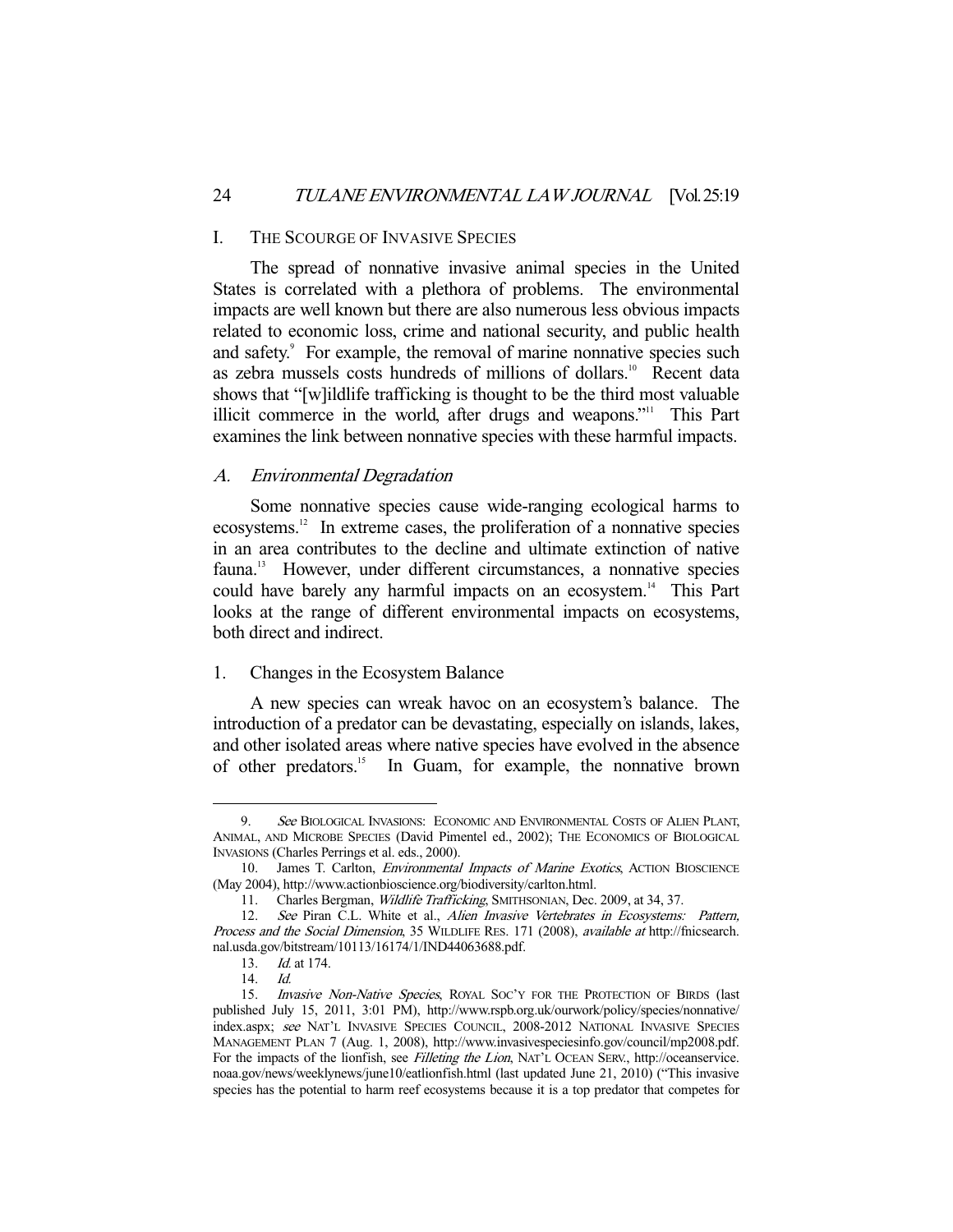treesnake "has eliminated most native vertebrates (birds, bats, and lizards) that pollinate trees and flowers."<sup>16</sup> The discovery of a thirteenfoot Burmese python, which died trying to swallow a whole, live, sixfoot alligator, caused biologists in Florida to fear "that the nonnative snakes could threaten a host of other animal species in the Everglades."<sup>17</sup> Giant constrictors (snakes) are capable of eating almost every type of land-dwelling vertebrate, so if a bird or mammal is already rare, a novel predator could tip the balance against the native prey species.<sup>18</sup> Ultimately, this could mean that entire food webs could change through the elimination or depletion of vulnerable native prey species.

 Nonnative species may compete with native species for food and breeding habitat.<sup>19</sup> Moreover, they enjoy an advantage over native species in their new habitat because their natural enemies may not be in the area.<sup>20</sup> They can multiply unchecked, competing for valuable resources such as sunlight, water, and nutrients.<sup>21</sup> For example, a single Cuban Tree Frog can lay four thousand eggs at a time, three times more than native tree frogs in Florida.<sup>22</sup> Native species suffer from this intense competition from nonnative invaders. Invasive nonnative species "are the primary cause of species endangerment and have contributed to 68 percent of extinctions in the U.S."23

#### 2. Physical Destruction of Habitat

 Nonnative species can also alter the physical environment and modify or destroy natural habitats.<sup>24</sup> A prime example is the nutria, a

- 18. Pimentel et al., *supra* note 6, at 10.
- 19. Invasive Non-Native Species, supra note 15.
- 20. See id.
- $21$  Id.

-

 23. Nonnative Species: Burmese Pythons, NAT'L PARK SERV., http://www.nps.gov/ever/ naturescience/nonnativespecies.htm (last updated Aug. 13, 2010, 12:03 PM).

food and space with overfished native stocks such as snapper and grouper. Scientists fear that lionfish will also kill off helpful species such as algae-eating parrotfish, allowing seaweed to overtake the reefs.").

 <sup>16.</sup> Giant Constrictor Risk Assessment: Frequently Asked Questions, U.S. GEOLOGICAL SURV., http://www.fort.usgs.gov/FLConstrictors/FAQ.asp (last visited Oct. 7, 2011).

<sup>17.</sup> See Associated Press, Gator-Guzzling Python Comes to Messy End, MSNBC.COM (Oct. 5, 2005, 4:42:28 PM), http://www.msnbc.msn.com/id/9600151/.

 <sup>22.</sup> SANDY BECK ET AL., NAT'L PARK SERV. & FLA. FISH & WILDLIFE CONSERVATION COMM'N, FLORIDA INVADERS: UNDER SIEGE BY PLANT AND ANIMAL INVADERS, NATURE AND OUR ECONOMY ARE AT RISK! 5 (2008), http://www.nps.gov/ever/naturescience/upload/2008%20 Florida%20Invaders%20For%20Web.pdf.<br>23. Nonnative Species: Burmese

 <sup>24.</sup> PETER T. JENKINS ET AL., DEFENDERS OF WILDLIFE, BROKEN SCREENS: THE REGULATION OF LIVE ANIMAL IMPORTS IN THE UNITED STATES 16 (2007), available at http:// www.defenders.org/resources/publications/programs\_and\_policy/international\_conservation/brok en\_screens/broken\_screens\_report.pdf.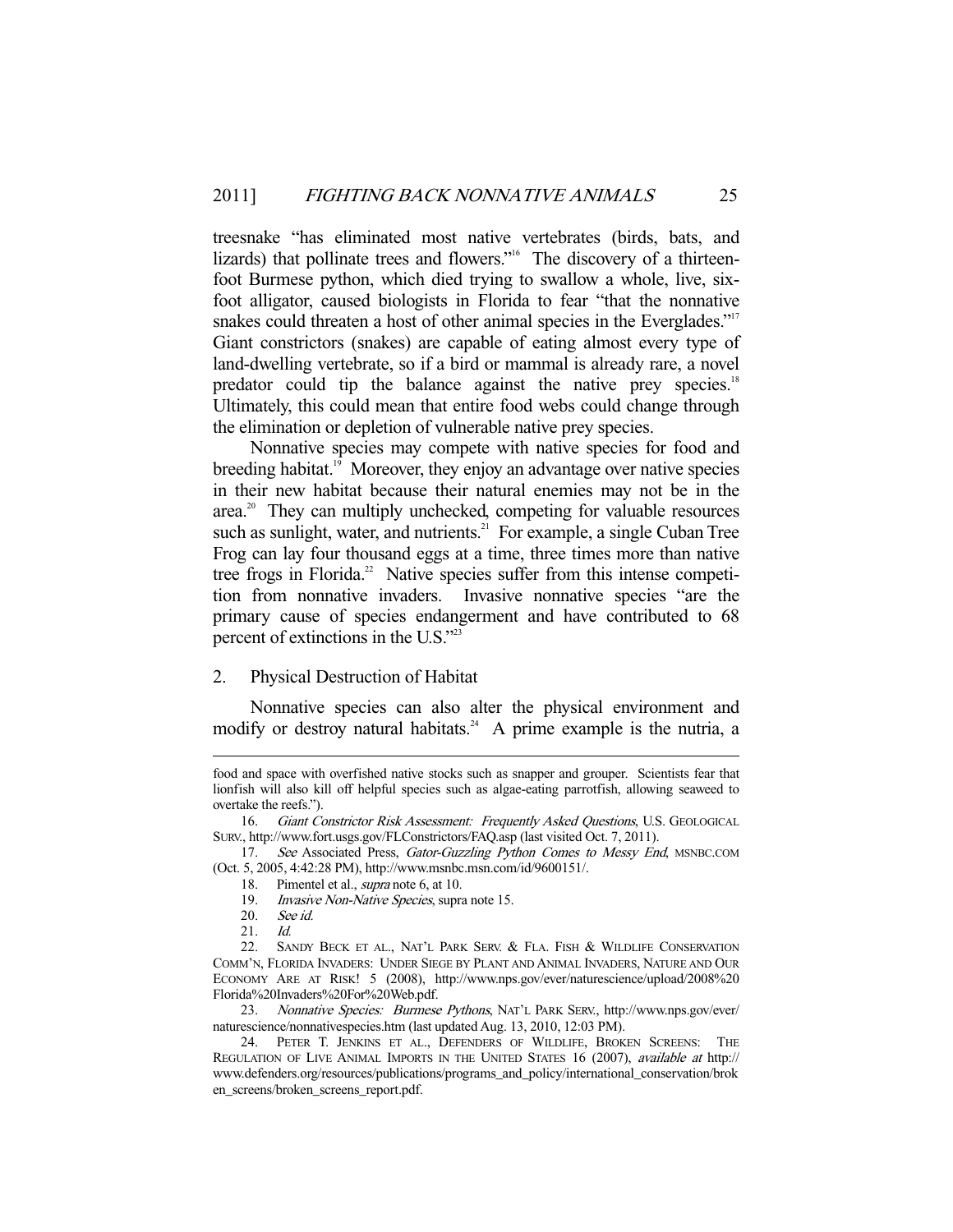South American semiaquatic rodent that has invaded parts of the U.S. Gulf Coast.<sup>25</sup> Like wild hogs, they burrow underground for food, which destabilizes the soil, uproots or weakens native vegetation, damages crops and lawns, and causes erosion on the banks of rivers and canals in the bayous of coastal Louisiana and other fragile ecosystems.<sup>26</sup>

#### B. Economic Waste

 Economic losses resulting from invasive species are extensive. A 1999 study estimated that the fifty thousand invasive species contribute to approximately \$137 billion per year in damages.<sup>27</sup> More recent commentaries suggest this was a conservative estimate, considering the study did not account for the invasive species damages reported to the U.S. Department of Agriculture Wildlife Services and underestimated populations of invasive swine.<sup>28</sup> Although there is extensive research and scholarship on the economic impacts of invasive species, $2^{\circ}$  calculating precise values of economic loss can be prohibitively expensive. Investigators assessing past and projected economic damages associated with uncontrolled nutria populations in Maryland, for example, admitted that a precise tally would require additional resources in the thousands if not millions—of dollars.<sup>30</sup> It is important to keep this in mind for the

<sup>25.</sup> *Id.* at 15.

<sup>26.</sup> Id.; see Hog Wild in Florida: UF Experts Say Feral Pig Problem Here To Stay, SCI. DAILY (June 7, 2005), http://www.sciencedaily.com/releases/2005/06/050607012122.htm.

<sup>27.</sup> David Pimentel et al., *Environmental and Economic Costs of Nonindigenous Species* in the United States, 50 BIOSCIENCE 53, 53 (2000), available at http://www.tcnj.edu/~bshelley/ Teaching/PimentelEtal00CostExotics.pdf.

<sup>28.</sup> David L. Bergman et al., The Economic Impact of Invasive Species to Wildlife Services' Cooperators, in NAT'L WILDLIFE RESEARCH CTR., U.S. DEP'T OF AGRIC., HUMAN CONFLICTS WITH WILDLIFE: ECONOMIC CONSIDERATIONS 169, 177 (Larry Clark ed., 2000), http:// www.aphis.usda.gov/wildlife\_damage/nwrc/symposia/economics\_symposium/bergmanHR.pdf (citing Pimentel et al., supra note 27).

 <sup>29.</sup> In fact, the USDA's National Invasive Species Information Center has web pages devoted to listing numerous studies of the economic impacts on national, state, and international levels. See Economic Impacts, U.S. DEP'T AGRIC., http://www.invasivespeciesinfo.gov/economic/ us.shtml (last modified Sept. 21, 2011); Jeffrey Davis, Invasive Exotic Animals Costing U.S. Billions of Dollars, MOTHER NATURE NETWORK (Feb. 2, 2010, 6:49 PM), http://www.mnn. com/lifestyle/pets-animals/stories/invasive-exotic-animals-costing-us-billions-of-dollars; DAVID LODGE & DAVID FINNOFF, INVASIVE SPECIES IN THE GREAT LAKES: COSTING US OUR FUTURE: ANNUAL LOSSES TO GREAT LAKES REGION BY SHIP-BORNE INVASIVE SPECIES AT LEAST \$200 MILLION (July 2008), http://www.glu.org/sites/default/files/lodge\_factsheet.pdf. At the state level, most studies look at the impact of specific species. Most of these, however, are plant species, with the exception of a few dealing with specific animal species and geographic locations. See, e.g., SOUTHWICK ASSOCS., MD. DEP'T OF NATURAL RES., POTENTIAL ECONOMIC LOSSES ASSOCIATED WITH UNCONTROLLED NUTRIA POPULATIONS IN MARYLAND'S PORTION OF THE CHESAPEAKE BAY (Nov. 2, 2004), http://www.dnr.state.md.us/irc/docs/00006595.pdf.

<sup>30.</sup> SOUTHWICK ASSOCS., *supra* note 29, at 1.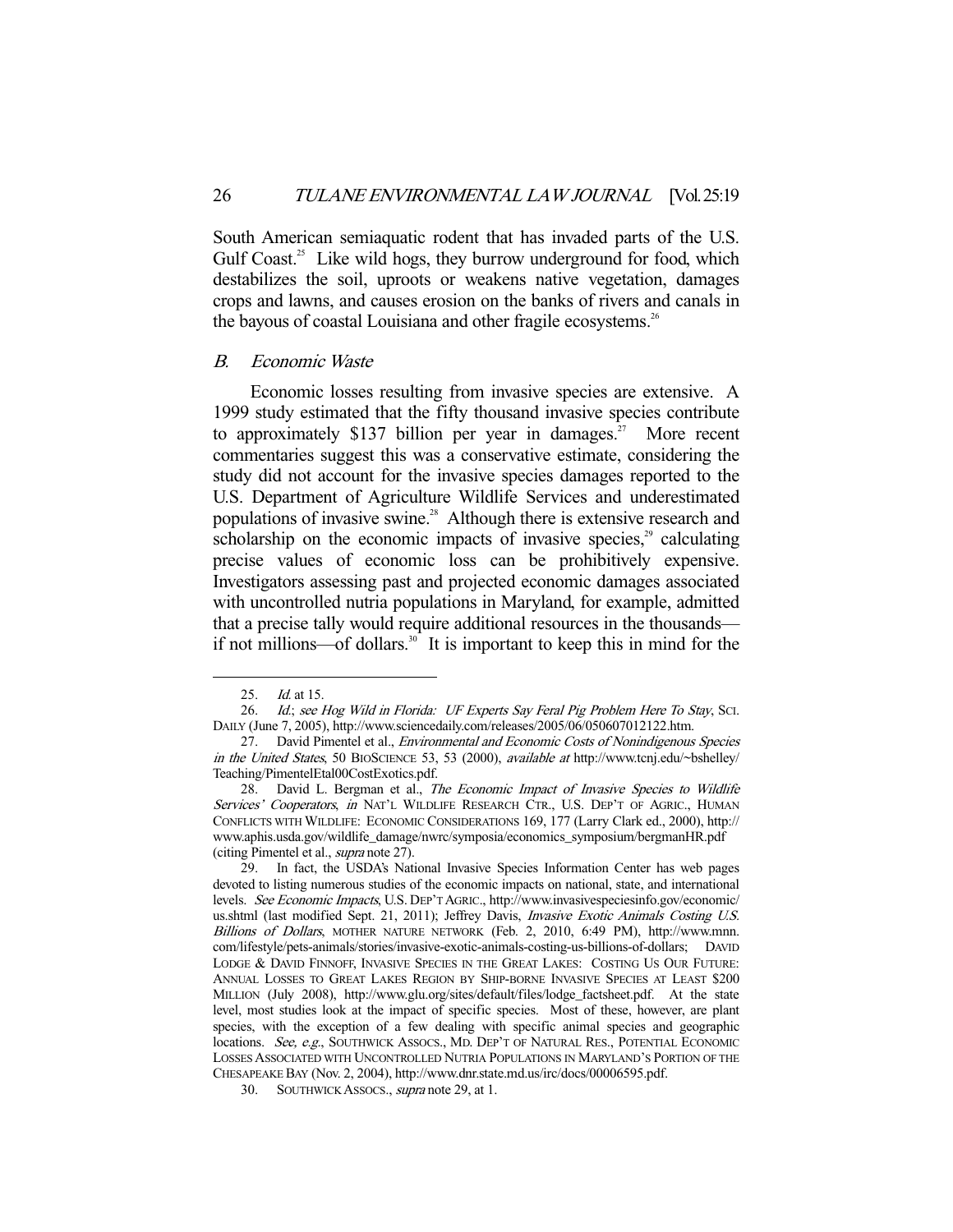discussion later in this Article on economic valuation for public nuisance liability and the proposal for a cost recovery statute.

## C. Criminal Activity

 The illicit wildlife trafficking trade, second only to the drugs and weapons trade, has an estimated worth of \$10 to \$20 billion a year.<sup>31</sup> Many of the organized crime rings trafficking in drugs and arms are also linked to the illegal wildlife trade.<sup>32</sup> Demand fuels illegal wildlife trafficking. The worldwide markets for exotic pets, rare foods, trophies, and traditional medicines are expansive.<sup>33</sup> Traffickers can make a huge profit with little cost. Animals have been sold for as much as \$10,000 each.<sup>34</sup> As long as markets exist in developed nations like the United States, exotic animals will be trafficked from the lesser-developed nations, legally or illegally. The United States is the largest importer of wildlife.<sup>35</sup> The U.S.-Mexico border is notoriously permeable for wildlife smuggling.<sup>36</sup> The demand for exotic species and large payoff for the traffickers creates opportunities for nonnative species introductions into the wild. $37$ 

## D. Public Health and Personal Injury

-

 Nonnative species in the United States detrimentally impact human health by spreading various infectious diseases and causing individual personal injuries.<sup>38</sup> Most live animals imported into the United States,

<sup>31.</sup> Bergman, supra note 11, at 37; Fighting Wildlife Trafficking, COALITION AGAINST WILDLIFE TRAFFICKING, http://www.cawtglobal.org/usa/ (last visited Oct. 7, 2011).

 <sup>32.</sup> Mara E. Zimmerman, The Black Market for Wildlife: Combating Transnational Organized Crime in the Illegal Wildlife Trade, 36 VAND. J. TRANSNAT'L L. 1657, 1659 (2003).

<sup>33.</sup> Fighting Wildlife Trafficking, supra note 31.

<sup>34.</sup> Amulya Nagaraj, *Illegal Wildlife Trade on the Rise; Stronger Punishment Needed for* Offenders, INT'L BUS. TIMES (Sept. 20, 2010, 6:10 AM), http://www.ibtimes.com/articles/ 63644/20100920/wildlife-conservation-cites-traffic-wwf-china-india-africa-malaysia.htm.

 <sup>35.</sup> Zimmermann, supra note 32, at 1669 (citing Robert S. Anderson, Investigation, Prosecution, and Sentencing of International Wildlife Trafficking Offenses in the U.S. Federal System, NAT'L ENVTL. ENFORCEMENT J., June 1997, at 14, 14); see CBP Assists Bo Derek in Fight Against Wildlife Trafficking in Miami, U.S. DEP'T OF HOMELAND SEC. (Oct. 19, 2007), http://www.cbp.gov/xp/cgov/newsroom/highlights/border\_sec\_news/bo\_derek.xml; David Fleshler & Dana Williams, Wildlife Trade Brings Tarantulas, Pythons, Cobras, SUN SENTINEL (Nov. 30, 2010), http://articles.sun-sentinel.com/2010-11-30/new/fl-wildlife-trade-20101130\_1\_pythonsimport-limit-wildlife-trade.

 <sup>36.</sup> Zimmermann, supra note 32, at 1670 (citing Anderson, supra note 35, at 14).

 <sup>37.</sup> Robert Brown, Exotic Pets Invade United States Ecosystems: Legislative Failure and a Proposed Solution, 81 IND. L.J. 713, 715, 717 (2006) (citing Stefan Lovgren, Huge, Freed Pet Pythons Invade Florida Everglades, NAT'L GEOGRAPHIC NEWS, June 3, 2004, http://news.national geographic.com/news/2004/06/0603\_040603\_invasivespecies.html).

<sup>38.</sup> See JENKINS ET AL., supra note 24, at 21-22.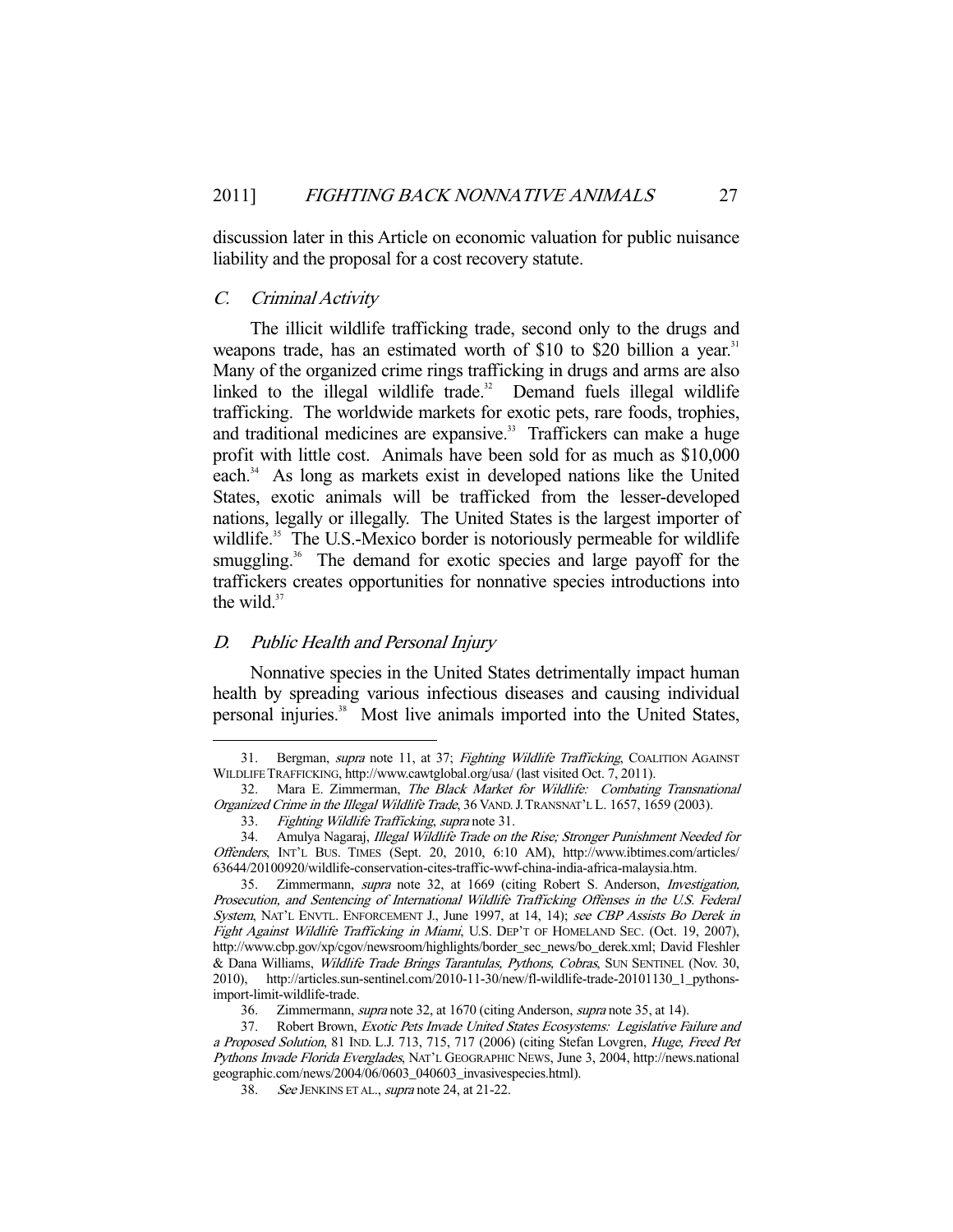eighty-two percent of which are nonnative to the United States,<sup>39</sup> are never tested for infectious agents.<sup>40</sup> Therefore, a significant proportion of the diseases that those animals harbor are also likely to be foreign.<sup>41</sup> Exotic pets have been linked to outbreaks of rare diseases in humans throughout the United States. For example, the 2003 outbreak of monkeypox in Wisconsin, Illinois, and Indiana was linked to a pet-trade shipment of a Gambian giant rat (*Cricetomys gambianus*).<sup>42</sup> Wild hogs in Florida are known to carry forty-five different parasitic and infectious diseases,<sup>43</sup> and the Great Green Tree frog, a large Australian frog, is known to carry the deadly pathogen Batrachochytrium dendrobatidis.<sup>44</sup> "Invasive Brown Tree Snakes and Black Spiny-tailed iguana deliver venomous bites."<sup>45</sup> Nonnative species kept as pets, or those that have escaped into the wild, have also been known to attack people in suburbs and cities.<sup>46</sup>

## E. Impacts Compounded by Climate Change

 The impacts described above may be compounded by the effects of climate change. Research indicates that tropical and subtropical species and diseases will move northward, as habitats in higher latitudes and at higher elevations become warmer and moister.<sup>47</sup> Scientists predict that the number of harmful species invasions will likely increase in a warming North America because tropical species will be able to acclimate more easily to the warmer winter.<sup>48</sup> Furthermore, as the

 <sup>39.</sup> Id. at 8 tbl.1.

 <sup>40.</sup> Id. at 19.

 <sup>41.</sup> Id.

 <sup>42.</sup> CTR. FOR DISEASE CONTROL, PRELIMINARY REPORT: MULTISTATE OUTBREAK OF MONKEYPOX IN PERSONS EXPOSED TO PET PRAIRIE DOGS 1 (June 9, 2003), http://www.cdc.gov/ ncidod/monkeypox/pdf/report060903.pdf.

<sup>43.</sup> Robert C. Belden, Feral Hogs: The Florida Experience, TEX. NAT. WILDLIFE, http://agrilife.org/texnatwildlife/feral-hogs/feral-hogs-the-florida-experience/ (last visited Sept. 29, 2011).

<sup>44.</sup> JENKINS ET AL., *supra* note 24, at 18.

 <sup>45.</sup> Frequently Asked Questions, NAT'L INVASIVE SPECIES COUNCIL, http://www.invasive species.gov/ (follow "FAQ" hyperlink) (last visited Sept. 20, 2011).

<sup>46.</sup> See, e.g., Jim Loney, Pet Python Kills Florida Toddler, REUTERS (July 1, 2009, 7:09 PM), http://www.reuters.com/article/idUSTRE56067K20090701.

<sup>47.</sup> Lawrence Liebesman et al., The Endangered Species Act and Climate Change, [Dec. 2009] 39 Envtl. L. Rep. (Envtl. Law Inst.) 11,173, 11,175-76 (citing Brief of Amici Curiae Wildlife Conservation Interests in Support of Petitioners at 19, Massachusetts v. EPA, 127 S. Ct. 1438 (2007) (No. 05-1120), 2006 WL 2563382, at \*19; CURTIS PETZOLDT &ABBY SEAMAN, N.Y. STATE INTEGRATED PEST MGMT. PROGRAM, CLIMATE CHANGE EFFECTS ON INSECTS AND PATHOGENS (Feb. 21, 2006), http://www.climateandfarming.org/pdfs/FactSheets/III.2Insects.Patho gens.pdf).

 <sup>48.</sup> Id.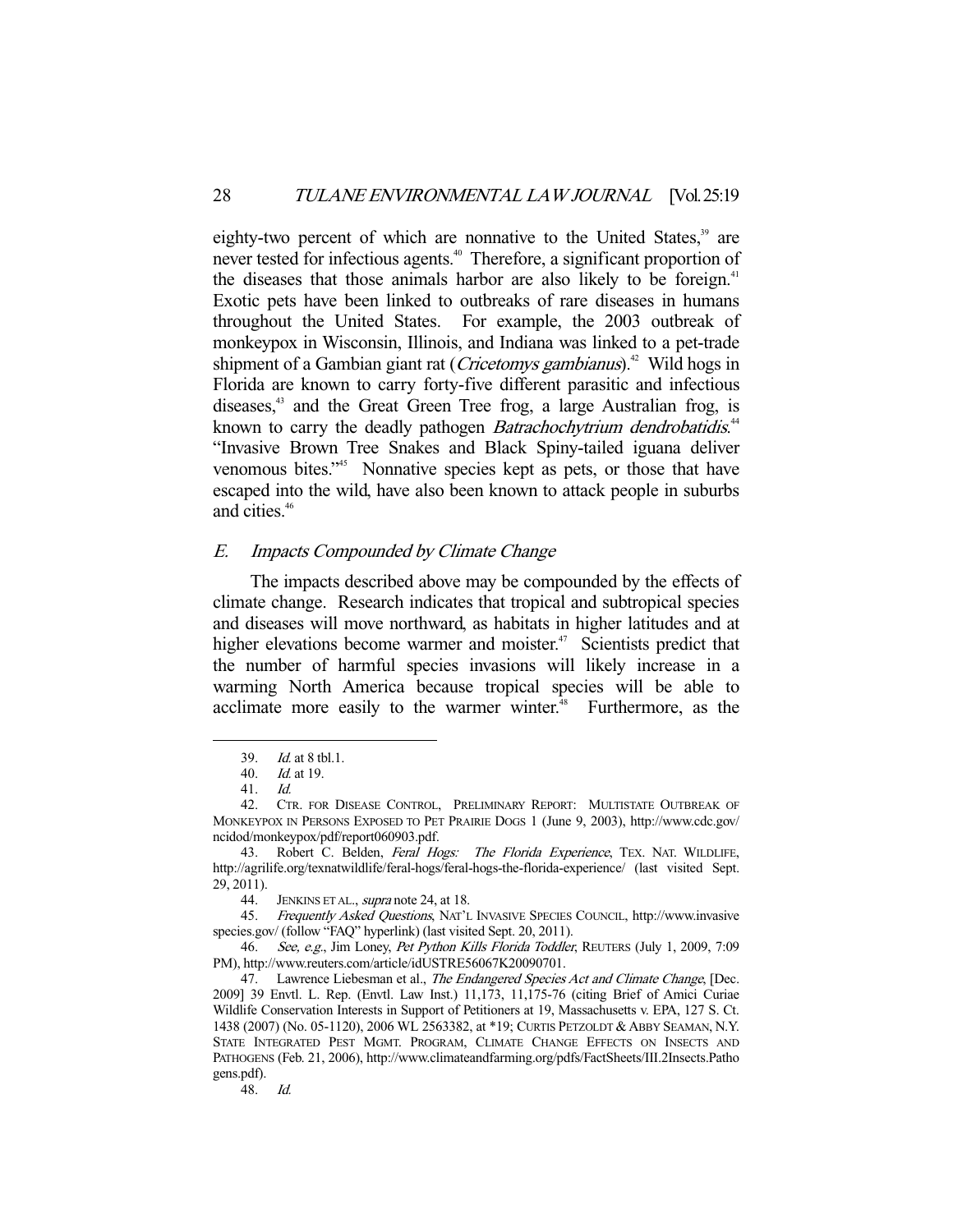normal ranges of species shift with changing climatic conditions, and some native species go extinct in their formerly hospitable ecosystems, it will become more difficult to determine whether a new species is "nonnative."<sup>49</sup> Assisted migration, a management tool to aid certain endangered and threatened species from becoming extinct, could challenge the notion of what is harmful to an ecosystem. Although assisted migration could lead to the relocated species becoming invasive, not all relocated species threaten the ecosystems into which they are introduced.<sup>50</sup>

 These impacts of nonnative species in the United States, including ecological, financial, health, and criminal effects, compounded by the prospect of climate change, will form the "purposes" section of the proposed comprehensive statute. It is within this backdrop that our legal analysis begins.

## II. A RUBRIC FOR CREATING A COMPREHENSIVE INVASIVE SPECIES **STATUTE**

 As a launching point for a comprehensive invasive animal species statute, this Part will provide a rubric of specific factors that should be addressed by statute. There are a variety of rubrics for assessing the tools of an environmental statute. Common threads include prevention, enforcement, cost recovery and liability, and incentives.<sup>51</sup> Effective environmental regulations should be enforceable and consistent. Vague and inconsistent laws inhibit regulation, especially when more than one regulation applies to an individual activity.<sup>52</sup> As the review of current invasive species laws will reveal in Parts III and IV, current laws that address invasive species suffer from inconsistencies and vagueness. This Part will explain the elements needed to make an effective federal comprehensive statute to regulate the spread of invasive species.

 <sup>49.</sup> JENKINS ET AL., supra note 24, at 18.

<sup>50.</sup> See Julie Lurman Joly & Nell Fuller, Advising Noah: A Legal Analysis of Assisted Migration, [May 2009] 39 Envtl. L. Rep. (Envtl. Law Inst.) 10,413, 10,415.

 <sup>51.</sup> See ENVTL. LAW INST., INVASIVE SPECIES CONTROL: A COMPREHENSIVE MODEL STATE LAW (2004), available at http://www.nobanis.org/files/model-law.pdf; CLAIRE SHINE ET AL., IUCN-THE WORLD CONSERVATION UNION, A GUIDE TO DESIGNING LEGAL AND INSTITUTIONAL FRAMEWORKS ON ALIEN INVASIVE SPECIES (2000), available at http://data.iucn.org/dbtwwpd/edocs/EPLP-040-En.pdf; U.S. ENVTL. PROT. AGENCY (EPA), ELEMENTS OF EFFECTIVE ENVIRONMENTAL LAWS: FACILITATOR'S MANUAL (2005) (on file with author).

 <sup>52.</sup> ANDREW FARMER, HANDBOOK OF ENVIRONMENTAL PROTECTION & ENFORCEMENT: PRINCIPLES & PRACTICE 12 (2007).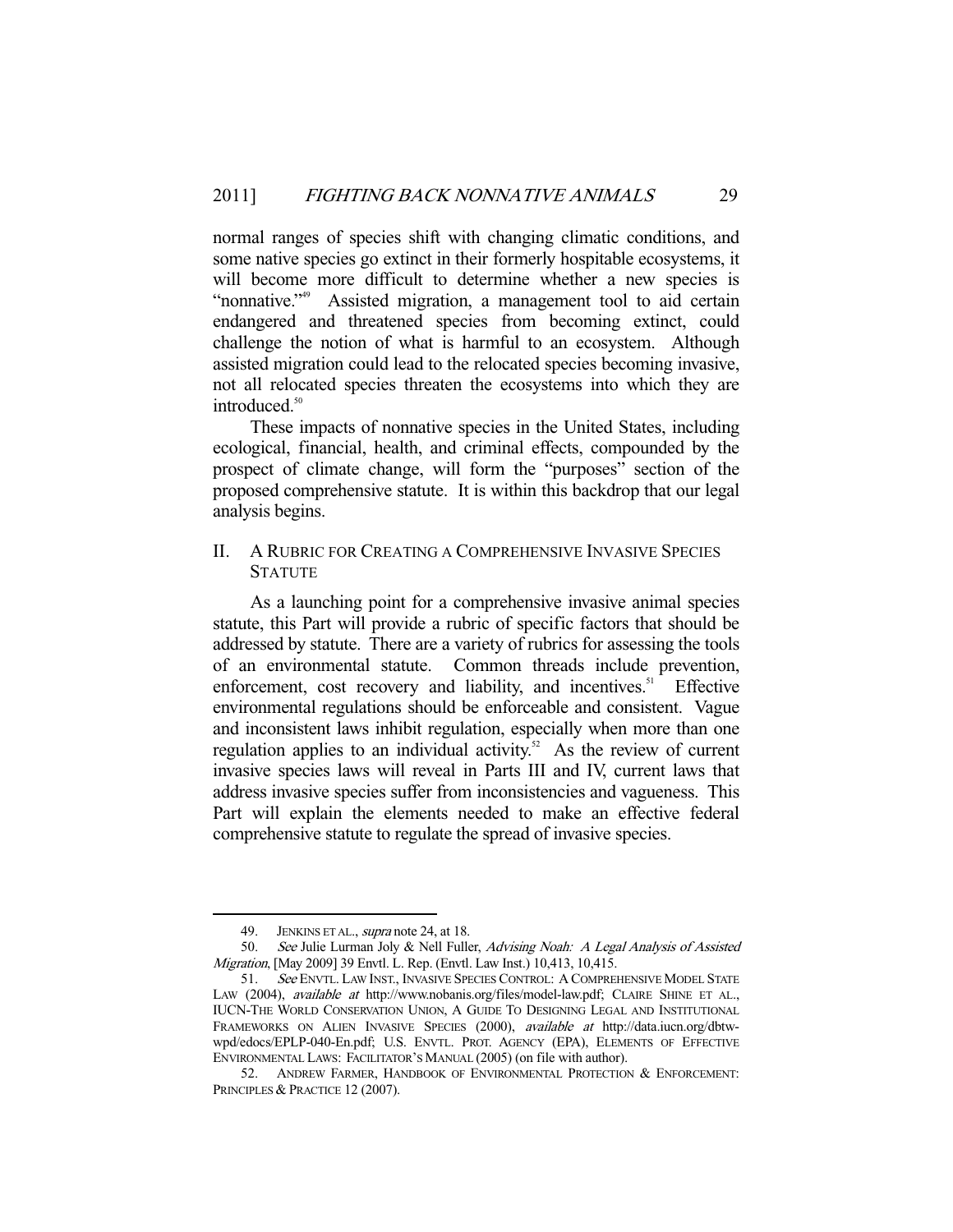#### A. Prevention

 Over time, "preventing the introduction and establishment of invasive species is the most effective and cost-efficient strategy."53 Once an invasive species becomes widespread, controlling it can require significant and sustained expenditures.<sup>54</sup> The International Union of Conservation of Nature (IUCN) advises that "prevention" should apply "to activities that may have serious adverse effects on the environment."55 While it does not impose an absolute duty to prevent all harm, there is a requirement "to exercise due diligence and act reasonably and in good faith in prohibiting or regulating activities that could have such results."<sup>556</sup> The IUCN distinguishes between preventing intentional introductions and unintentional introductions. $57$  A successful prevention strategy will be multifaceted and sensitive to the different sources of invasive species.

 There are a variety of statutory options for preventing introduction. First, the risk associated by the introduction of an invasive species needs to be identified and assessed to determine whether the impact is acceptable or unacceptable. This process involves collecting and analyzing scientific data to describe the risk and evaluate its likelihood under a given set of circumstances.<sup>58</sup> Laws and regulations should then provide procedures to prevent activities that lead to unacceptable risks.<sup>59</sup> In the case of intentional introductions, prevention may take the form of total prohibition or partial prohibition, such as conditional permit requirements. Prevention for unintentional introductions should entail identifying and controlling common introduction pathways through controls such as quarantine systems and ballast water regulations.<sup>60</sup>

 Two types of lists organize risks. A "dirty list" identifies species as invasive or harmful and forbids their introduction or proliferation.<sup>61</sup> While a dirty list approach is straightforward, it is reactive; it cannot anticipate or prevent invasive problems caused by species not yet on the list. $62$  Alternatively, a "clean list" includes only species that may be introduced or proliferated without restriction.<sup>63</sup> The advantage to a clean

<sup>53.</sup> ENVTL. LAW INST., *supra* note 51, at 3.

<sup>54.</sup> NAT'L INVASIVE SPECIES COUNCIL, *supra* note 15, at 11.

<sup>55.</sup> SHINE ET AL., *supra* note 51, at 33.

 <sup>56.</sup> Id.

<sup>57.</sup> *See id.* at 5-7.

<sup>58.</sup> ENVTL. LAW INST., *supra* note 51, at 3; EPA, *supra* note 51, at 17.

<sup>59.</sup> EPA, *supra* note 51, at 18.<br>60. SHINE ET AL., *supra* note 5

SHINE ET AL., *supra* note 51, at 7-8.

<sup>61.</sup> ENVTL. LAW INST., *supra* note 51, at 7.

 <sup>62.</sup> Id.

 <sup>63.</sup> Id.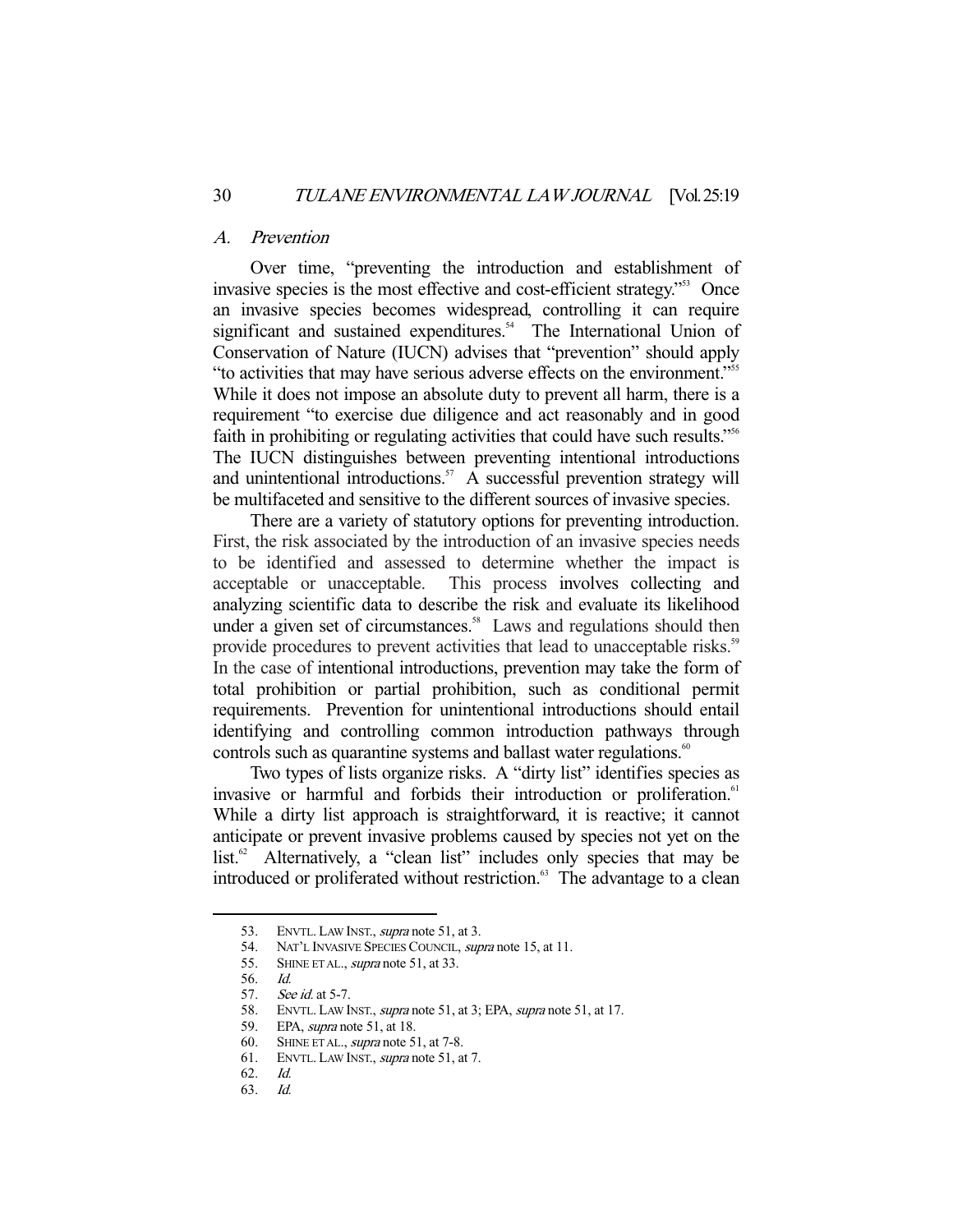list approach is that it better prevents introductions of potentially invasive species with unknown characteristics and places "the burden on those who wish to import, introduce or otherwise handle [nonnative] species to demonstrate that the species are not invasive."<sup>64</sup> Seizures, quarantines, permits, and education programs are also tools for prevention.<sup>65</sup>

 Although there are several federal laws that aim to prevent the spread of invasive species, such as the Lacey Act and National Invasive Species Act, they are lax when compared with frameworks in other parts of the world.<sup>66</sup> New Zealand's Biosecurity Act of 1993 has extensive provisions regarding the importation of risk organisms and inspections.<sup>67</sup> The Biosecurity Act also extensively addresses surveillance and prevention, including a duty to inform authorities of certain notifiable organisms.<sup>68</sup> At the time of this writing, an amendment has been introduced to improve the Act's risk assessment process and provide a new framework for risk profiling, among other changes.<sup>69</sup> A comprehensive federal invasive species statute should include as much detail as New Zealand's law.

## B. Punishment

 Punishment is another crucial piece of the regulation rubric because without meaningful consequences, there is little incentive to comply with laws.<sup>70</sup> Punishment should be strong enough to deter the regulated behavior and deliver environmental compliance, reach enough violators to pose a credible threat, and impose sufficient penalties.<sup>71</sup> The punishment must also be sensitive to the scope of the infraction and the  $d$ efendant's mens rea.<sup>72</sup> Large-scale commercial importation of invasive species, including negligent or reckless actions, should entail particularly

 <sup>64.</sup> Id.

 <sup>65.</sup> Id. at 5.

 <sup>66.</sup> See Biosecurity Act 1993 (N.Z.). While Ireland does not have legislation on the subject, it has a detailed risk assessment program. See Risk Assessment, INVASIVE SPECIES IR., http://invasivespeciesireland.com/toolkit/risk-assessment/ (last visited Oct. 7, 2011).

 <sup>67.</sup> See Biosecurity Act 1993 (N.Z.). Risk Organisms are defined as "the full range of organisms that could pose a threat to the values we wish to protect, and that may be managed under this policy." Policy for MAF's Responses to Risk Organisms, BIOSECURITY N.Z. 30 (July 2008), http://www.biosecurity.govt.nz/files/biosec/consult/response-policy-risk-organisms.pdf.

 <sup>68.</sup> See Biosecurity Act 1993 (N.Z.).

 <sup>69.</sup> See Amendments to the Biosecurity Act 1993, BIOSECURITY N.Z., http://www. biosecurity.govt.nz/biosec/pol/biosecurity-act-review (last updated Dec. 20, 2010); Biosecurity Law Reform Bill 2010, 256-1 (N.Z.), available at http://www.legislation.govt.nz/bill/government/ 2010/0256/3.0/viewpdf.aspx (follow "Download PDF" hyperlink).

<sup>70.</sup> ENVTL. LAW INST., supra note 51, at 8.

 <sup>71.</sup> FARMER, supra note 52, at 15-16.

 <sup>72.</sup> Id.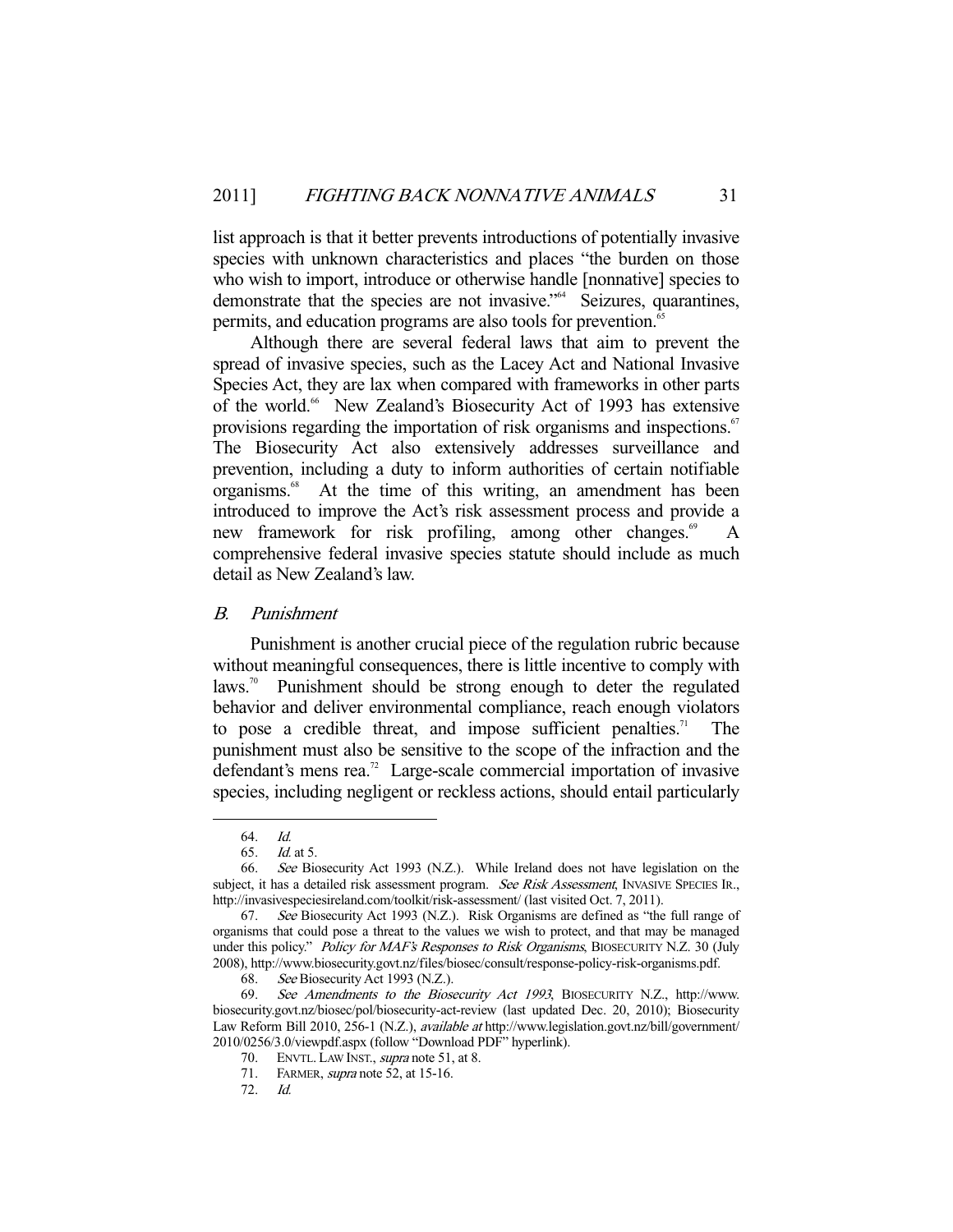stiff administrative and criminal penalties to discourage those actions.<sup>73</sup> On the other hand, violators who have not been put on notice should not be severely penalized. For example, a person who bought an exotic fish for their aquarium in one state and finds out it is illegal in another state should not endure the full weight of civil or criminal penalties.<sup>74</sup> Punishment tools include civil and criminal penalties and fines.<sup>75</sup> The review of federal invasive species laws reveals that, although various penalties exist, $\alpha$ <sup>6</sup> enforcement is not always sensitive or tempered to the source of the problem.<sup>77</sup> A fair punishment regime must have appropriate penalties for crimes.

## C. Restoration, Cost Recovery, and Liability

 A complete invasive species regulatory scheme must include a plan for restoration and recovery of an ecosystem harmed by a certain invasive species. This may include biocontrol, using one organism to control another, or eradication, the extermination of a species in a certain area.78 To fund this restoration, persons liable for the spread of the invasive species, if they can be identified, should contribute to the cost of recovery. Imposing cost recovery liability applies the "polluter pays" principle and serves as a deterrent.<sup>79</sup> To develop a liability regime, several issues need to be determined, including: (1) which actors should be liable, i.e., transporters, consumers, disposers, or others; (2) which standards should be used for determining liability, i.e., strict liability or a balancing test; and (3) the ways liability should be measured, whether it includes environmental cleanup or natural resource restoration.<sup>80</sup>

-

79. EPA, supra note 51, at 27.

80. Id.

<sup>73.</sup> ENVTL. LAW INST., *supra* note 51, at 8.

 <sup>74.</sup> Id.

 <sup>75.</sup> Id.

 <sup>76.</sup> See Lacey Act, 16 U.S.C. § 3373 (2006); 18 U.S.C. § 42(b) (2006); Endangered Species Act, 16 U.S.C. § 1540 (2006); Clean Water Act, 33 U.S.C. § 1319(g) (2006).

 <sup>77.</sup> See United States v. McNab, 331 F.3d 1228 (11th Cir. 2003) (affirming two- and three-year prison sentences for importing lobster tails that were not properly inspected prior to shipment as well as money laundering).

 <sup>78.</sup> See Bryan Arroyo, Assistant Dir., Fisheries & Habitat Conservation, U.S. Fish & Wildlife Serv., Presentation at the International Symposium on Genetic Biocontrol of Invasive Fish 9-11 (June 21-24, 2010), http://www.seagrant.umn.edu/downloads/biocontrol/Genetic\_ Biocontrol\_of\_Invasive\_Fish-US\_FWS-Bryan\_Arroyo.pdf; Management Methods: Biological Control, U.S. FISH & WILDLIFE SERV., http://www.fws.gov/invasives/staffTrainingModule/ methods/biological/introduction.html (last updated Feb. 18, 2009). For a series of papers on the eradication of various invasive species on islands, see IUCN, TURNING THE TIDE: ERADICATION OF INVASIVE SPECIES: PROCEEDINGS OF THE INTERNATIONAL CONFERENCE ON ERADICATION ON ISLAND INVASIVES (C.R. Veitch & M.N. Clout eds., 2002), available at http://www.hear.org/ articles/turningthetide/turningthetide.pdf.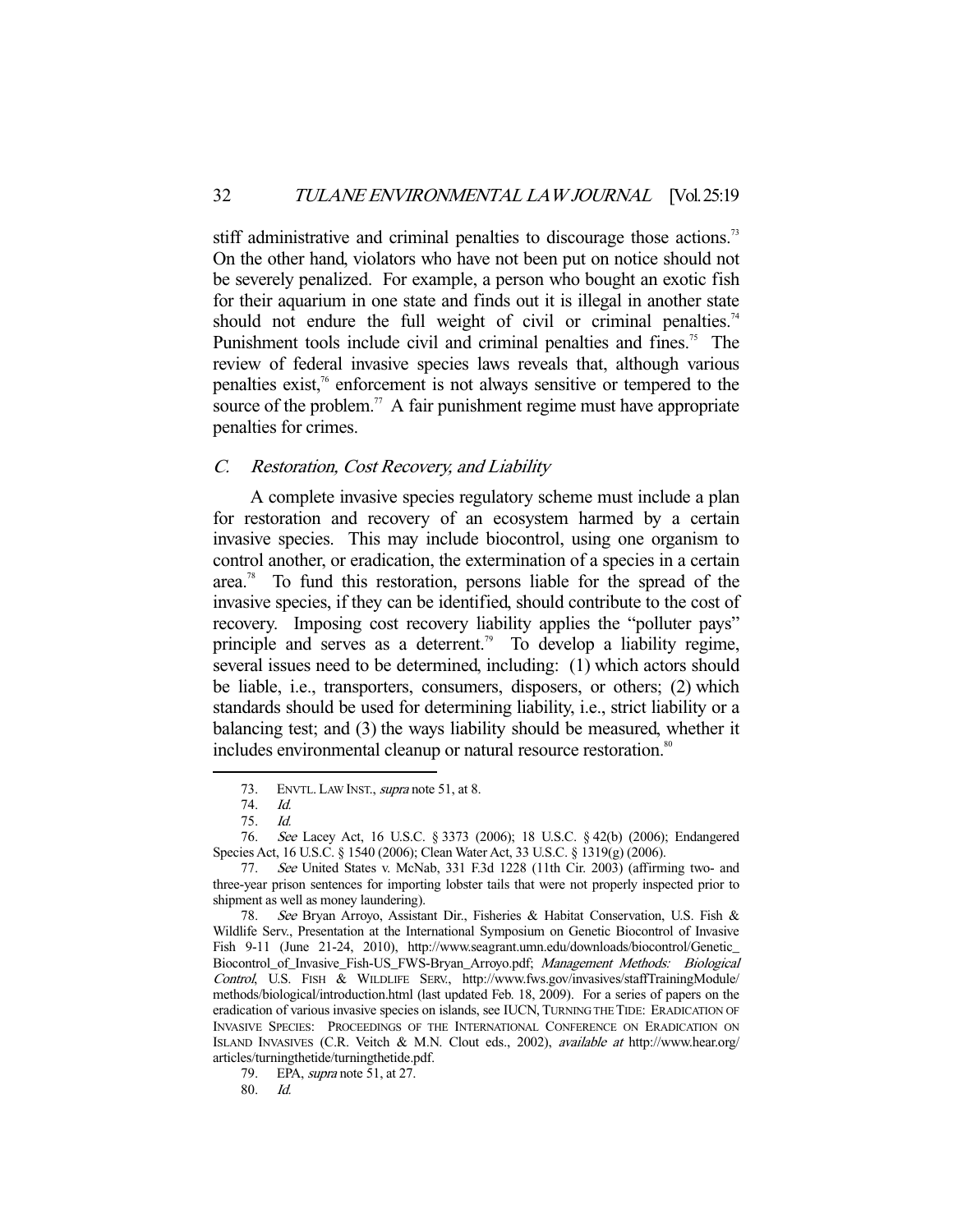However, proving ecosystem damage or economic damages may be difficult because of the time lag between introduction and damage, as well the difficulty in identifying the exact source of an invasive species introduction.<sup>81</sup> This problem could potentially be addressed by holding the person or parties, who benefit commercially from the activity or process that generates the pollution for the cost of pollution, liable prevention and control measures. $82$  On the other hand, some scholars argue that the cost recovery approach is inappropriate for invasive species harm because the invasion and harm may be ongoing and not limited to a single site or occurrence.<sup>83</sup> Nevertheless, due to the severe economic impacts of invasive species, this method should be explored as part of a comprehensive statute.

 There is currently no cost recovery scheme for invasive species on a national level. On a state level, at least six states have begun to require the payment of a bond or demonstration of liability insurance in order to possess specified species.<sup>84</sup> New York plans to include a cost recovery scheme in its regulatory framework to recover "response costs and other natural resource damages resulting from illegal trafficking in invasive species."<sup>85</sup> Other federal statutes such as the Comprehensive Environmental Response, Compensation, and Liability Act (CERCLA) and the Oil Pollution Act (OPA) provide detailed cost recovery schemes for natural resource damages from pollutants, which can serve as a framework for invasive species damages cost recovery.<sup>86</sup>

#### D. Incentives

 Another type of mechanism to regulate invasive species is through incentives and voluntary based efforts. Governments can provide incentives through tax credits, funding grant programs, and by giving special recognition to businesses that exceed standards. $\frac{87}{10}$  In an invasive species regulatory system, an incentive could be a bounty to reward payment to those who catch or destroy invasive species.<sup>88</sup> For an effective

<sup>81.</sup> SHINE ET AL., *supra* note 51, at 82.

 <sup>82.</sup> Id. at 34.

<sup>83.</sup> *Id.* at 34-35.

<sup>84.</sup> ENVTL. LAW INST., *supra* note 51, at 9.

 <sup>85.</sup> N.Y.INVASIVE SPECIES COUNCIL,A REGULATORY SYSTEM FOR NON-NATIVE SPECIES 10 (June 10, 2010), http://www.agmkt.state.ny.us/PI/Regulatory\_System\_for\_Non-native\_Species. pdf.

<sup>86.</sup> See Comprehensive Environmental Response, Compensation, and Liability Act, 42 U.S.C. § 9607 (2006); Oil Pollution Act, 33 U.S.C. § 2702 (2006).

 <sup>87.</sup> EPA, supra note 51, at 30.

<sup>88.</sup> SHINE ET AL., *supra* note 51, at 75.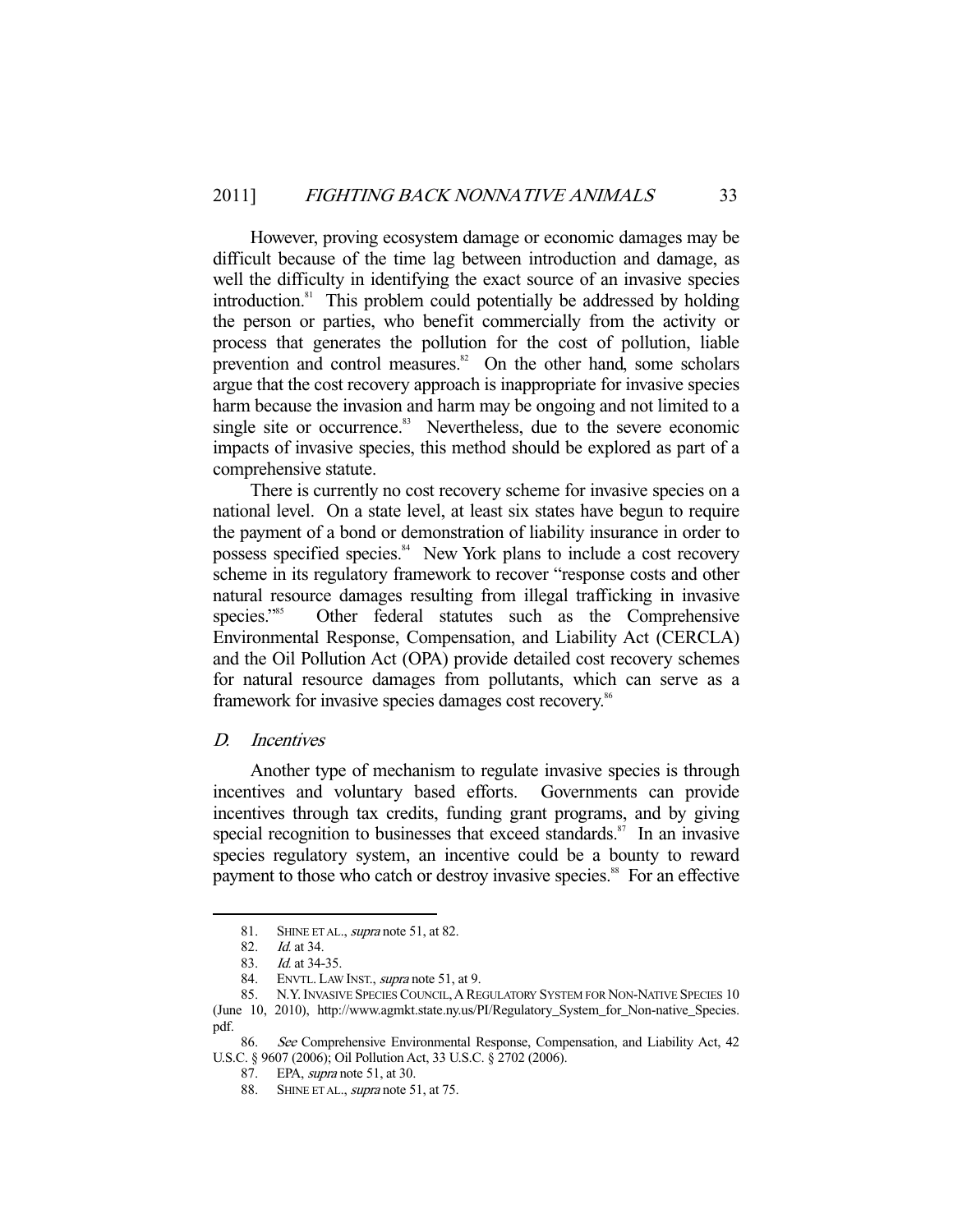system, there would need to be "clear legal parameters, backed by some kind of quantitative commitments and compliance criteria."<sup>89</sup> The incentive must be sufficient to attract enough people to take up the offer and have a substantial effect on the target species population.

 At the same time, the incentive must not be too high as to create "a perverse incentive to slow down the control rate to ensure the continued supply of the lucrative organism."<sup>90</sup> For example, Samoa introduced a bounty system in the 1980s to control the African snail, offering a few cents per snail killed.<sup>91</sup> The program "was halted when it was found that snails were being bred for this purpose."<sup>92</sup> In the United States, there are grant programs for specific species on the federal level and more generally on the state level, but no broad incentive program in federal  $\overline{\text{law}}^{93}$ 

 Thus, the elements of prevention, enforcement, cost recovery, and incentives have the potential to all be used as tools to regulate invasive species. The following Parts of this Article will evaluate existing federal laws to see if and how they fit into this rubric, and identify regulations that could be developed to fulfill these factors.

## III. ASSESSMENT OF CURRENT FEDERAL INVASIVE NONNATIVE SPECIES LAW

 The main federal invasive species laws are the Lacey Act and Executive Order  $13,112.^{94}$  While these mechanisms have tools for prevention and enforcement, they lack cost recovery and incentive tools. The Lacey Act is reactive instead of proactive, and Executive Order 13,112 does not have the force of law.<sup>95</sup> Other laws deal with a narrow scope of invasive species regulation. This Part will examine these statutory frameworks and evaluate their effectiveness. The analysis will underscore the need for a federal comprehensive invasive nonnative species statute that has provisions for prevention, liability, enforcement, and incentives.

 <sup>89.</sup> Id.

 <sup>90.</sup> Id.

<sup>91.</sup> *Id.*<br>92. *Id.* 92.

<sup>93.</sup> See Nutria Eradication and Control Act of 2003, Pub. L. No. 108-16, 117 Stat. 621 (2003).

 <sup>94.</sup> Lacey Act, 16 U.S.C. §§ 3371–3378 (2006); Exec. Order No. 13,112, 64 Fed. Reg. 6183 (Feb. 8, 1999).

<sup>95.</sup> See Exec. Order No. 13,112, 64 Fed. Reg. at 6186 (stating that the executive order is not "enforceable at law" against the United States).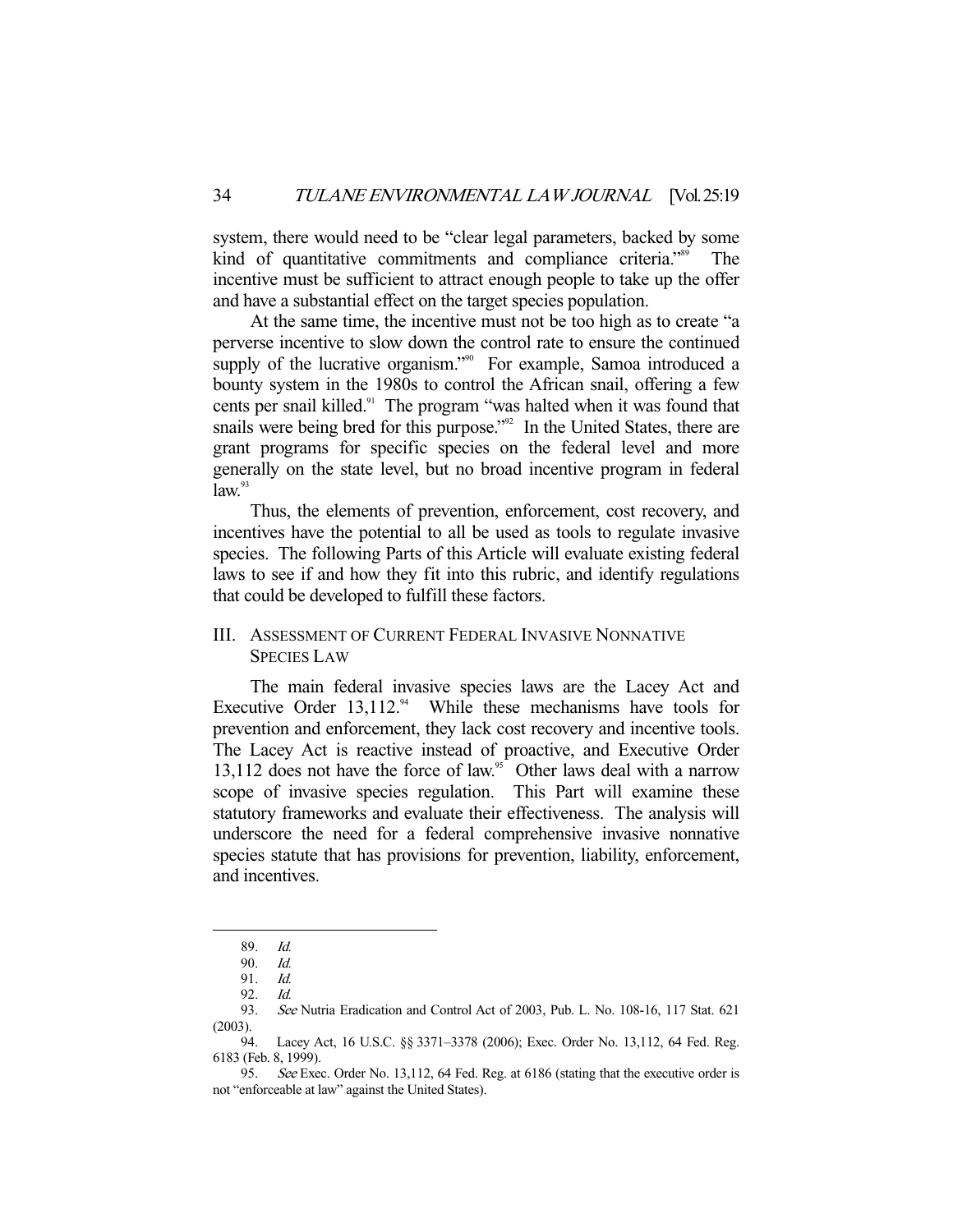## A. Lacey Act

 The Lacey Act is the United States' oldest federal conservation law and is the first line of defense against the trade of nonnative species. However, critics have bemoaned the 110-year-old statute as ineffective.<sup>96</sup> This Part will discuss the Lacey Act's history, statutory framework, and its effectiveness.

#### 1. Purpose of the Lacey Act

 John Lacey, an Iowa Congressman and trusted friend of Theodore Roosevelt,<sup>97</sup> first introduced the Lacey Act to the United States House of Representatives in 1900 citing threats of excessive hunting and harmful nonnative species displacing native populations of birds.<sup>98</sup> The original intent of the Lacey Act was "(1) to authorize the introduction and preservation of game, song, and insectivorous wild birds, (2) to prevent the 'unwise' introduction of foreign birds and animals, and (3) to supplement state laws for the protection of game and birds."<sup>99</sup> The Lacey Act "authorized the Department of Agriculture to assist with the

<sup>-</sup>96. See, e.g., Marc L. Miller, The Paradox of U.S. Alien Species Law, in ENVTL. LAW INST., HARMFUL INVASIVE SPECIES: LEGAL RESPONSES 125, 133-35 (Marc L. Miller & Robert N. Fabian eds., 2004); Andrea J. Fowler et al., *Failure of the Lacey Act To Protect US Ecosystems* Against Animal Invasions, 5 FRONTIERS ECOLOGY & ENV'T 353 (2007), available at http://nd.edu/~lodgelab/Lodge\_Lab\_Website/Research\_files/Failure%20of%20the%20Lacey%20 Act%20to%20protect.pdf; Jared A. Goldstein, Aliens in the Garden, 80 U. COLO. L. REV. 685, 715-18 (2009); Laura T. Gorjanc, Combating Harmful Invasive Species Under the Lacey Act: Removing the Dormant Commerce Clause Barrier to State and Federal Cooperation, 16 FORDHAM ENVTL. L. REV. 111 (2004); Julianne Kurdila, Comment, The Introduction of Exotic Species into the United States: There Goes the Neighborhood!, 16 B.C. ENVTL. AFF. L. REV. 95 (1988).

<sup>97.</sup> John F. Lacey, Theodore Roosevelt's Right-Hand Man, THEODORE ROOSEVELT CONSERVATION PARTNERSHIP, http://trcpsquaredealer.org/reflections/john\_f.\_lacey\_theodore\_roosevelts\_ right-hand\_man/ (last visited Oct. 8, 2011).

<sup>98.</sup> Robert S. Anderson, *The Lacey Act: America's Premier Weapon in the Fight Against* Unlawful Wildlife Trafficking, 16 PUB. LAND L. REV. 27 (1995) (citing 33 CONG. REC. 4871-72 (1900) (statement of Rep. John Lacey)).

<sup>99.</sup> Id. at 37 (citing H.R. REP. No. 56-474, at 1-2 (1900)); see also United States v. Condict, No. CR-05-004-SPS, 2006 U.S. Dist. LEXIS 43826 (E.D. Okla. June 27, 2006). Several district courts have altered the scope of the statute's original intent, looking at the congressional history for the 1969 Lacey Act amendment to interpret the Lacey Act's purpose. Instead of the original purpose to prevent unwise introductions, the focus has shifted "to protect 'those species of fish and wildlife whose continued existence is presently threatened' by 'gradually drying up the international market for endangered species,' thus 'reducing the poaching of any such species in the country where it is found.'" United States v. Bernal, 90 F.3d 465, 467 (11th Cir. 1996) (quoting S.REP. NO. 91-526, at 3 (1996)).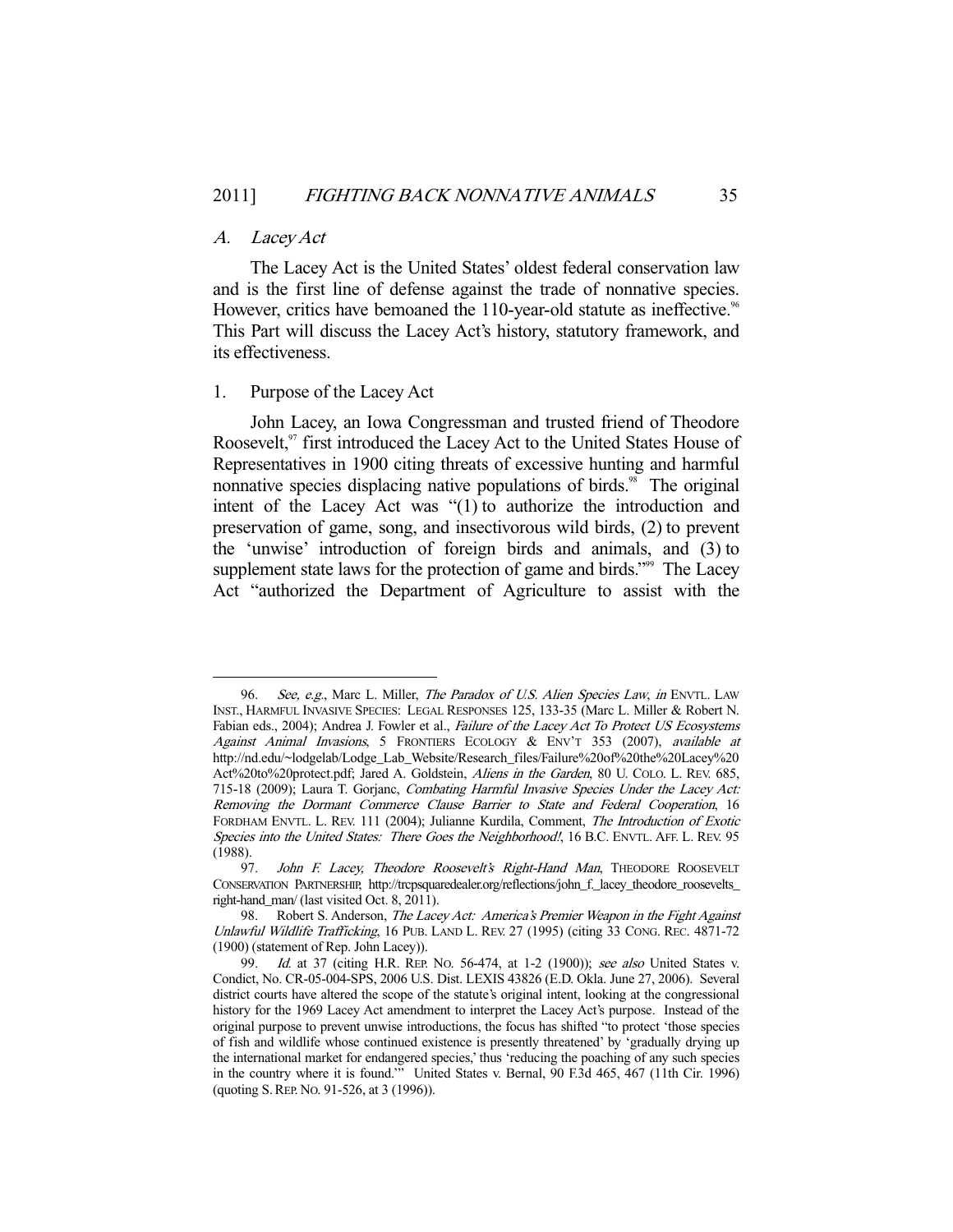reintroduction of game birds and other wild birds where they had become locally scarce or extinct."<sup>100</sup>

#### 2. Statutory Framework

 There are two separate statutory sections under the umbrella of the Lacey Act, 16 U.S.C. §§ 3371-3377 and 18 U.S.C. § 42.

# a. 16 U.S.C. § 3372

 This provision makes it unlawful for any person to import, export, or transport "any fish or wildlife" or "any plant" that is made illegal by "any law, treaty or regulation of the United States," any Indian tribal law, or any state or foreign law.101 It also enforces international treaties to which the United States is a party. For example, it enforces the Convention on International Trade in Endangered Species of Wild Fauna and Flora (CITES), which "established a permit system to place trade restrictions on three categories of threatened and endangered plant and animal species."<sup>102</sup>

 Because state, foreign, and international laws, treaties, and regulations fall under § 3372, the statute's scope is broad. For example, in United States v. Condict, a defendant was found guilty under § 3372(a) for purchasing and receiving domestic white tailed deer, in violation of Oklahoma law.<sup>103</sup> In other cases, Lacey Act violations have been found where shellfish harvesting violated South African, Honduran, or Russian law.104 Courts have found that foreign regulations are also applicable as foreign laws under the Lacey Act.<sup>105</sup> On the other hand, at least one court has found no Lacey Act violation where a regulation was unpublished.<sup>106</sup> In *United States v. Cannon*, the defendant killed a coyote on Edwards Air Force Base in violation of the unpublished Air Force

 <sup>100.</sup> Anderson, supra note 98, at 37 (citing H.R. REP. NO. 56-474, at 1 (1900); Lacey Act, ch. 553, 31 Stat. 187, 188 (1900)).

 <sup>101.</sup> Lacey Act, 16 U.S.C. § 3372 (2006).

 <sup>102.</sup> United States v. Kum, 309 F. Supp. 2d 1084, 1085 (E.D. Wis. 2004).

<sup>103. 2006</sup> U.S. Dist. LEXIS 43826; see also United States v. Tierney, 38 F. App'x 424 (9th Cir. 2002) (affirming the district court's application of Nevada state law).

 <sup>104.</sup> United States v. Bengis, 631 F.3d 33 (2d Cir. 2011) (holding that defendant violated South African lobster law); United States v. 144,774 Pounds of Blue King Crab, 410 F.3d 1131 (9th Cir. 2005) (holding that importer violated Russian law); United States v. McNab, 331 F.3d 1228 (11th Cir. 2003) (holding that defendant violated Honduran lobster regulation).

<sup>105.</sup> See, e.g., United States v. Lee, 937 F.2d 1388, 1392 (9th Cir. 1991) (holding that a Taiwanese fishing regulation constituted "foreign law"); United States v. 594,464 Pounds of Salmon, 871 F.2d 824, 828 (9th Cir. 1989).

 <sup>106.</sup> See United States v. Cannon, 345 F. App'x 301 (9th Cir. 2009).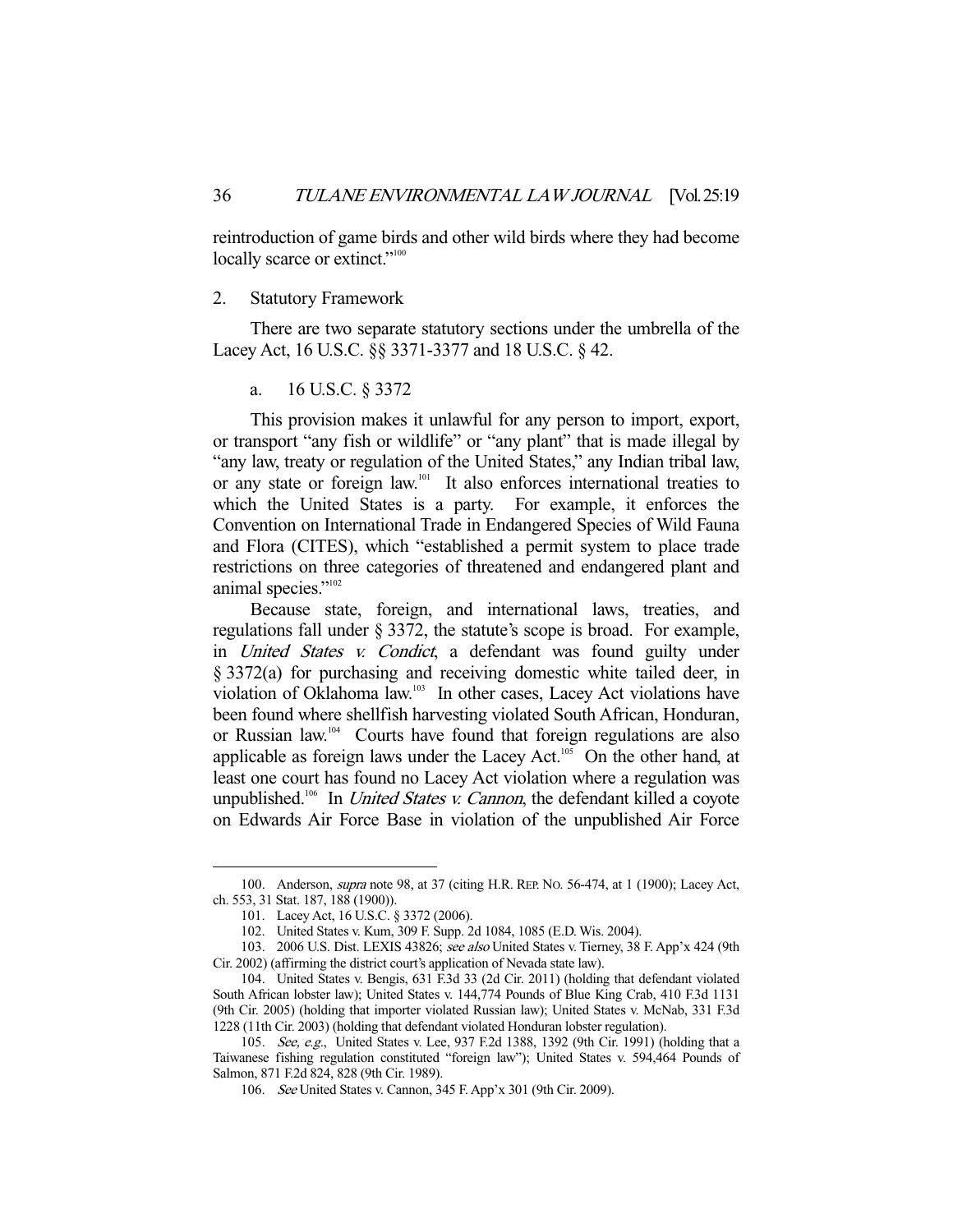Flight Test Center Instruction  $32-8$ .<sup>107</sup> Since the regulation was unpublished and the record was insufficient to show that the defendant had actual notice of the base hunting regulations, the Lacey Act did not apply. $108$ 

b. 18 U.S.C. § 42

 The other section of the Lacey Act, 18 U.S.C. § 42, lists a limited number of forbidden species.<sup>109</sup> These species can only be imported into the United States if the importer has a permit from the United States Fish and Wildlife Service (Service). The Service implements the injurious wildlife provisions (18 U.S.C. § 42) through regulations contained in 50 C.F.R. part 16 to prevent the listed species' introduction or establishment through human movement in the United States. The list aims to protect the health and welfare of humans, the interests of agriculture, horticulture and forestry, and the welfare and survival of wildlife resources from potential and actual negative impacts of the species.<sup>110</sup>

 The Service considers a variety of factors when evaluating [whether a species should be listed] as injurious[, including: (1)] species' survival capabilities and ability to spread geographically[, (2)] its impacts on habitats and ecosystems, threatened and endangered species, and human beings and resource-based industries[, and (3)] resource managers' ability to control and eradicate the species.<sup>111</sup>

The Service reviews scientific data for factors contributing to injuriousness and factors that reduce or remove injuriousness. A variety of economic analyses are also conducted to determine the economic impacts of potential rulemakings.<sup>112</sup> Currently, there is a petition in the notice and comment period to add nine species of snakes to the list of injurious species to "prohibit the importation of any live animal, gamete,

 <sup>107.</sup> Id. at 302.

<sup>108.</sup> *Id.* at 303.

 <sup>109.</sup> Lacey Act, 18 U.S.C. § 42 (2006); see Species Listed as Injurious Wildlife Under the Lacey Act (50 CFR 16), U.S. FISH & WILDLIFE SERV. (Sept. 29, 2011), http://www.fws.gov/ fisheries/ans/Current\_Listed\_IW.pdf.

 <sup>110.</sup> Injurious Wildlife: A Summary of the Injurious Provisions of the Lacey Act (18 U.S.C. 42; 50 CFR 16), U.S. FISH & WILDLIFE SERV. (June 2010), http://www.fws.gov/fisheries/ ans/pdf\_files/InjuriousWildlifeFactSheet2010.pdf [hereinafter *Injurious Wildlife*]. According to 18 U.S.C. § 42(a)(3), "importation for zoological, educational, medical, and scientific purposes of any mammals, birds, fish (including mollusks and crustacea), amphibia, and reptiles, or the offspring or eggs thereof," may be permitted by the Secretary of the Interior "where such importation would be prohibited otherwise by or pursuant to this Act, and this Act shall not restrict importations by Federal agencies for their own use."

<sup>111.</sup> Injurious Wildlife, supra note 110, at 2.

 <sup>112.</sup> Id.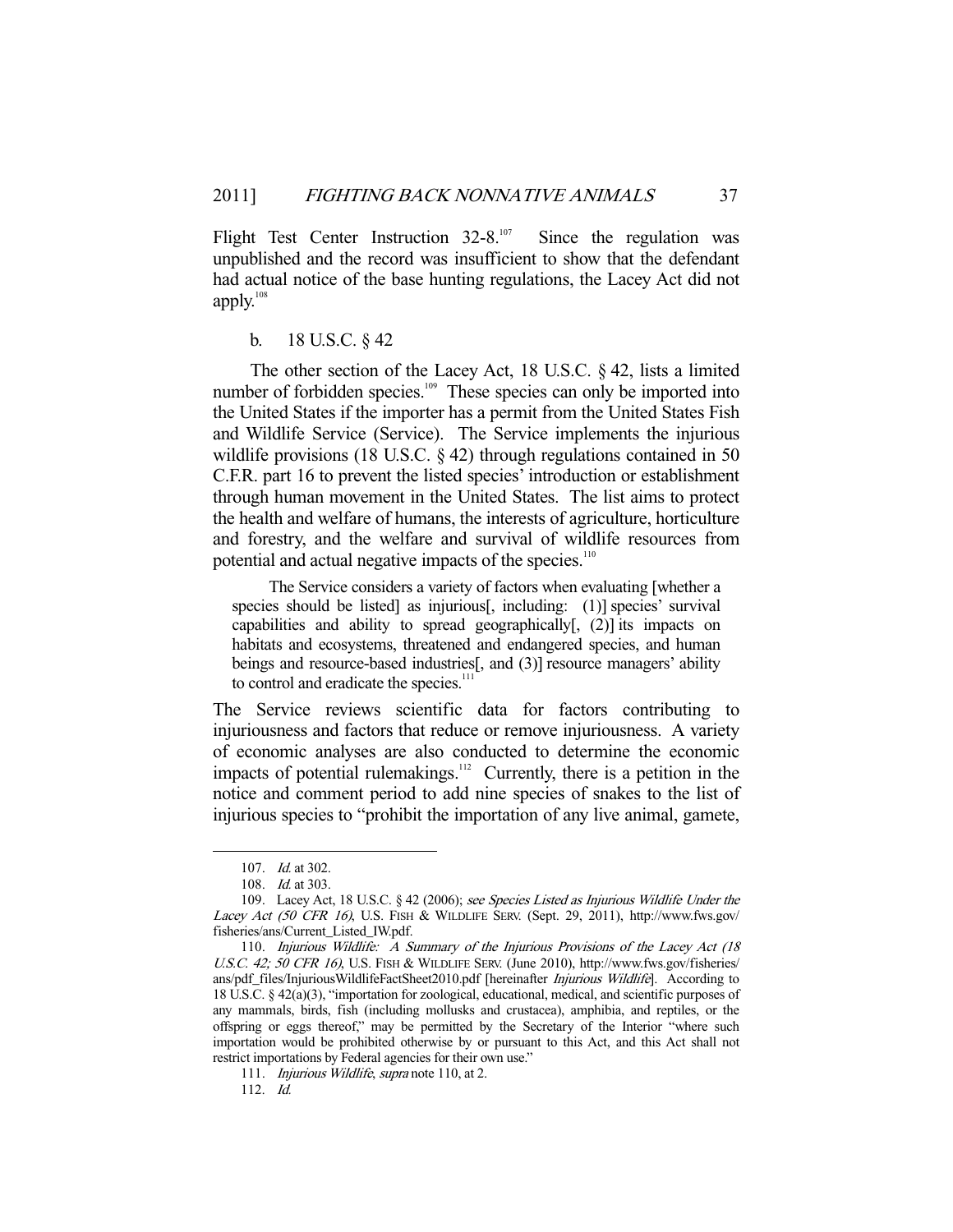viable egg, or hybrid of these nine constrictor snakes into the United States, except as specifically authorized."<sup>113</sup>

 A species can only be added to the injurious species list through the bulky rulemaking process. A 2007 study showed that the average time for a species to be listed has increased to over four years, and only one species has been added by petition in the past decade.<sup>114</sup> Considering the variety of new nonnative species arriving in the United States on a constant basis, this is a startlingly low number. For example, two genera of snakehead fish were listed as injurious wildlife in October 2002.115 By the time they were listed, the snakeheads already invaded the Potomac River in Maryland and Virginia, and had "spread beyond the possibility of eradication."116 Furthermore, the idea of listing forbidden animals on a "dirty list" assumes that there is adequate information to know when a species will cause harm. But, it does not authorize the exclusion of animals whose threat is unknown.<sup>117</sup>

## c. Authority for Enforcement

 The Lacey Act gives enforcement authority to the Secretary of Interior, the Secretary of Transportation, or the Secretary of the Treasury, who may with or without reimbursement, use the personnel, services, and facilities of any other federal agency or any state agency or Indian tribe.<sup>118</sup> The Service has broad authority to detain and inspect any international shipment, mail parcel, vehicle, or passenger baggage and all accompanying documents, whether or not wildlife has been formally declared.119 According to the Service, "[W]ildlife inspectors are stationed at 38 major U.S. airports, ocean ports, and border crossings, where they monitor imports and exports to ensure compliance with U.S. laws and regulations."120 In 1999, for example, Service special agents worked on more than fifteen hundred Lacey Act investigations.<sup>121</sup>

 <sup>113.</sup> Injurious Wildlife Species; Listing the Boa Constrictor, Four Python Species, and Four Anaconda Species as Injurious Reptiles, 75 Fed. Reg. 11,808, 11,808 (Mar. 12, 2010).

<sup>114.</sup> Fowler et al., *supra* note 96, at 353.

<sup>115.</sup> See Invasive Species Program-Snakeheads, Aquatic Invaders, U.S. GEOLOGICAL SURV. (July 2004), http://www.fws.gov/fisheries/ans/pdf\_files/Snakeheads.pdf.

<sup>116.</sup> JENKINS ET AL., *supra* note 24, at 27.

 <sup>117.</sup> See Brown, supra note 37, at 719.

 <sup>118.</sup> Lacey Act, 16 U.S.C. § 3375(a) (2006).

<sup>119.</sup> *Id.* § 3375(b).

<sup>120.</sup> Injurious Wildlife, supra note 110, at 2.

 <sup>121.</sup> Nation Marks Lacey Act Centennial, 100 Years of Federal Wildlife Law Enforcement, U.S. FISH & WILDLIFE SERV. (May 30, 2000), http://www.fws.gov/pacific/news/2000/2000- 98.htm.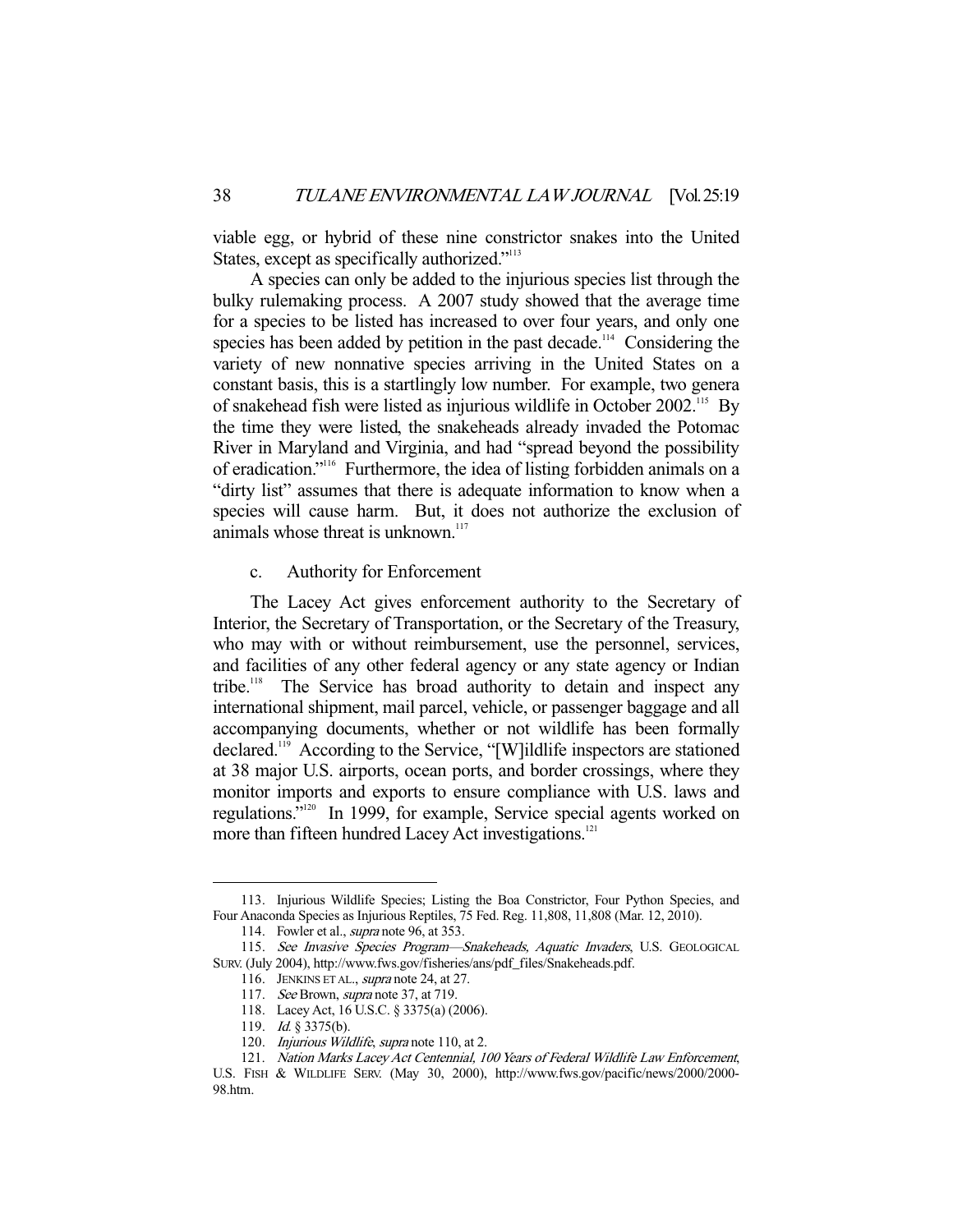#### d. Penalties Under the Lacey Act

 Penalties under the Lacey Act are fixed. The Act provides for both civil and criminal penalties of a modest nature, e.g., knowingly or negligently violating the Act may result in a civil penalty of "not more than \$10,000 for each such violation" and criminal penalties, up to five years in prison and a \$20,000 fine for each violation of 16 U.S.C.  $\S$  3372(a) or (c).<sup>122</sup> In contrast to 16 U.S.C.  $\S$  3373, the penalties for 18 U.S.C. § 42(b) are lighter, including fines, imprisonment for not more than six months, or both. Additionally, "all fish or wildlife [or] plants imported, exported, transported, sold, received, acquired, or purchased contrary to the provisions of section 3372," other than subsection (b), or contrary to corresponding regulations, must be subject to forfeiture.<sup>123</sup>

#### 3. Assessment of the Lacey Act's Effectiveness

 The effectiveness of the Lacey Act is limited, and does not fulfill the rubric for a comprehensive invasive species statute.

a. Prevention

 The Lacey Act is not a strong tool for prevention. The listing process of injurious wildlife is long, and is reactive to a problem rather than proactive.<sup>124</sup> By the time a species is petitioned for listing, the species is already a serious problem. For example, Burmese pythons were documented in the Everglades by the  $1980s$ .<sup>125</sup> Only after the public was energized by a news story of a python attacking a toddler in 2009 was the idea of listing pythons as injurious species under the Lacey Act discussed.<sup>126</sup> As of March 2011, the Service's proposed listing of nine of these large snakes as injurious species under the Lacey Act is still undergoing administrative review, and the introduced legislation in the

 <sup>122. 16</sup> U.S.C. § 3373.

<sup>123.</sup> *Id.* § 3374(a)(1).

 <sup>124.</sup> How To Constrict Snakes and Other Invasive Species: Oversight Hearing Before the Subcomm. on Nat'l Parks, Forests, & Pub. Lands & the Subcomm. on Insular Affairs, Oceans & Wildlife of the House Natural Res. Comm., 111th Cong. 3 (2010) (statement of Professor Daniel Simberloff, University of Tennessee).

<sup>125.</sup> Nonnatives: Burmese Python, FLA. FISH & WILDLIFE CONSERVATION COMM'N, http://myfwc.com/wildlifehabitats/nonnatives/reptiles/burmese-python/ (last visited Sept. 30, 2011).

 <sup>126.</sup> See 8.5-Foot Python Strangles Toddler, CLICK ORLANDO (July 1, 2009), http://www. clickorlando.com/news/19914383/detail.html.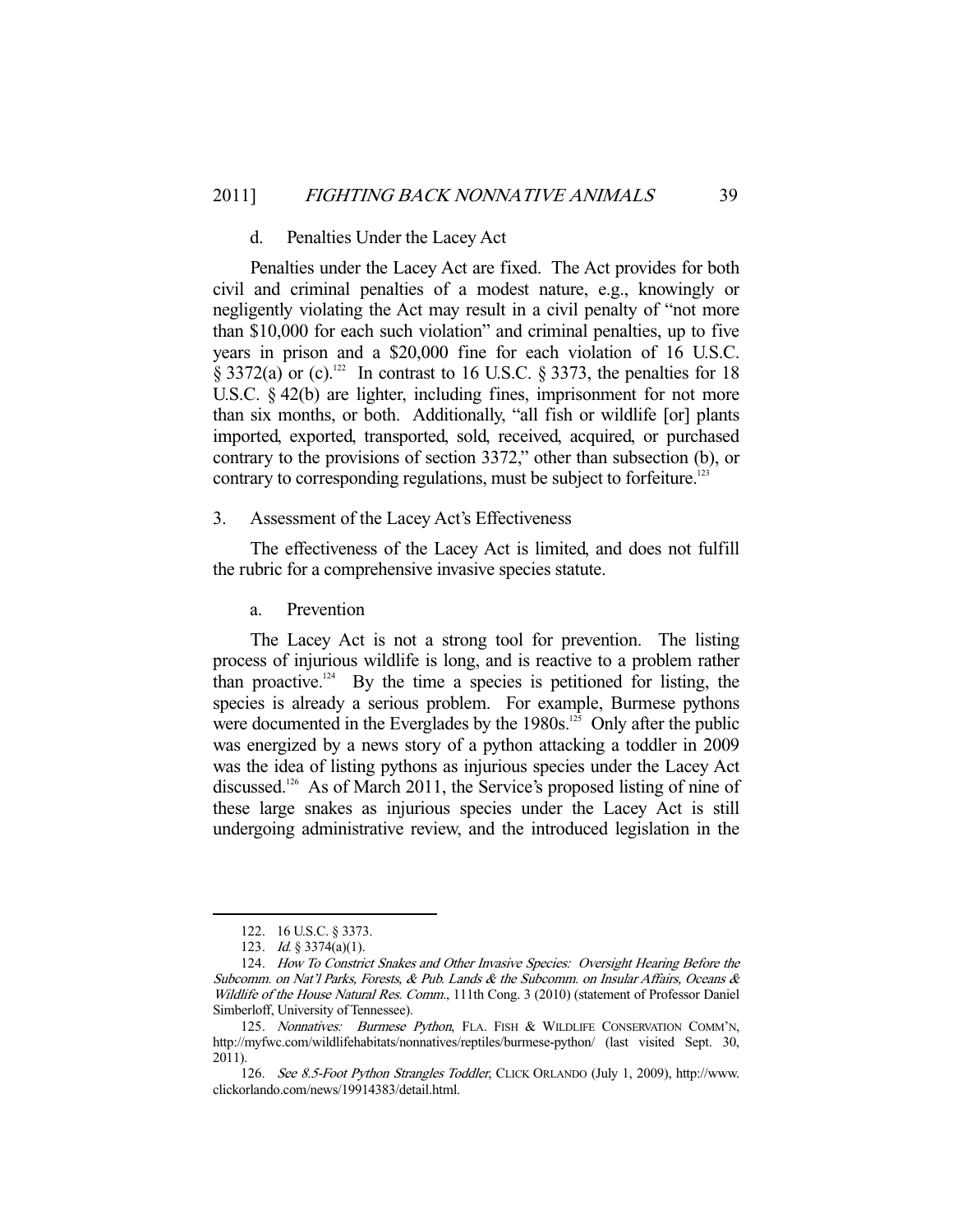House of Representatives and Senate is still pending.<sup>127</sup> Meanwhile, the South Florida Water Management District recently reported that the python problem in the Everglades is worsening.<sup>128</sup> The District removed six pythons in February and March 2011 from territories previously thought to be uninvaded, including areas deep in the Everglades.<sup>129</sup> This illustrates how the Lacey Act's drawn out listing process is defective.

 Furthermore, the listing process can be duplicative in some cases. While a species remains in limbo waiting to be listed as an injurious species under 18 U.S.C.  $\S$  42, a state could pass a law, thus triggering the provisions of 16 U.S.C. § 3372. For example, a 2010 Florida state law banned any person, party, firm, association, or corporation from keeping, possessing, importing, selling, bartering, trading, or breeding several varieties of pythons for personal use.<sup>130</sup> The snakes listed in the Florida statute are almost the same as the ones listed in the introduced federal legislation. The penalties under 16 U.S.C. § 3373 are more severe than 18 U.S.C. § 42. However, the national listing is still important where a species poses a risk between state boundaries and a single state's law does not apply. For example, if Burmese pythons potentially invaded Georgia, the Florida law that applies under 16 U.S.C. § 3373 would not be triggered. $131$ 

 Additionally, once a species is listed as injurious under the Lacey Act, that species' population in the United States does not necessarily decrease. A study showed that out of seven species established by the time of listing, at least five have spread to additional states since the listing.<sup>132</sup> On the other hand, none of the seven species absent from the country at the time of listing subsequently established populations.<sup>133</sup> Two of the species that were present only in captivity (raccoon dog and brushtail possum) did not establish wild populations.<sup>134</sup>

<sup>127.</sup> See Invasive Species Week 2011, AUDUBON OF FLA. ADVOC. (Mar. 4, 2011), http://fl. audubonaction.org/site/MessageViewer?em\_id=11341.0&printer\_friendly=1; Fowler et al., supra note 96.

<sup>128.</sup> See Press Release, S. Fla. Water Mgmt. Dist., Pythons Persist in Everglades Through Freezes and Water Shortage (Mar. 26, 2011), http://www.sfwmd.gov/portal/page/portal/ xrepository/sfwmd\_repository\_pdf/nr\_2011\_0326\_python\_finds.pdf.

 <sup>129.</sup> Id.

 <sup>130.</sup> FLA. STAT. § 379.372(2)(a) (2011).

<sup>131.</sup> See 16 U.S.C. § 3373 (2006).

<sup>132.</sup> Fowler et al., *supra* note 96, at 357.

 <sup>133.</sup> Id.

 <sup>134.</sup> Id.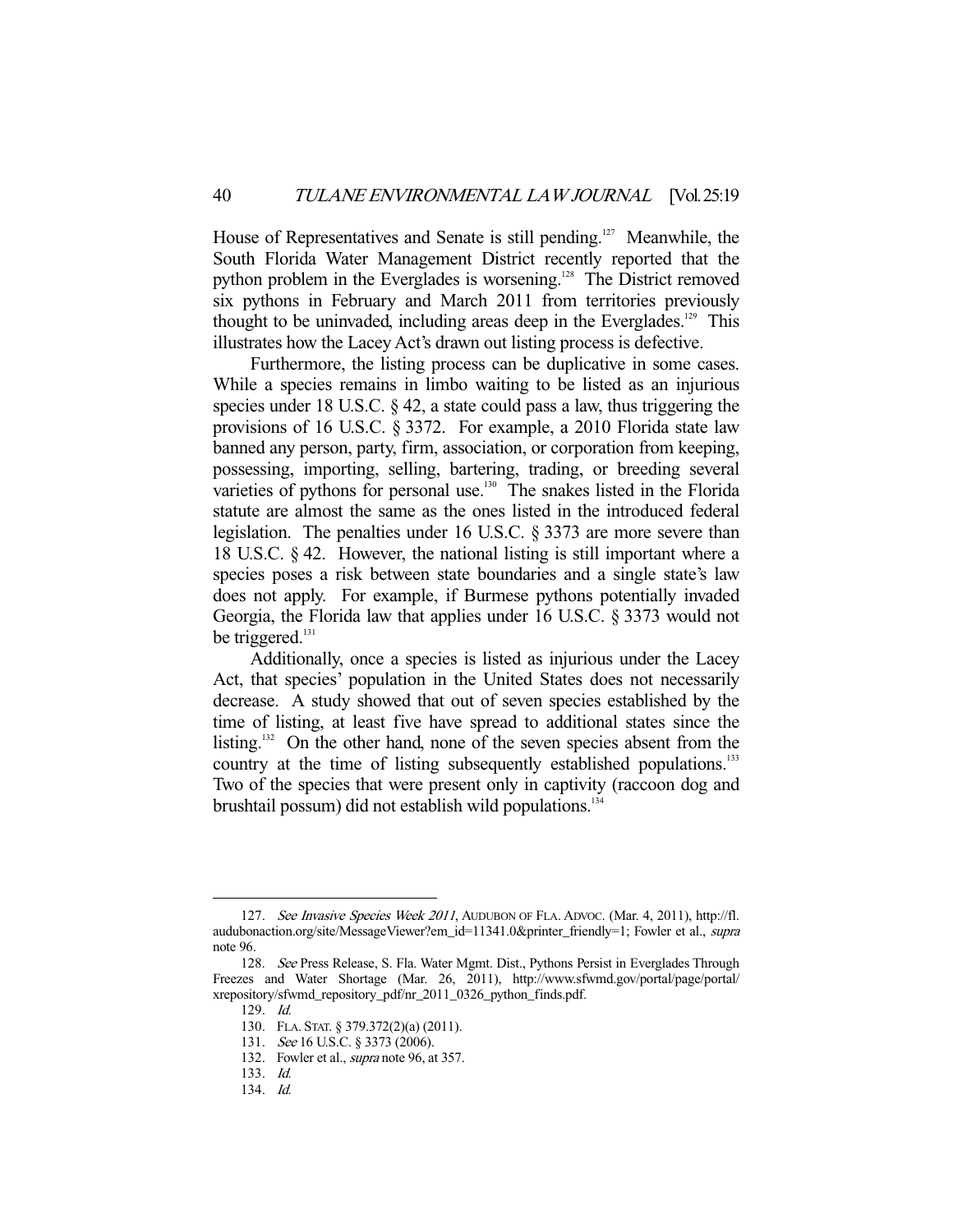#### b. Enforcement

 Because the Lacey Act enforces laws and regulations from such a large variety of sources, there is no clear guidance as to what specific species are forbidden. As a result, defendants have challenged prosecutions under the Lacey Act when the law was not readily accessible and or unconstitutionally vague.<sup>135</sup> For example, a defendant challenged a Nevada law because the term "wildlife" did not distinguish whether it applied to indigenous or nonindigenous wildlife.<sup>136</sup> However, the court held that the statute was not unconstitutionally vague.<sup>137</sup> The issue of notice has been challenged in several cases, as well.<sup>138</sup> Courts have held that the government must prove that the defendant knew "that the fish or wildlife or plants were taken, possessed, transported, or sold in violation of, or in a manner unlawful under, any underlying law, treaty or regulation."139 This second requirement of knowledge is satisfied if the person knows that the possession, etc., violated any law, without regard to whether the person knows which law it violated.<sup>140</sup> This is an example of enforcement that is susceptible to vagueness and ambiguity.

 The monetary fines and penalties of the Lacey Act are comparable to New Zealand's penalties. However, New Zealand distinguishes between fines for individuals and corporations; higher fines for corporations (up to \$200,000) exceed anything available in the Lacey Act. $141$ 

## c. Cost Recovery and Incentives

 While the Lacey Act does have a forfeiture provision, it lacks a cost recovery mechanism.<sup>142</sup> Additionally, it does not promote voluntary actions to curb the spread of invasive species, or other incentives to

 <sup>135.</sup> United States v. Tierney, 38 F. App'x 424, 425-26 (9th Cir. 2002) (holding that the meaning of "wildlife" as used in Nevada Administrative Code § 504.471 is not unconstitutionally vague because when read in conjunction with the Nevada Revised Statutes, "it is clear that 'wildlife' includes all wildlife, 'whether indigenous to Nevada or not'").

 <sup>136.</sup> Id. at 425.

 <sup>137.</sup> Id. at 425-26.

 <sup>138.</sup> United States v. Cannon, 345 F. App'x 301 (9th Cir. 2009); see also United States v. 144,774 Pounds of Blue King Crab, 410 F.3d 1131 (9th Cir. 2005); United States v. McNab, 331 F.3d 1228 (11th Cir. 2003); Tierney, 38 F. App'x 424.

 <sup>139. 16</sup> U.S.C. § 3373(d)(1) (2006); United States v. Santillan, 243 F.3d 1125, 1129 (9th Cir. 2001).

 <sup>140.</sup> Santillan, 243 F.3d at 1129; see also United States v. Seaton, Nos. 8:08CR372, 8:08CR374, 2009 U.S. Dist. LEXIS 88709 (D. Neb. Sept. 25, 2009).

<sup>141.</sup> *See* Biosecurity Act 1993 § 157 (N.Z.).

<sup>142.</sup> See Lacey Act, 18 U.S.C. § 42 (2006).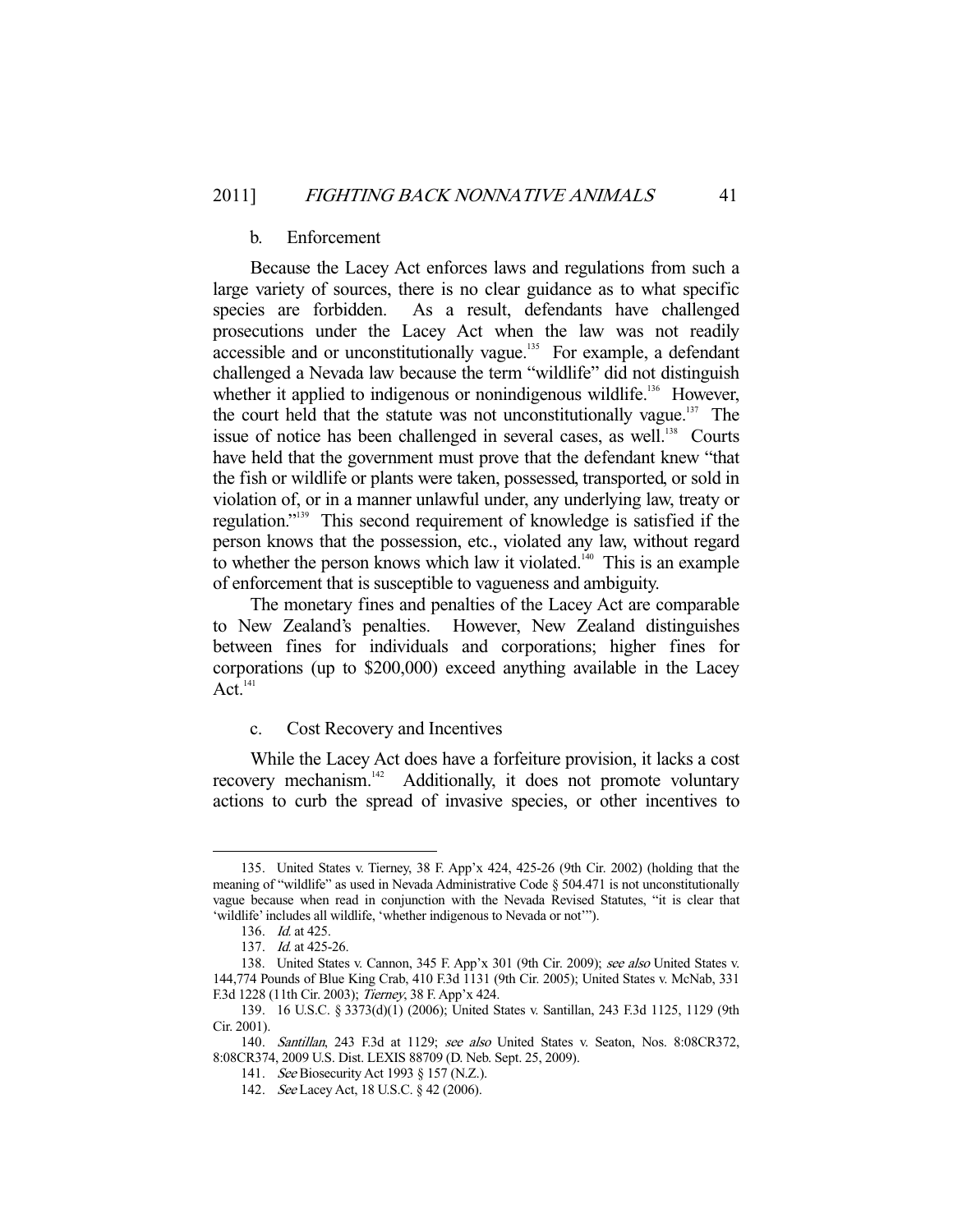restore an ecosystem from the damage caused by the release of an invasive species.

 In sum, there are a number of ways in which the Lacey Act falls short. The Lacey Act's dirty list is reactive instead of proactive, only listing a species once it is too late. Furthermore, the Lacey Act does not place people on notice of laws in other countries and states that trigger the Lacey Act. It neither includes robust preventative measures, such as a full risk assessment process to keep invasive species from spreading, nor a response and cleanup mechanism to restore ecosystems once they have been harmed. Thus, the Lacey Act is not currently adequate to fully alleviate the problems caused by invasive species.

## B. Executive Order 13,112

 President Bill Clinton issued Executive Order 13,112 in 1999 to create a national framework for invasive species management.<sup>143</sup> The following analysis will demonstrate that while the Executive Order created a management framework for solving invasive species problems, it lacks the strength to command specific actions by individuals outside the purview of the federal government. It mandated "[e]ach Federal agency whose actions may affect the status of invasive species" to identify actions,

subject to the availability of appropriations, and within Administration budgetary limits, use relevant programs and authorities to: (i) prevent the introduction of invasive species; (ii) detect and respond rapidly to and control populations of such species in a cost-effective and environmentally sound manner; (iii) monitor invasive species populations accurately and reliably; (iv) provide for restoration of native species and habitat conditions in ecosystems that have been invaded; (v) conduct research on invasive species and develop technologies to prevent introduction and provide for environmentally sound control of invasive species; and (vi) promote public education on invasive species and the means to address them.<sup>144</sup>

Federal agencies are broadly defined in the Executive Order as an executive department or agency, not including independent establishments.145 Thus, as long the federal agencies' actions "may affect the status of invasive species," they are covered under the Executive Order's umbrella mandate.<sup>146</sup>

 <sup>143.</sup> See Exec. Order No. 13,112, 64 Fed. Reg. 6183 (Feb. 8, 1999).

<sup>144.</sup> *Id.* at 6184.

<sup>145.</sup> *Id.* at 6183.

 <sup>146.</sup> Id. at 6184.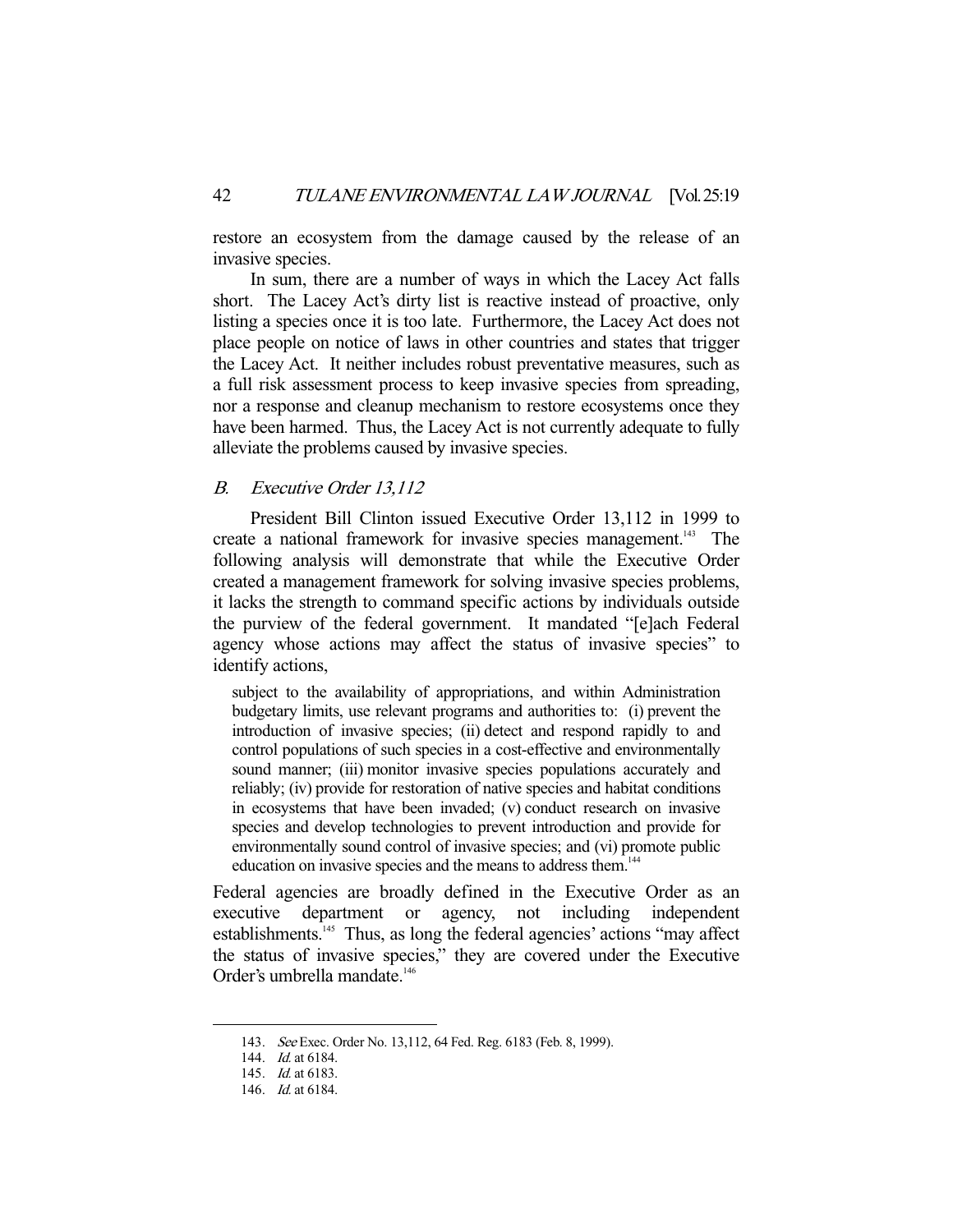#### 1. Onus on Federal Agencies To Prevent Spread of Invasive Species

 The Executive Order provides that federal agencies shall "not authorize, fund, or carry out actions that it believes are likely to cause or promote the introduction or spread of invasive species in the United States or elsewhere."<sup>147</sup> An exception permits action where the agency has determined that "the benefits of such actions clearly outweigh the potential harm caused by invasive species; and that all feasible and prudent measures to minimize risk of harm will be taken in conjunction with the actions."<sup>148</sup>

#### 2. Creation of a National Invasive Species Council

 The Executive Order also established the National Invasive Species Council (Council) as a high-level, interdepartmental organization to provide leadership, planning, and coordination for current federal programs.149 The executive order mandated that the members shall include the Secretary of State, the Secretary of the Treasury, the Secretary of Defense, the Secretary of the Interior, the Secretary of Agriculture, the Secretary of Commerce, the Secretary of Transportation, and the Administrator of the Environmental Protection Agency. The Council shall be cochaired by the Secretary of the Interior, the Secretary of Agriculture, and the Secretary of Commerce.<sup>150</sup> The Secretary of Interior shall provide staff and administrative support to the Council, as well as appoint an Executive Director.<sup>151</sup> The Council has a broad mandate to "oversee the implementation of [the] order and see that the Federal agency activities [targeting] invasive species are coordinated, complementary, cost-efficient, and effective, relying to the extent feasible and appropriate on existing organizations addressing invasive species."<sup>152</sup> The Council focuses on increasing cooperation and coordination among different governmental actors, including the encouragement of "planning and action at local, tribal, State, regional, and ecosystem-based levels [and developing] recommendations for international cooperation in addressing invasive species."153

147. Id.

- 148. Id.
- 149. See id.
- 150. Id.
- 151. Id.
- 152. Id.
- 153. Id. at 6185.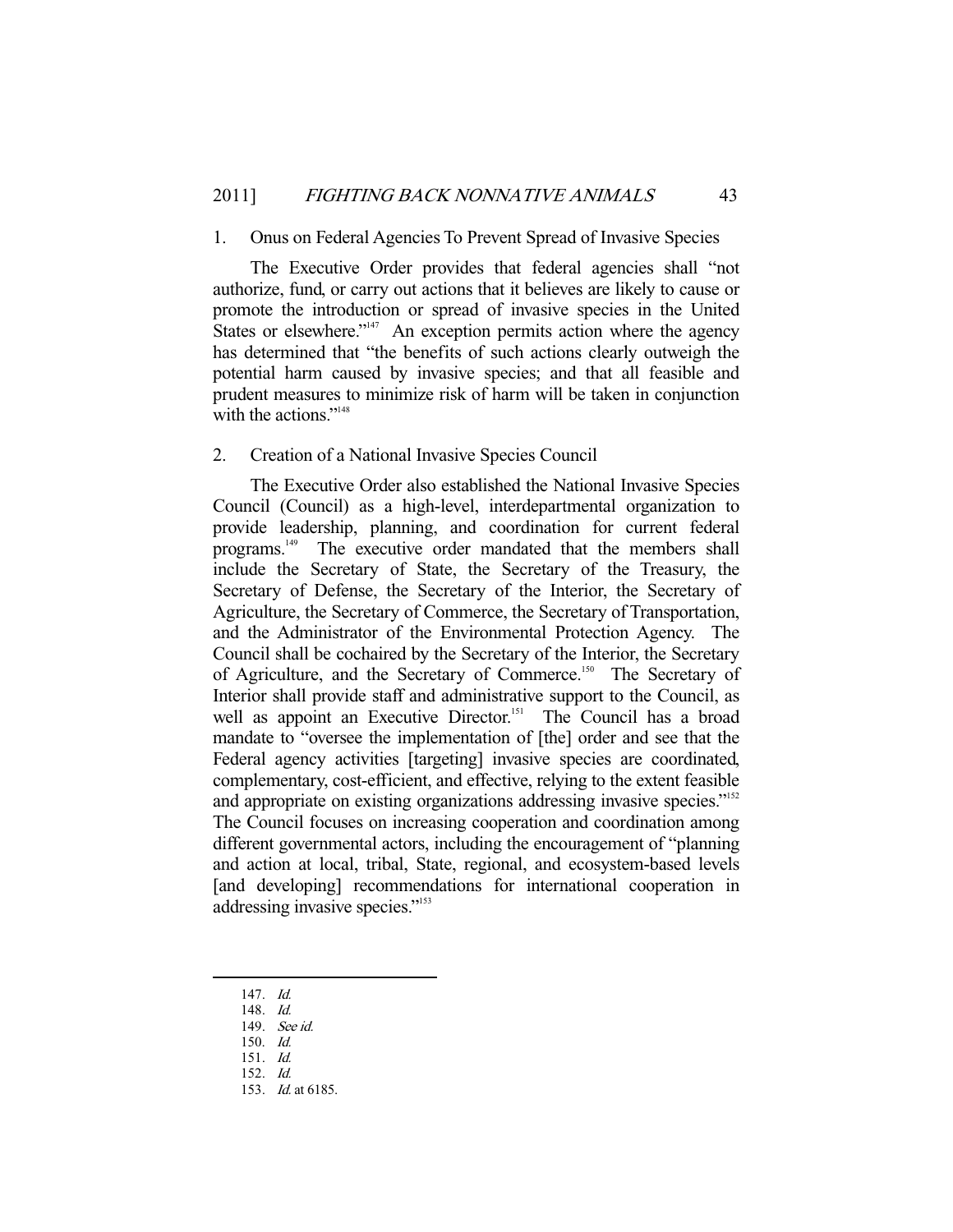#### 3. Effectiveness of the Executive Order

 Executive Order 13,112 explicitly states: "This order is intended only to improve the internal management of the executive branch and is not intended to create any right, benefit, or trust responsibility, substantive or procedural, enforceable at law or equity by a party against the United States, its agencies, its officers, or any other person."<sup>154</sup> As a result, the order does not empower any party to mandate that certain actions are done. For example, the Executive Order states that the Council must "develop, in consultation with the Council on Environmental Quality [CEQ], guidance to Federal agencies pursuant to the National Environmental Policy Act [NEPA] on prevention and control of invasive species, including the procurement, use, and maintenance of native species as they affect invasive species."<sup>155</sup> A thorough review reveals that as of April 15, 2011, this guidance has not been completed. In fact, in 2009, the National Environmental Coalition on Invasive Species wrote a letter to Nancy Sutley of the CEQ, requesting that action be taken to draft this guidance.<sup>156</sup> As of yet, it has not been drafted.

 While Executive Order 13,112 is helpful for coordination and management purposes, it is only a procedural and not a substantive tool. The lack of legal redress available, as detailed in the Executive Order, underlines its inability to be a catalyst for change. The fact that the CEQ NEPA guidance has not been written in over ten years is a symptom of the Executive Order's lack of utility. Furthermore, the Executive Order does not articulate funding mechanisms for programs, and states broadly that the programs are "subject to the availability of appropriations."157

## C. National Invasive Species Act

 On October 26, 1996, Congress enacted the National Invasive Species Act (NISA).<sup>158</sup> A misnomer, NISA amended the Nonindigenous

 <sup>154.</sup> Id. at 6186.

 <sup>155.</sup> Id. at 6185.

<sup>156.</sup> See NECIS Sends Letter to Chair of CEQ About Guidance on Invasives, NAT'L ENVTL. COAL. ON INVASIVE SPECIES (Feb 24, 2009), http://www.necis.net/2009/02/necis-sendsletter-to-chair-of-ceq-about-guidance-on-invasives/.

 <sup>157.</sup> Exec. Order No. 13,112, 64 Fed. Reg. at 6184.

 <sup>158.</sup> National Invasive Species Act of 1996, Pub. L. No. 104-332, 110 Stat. 4073 (codified as amended at 16 U.S.C. §§ 4701-4751 (2006)). The Act noted the continuing problem of aquatic nuisance species (ANS) and found that, "[I]f preventative management measures are not taken nationwide to prevent and control unintentionally introduced nonindigenous aquatic species in a timely manner, further introductions and infestations of species that are as destructive as, or more destructive than, the zebra mussel . . . may occur." 16 U.S.C.  $\S$  4701(a)(13).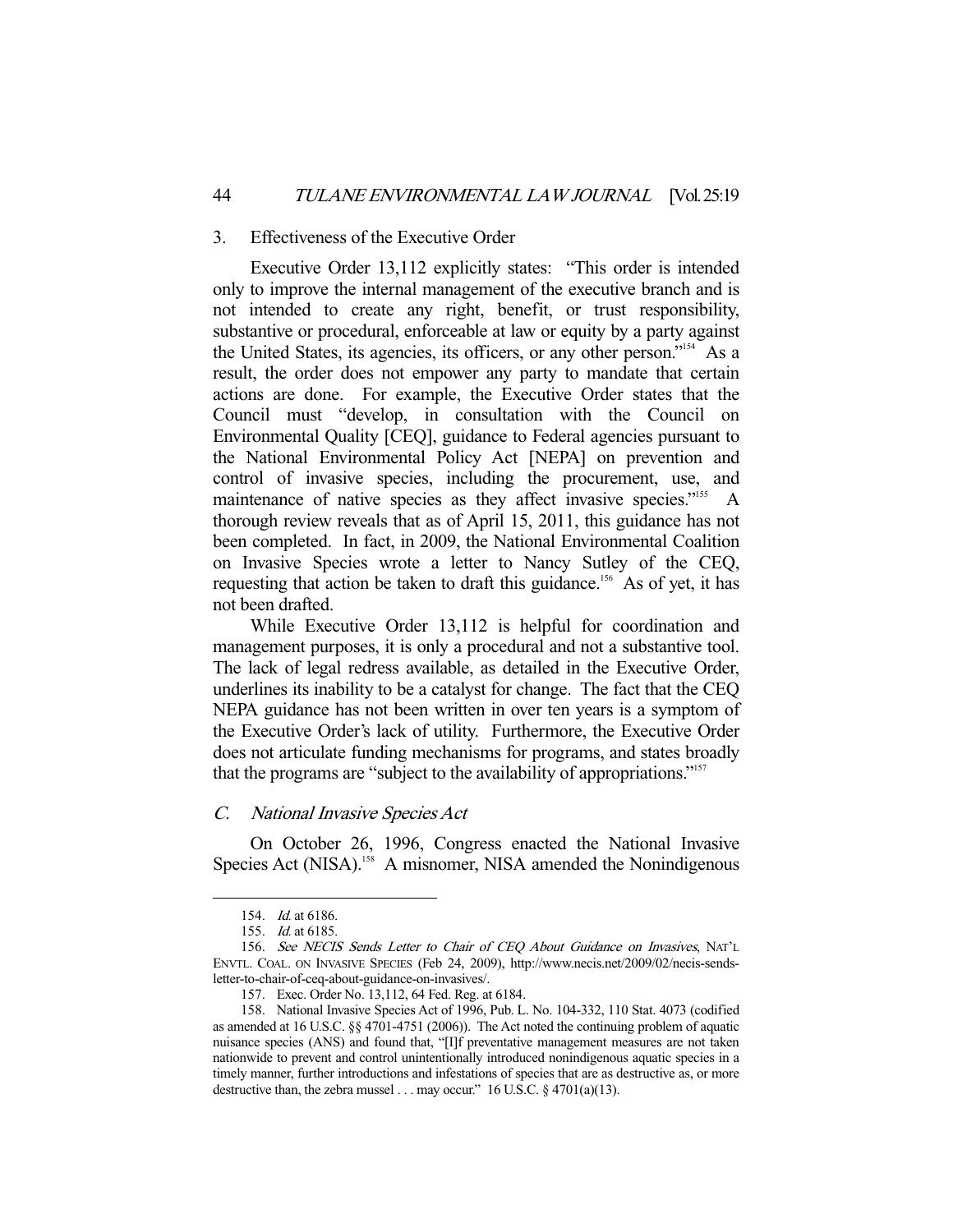Aquatic Nuisance Prevention Control Act of 1990 and only applies to aquatic nuisance species (ANS).<sup>159</sup> NISA defines ANS as "nonindigenous species that threaten[] the diversity or abundance of native species or the ecological stability of infested waters, or commercial, agricultural, aquacultural or recreational activities dependent on such waters."<sup>160</sup>

#### 1. NISA Mechanisms for Prevention and Regional Coordination

 NISA includes mechanisms for voluntary guidelines, monitoring, and risk assessment.<sup>161</sup> First, NISA directs the Coast Guard to implement voluntary national guidelines for ballast-water management in the waters of the United States.162 These guidelines apply to all vessels with ballast water tanks.<sup>163</sup> NISA also establishes a task force charged with developing and implementing "a program for waters of the United States to prevent introduction and dispersal of aquatic nuisance species; to monitor, control and study such species; and to disseminate related information."164 The Task Force will

establish and implement measures . . . to minimize the risk of introduction of aquatic nuisance species to waters of the United States, including (A) [identifying] pathways by which aquatic organisms are introduced . . . ; (B) [assessing] the risk that an aquatic organism carried by an identified pathway may become an aquatic nuisance species; and (C) [evaluating] whether measures to prevent introductions of aquatic nuisance species are effective and environmentally sound.<sup>165</sup>

NISA originally had a series of appropriations for invasive species management programs, but these expired in 2002.<sup>166</sup>

2. Effectiveness of NISA

 In theory, NISA authorizes the Coast Guard to enforce regulations against vessel operators who have not complied with ballast water disposal regulations and contributed to the spread of aquatic invasive species. However, in practice the effectiveness of NISA is limited. While NISA's statutory language is descriptive and proscriptive, case law

 <sup>159. 16</sup> U.S.C. § 4701.

 <sup>160.</sup> Id. § 4702(1).

<sup>161.</sup> See id. §§ 4711-4712, 4721-4726.

 <sup>162.</sup> Id. § 4711.

<sup>163.</sup> *Id.* § 4711(b)(2)(A).

 <sup>164.</sup> Id. § 4722(a).

 <sup>165.</sup> Id. § 4722(c)(1).

<sup>166.</sup> *Id.* § 4741(b).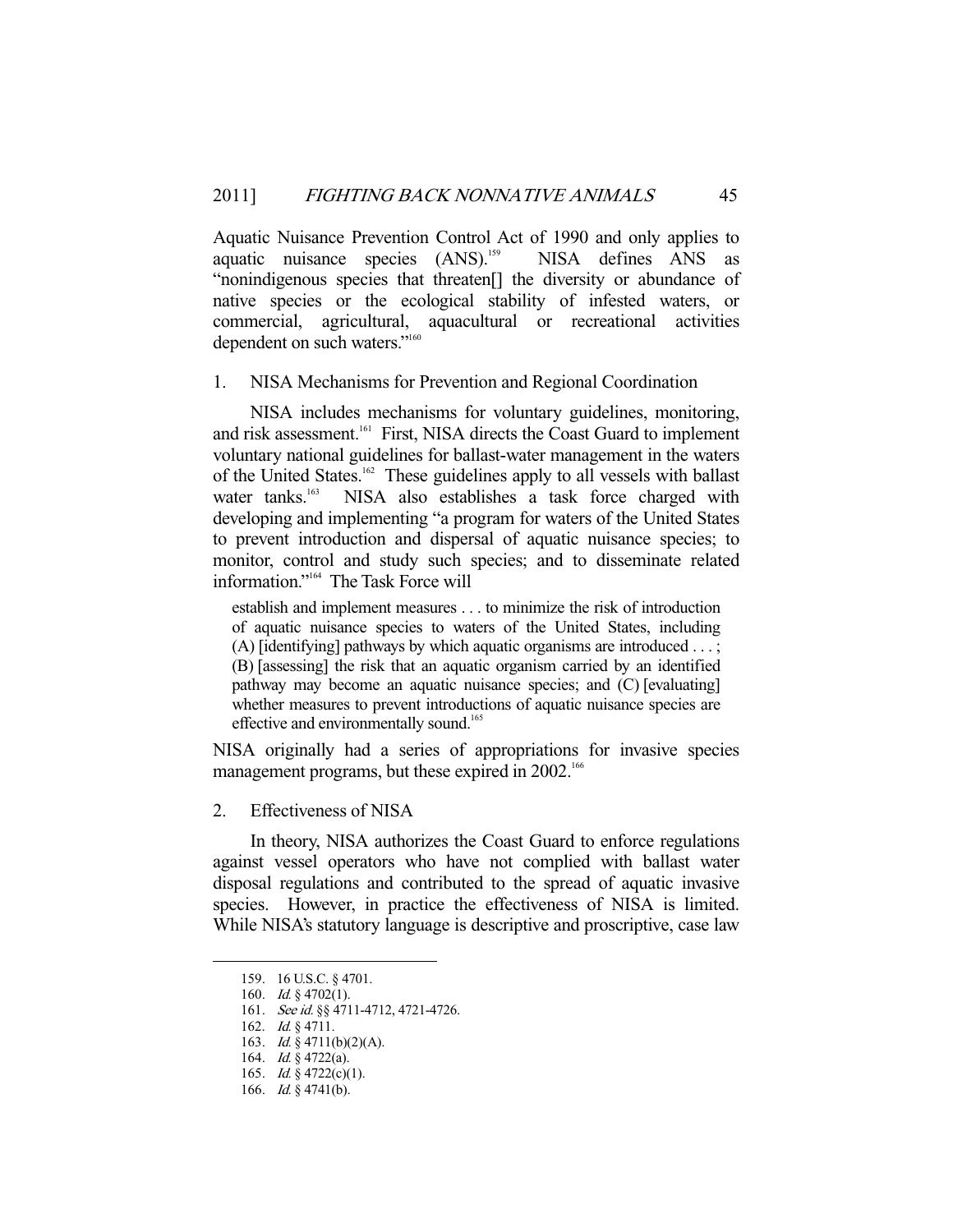suggests that NISA's use is limited.<sup>167</sup> NISA is voluntary, and allows discretion to the appropriate agencies. The United States District Court for the District of Minnesota explained: "The plain language of these NISA sections imposes no limitation on the Coast Guard's discretion to enforce its ballast water regulations. Nor does this language provide meaningful substantive standards."<sup>168</sup> If the Coast Guard decides not to enforce its own ballast regulations, there is no remedy. Moreover, the Coast Guard's mandatory regulations, promulgated through NISA, contain loopholes.<sup>169</sup> Finally, while NISA aims to reduce the spread of aquatic nuisance species through ballast discharges, the law has no impact on terrestrial or avian invasive species.

## D. Federal Acts Specific to a Single Invasive Species

 Some federal laws authorize plans for the prevention, eradication, and control of a specific species, such as the Brown Tree Snake Control and Eradication Act of  $2004$ <sup>170</sup> Other laws are tools for federal funding or for Lacey Act injurious species listing. This Part will show that these laws vary in content and would not stand in the way of a comprehensive invasive species statute.

## 1. Brown Tree Snake Control and Eradication Act of 2004

 The Brown Tree Snake Control and Eradication Act of 2004 authorizes funding "to support brown tree snake control, interdiction, research, and eradication efforts carried out by the Department of the Interior and the Department of Agriculture, other Federal agencies, States, territorial governments, local governments, and private sector entities."<sup>171</sup> The Secretary of Interior and Secretary of Agriculture must include "at a minimum the . . . [e]xpansion of science-based eradication and control programs in Guam[,] . . . interagency and intergovernmental

 <sup>167.</sup> Fednav Ltd. v. Chester, 547 F.3d 607, 612 (6th Cir. 2008); Save Lake Superior Ass'n v. Napolitano, No. 08-CV-1173(JMR/RLE), 2009 U.S. Dist. LEXIS 19739 (D. Minn. Mar. 12, 2009).

 <sup>168.</sup> Napolitano, 2009 U.S. Dist. LEXIS 19739, at \*11.

 <sup>169.</sup> See Chester, 547 F.3d at 612 (holding that the Coast Guard's ballast water requirements, including the 1993 Great Lakes regulations and the 2004 national regulations, did not apply to vessels who declare they have "no ballast on board" (NOBOBs) despite the Coast Guard's admission that "NOBOBs have the potential to carry [ANS] in their empty tanks via residual ballast water and/or accumulated sediment" (alteration in original) (quoting Ballast Water Management for Vessels Entering the Great Lakes That Declare No Ballast Onboard, 70 Fed. Reg. 51,831, 51,832 (Aug. 31, 2005)).

 <sup>170.</sup> Brown Tree Snake Control and Eradication Act of 2004, 7 U.S.C. § 8503 (2006).

 <sup>171.</sup> Id. § 8503(a).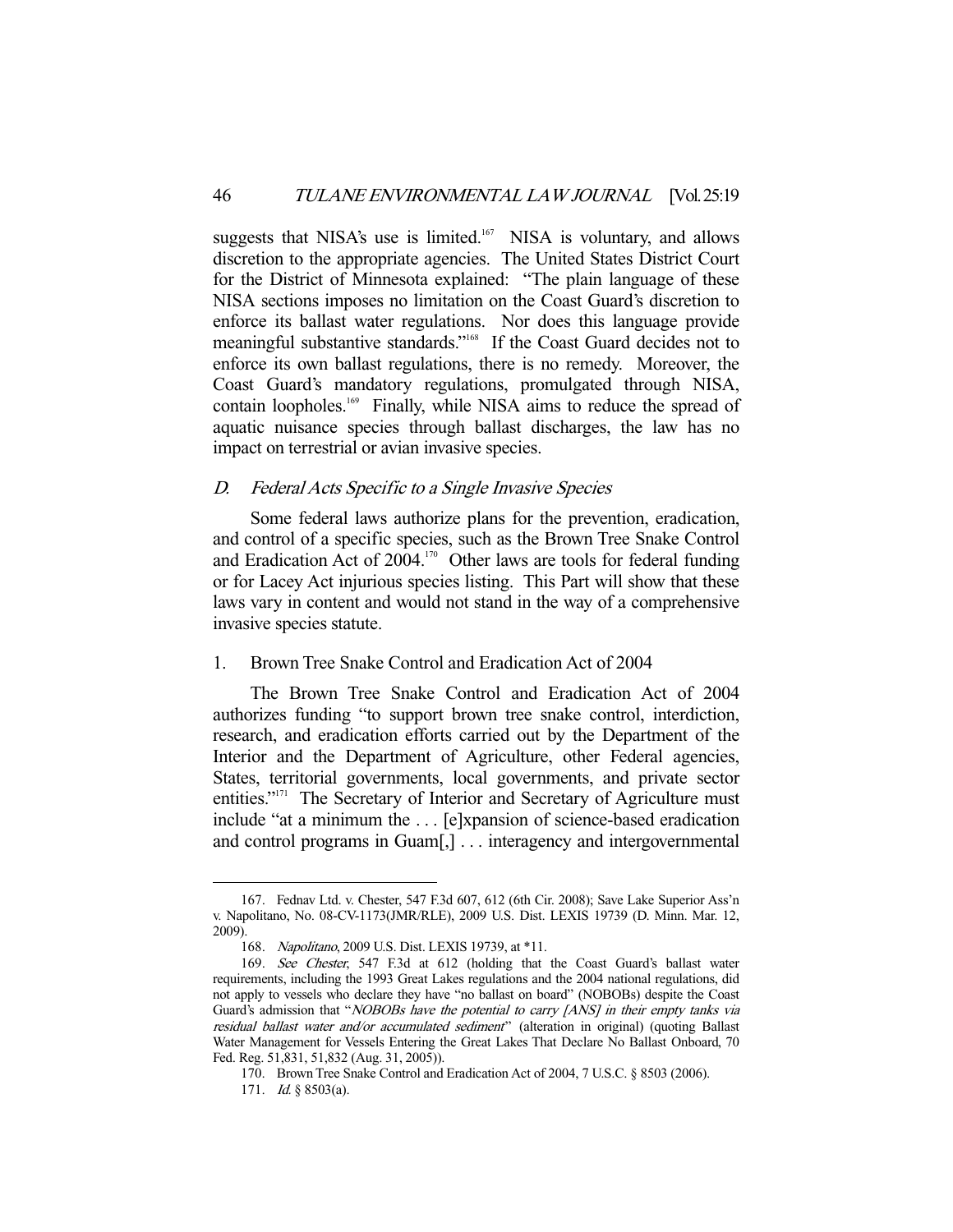rapid response teams[,] . . . efforts to protect and restore native wildlife in Guam or elsewhere in the United States damaged by the brown tree snake," and a variety of sustained research and funding programs.<sup>172</sup> Unlike other statutes that authorize appropriations in cost-share schemes, this statute authorizes specific monetary caps on programs for specific time periods. $173$  The statute also establishes quarantine protocols to control the spread of the brown tree snake.<sup>174</sup>

 It is unknown how effective this statute has been. The Animal and Plant Health Inspection Service (APHIS) reports that Wildlife Services uses snake trapping and nighttime spotlight searches to reduce the number of snakes in areas where cargo is packed or stored, as well as specially trained Jack Russell terriers to detect any brown tree snakes hidden in outgoing cargo.<sup>175</sup> Regardless, there are still reports of brown tree snakes inflicting harm on Guam's environment.<sup>176</sup>

2. Other Specific Species Statutes with Limited Tools

 Other specific species laws provide incentives. Some laws provide assistance to specific states and geographic regions implementing programs. For example, the Nutria Eradication and Control Act authorizes the Secretary of the Interior to provide financial assistance to Maryland and Louisiana for programs to eradicate or control nutria and restore marshland damaged by nutria.<sup>177</sup> The statute places the Federal cost share limit at seventy-five percent.<sup>178</sup> Other statutes are merely tools to include a certain species in the list of injurious species on the Lacey Act. $179$ 

<sup>172.</sup> *Id.* § 8503(b).

 <sup>173.</sup> Id. § 8503(c)(1) ("For activities conducted through the Animal and Plant Health Inspection Service [APHIS], Wildlife Services, Operations, not more than \$2,600,000 for each of the fiscal years 2006 through 2010.").

<sup>174.</sup> *Id.* § 8504(a).

 <sup>175.</sup> APHIS, U.S. DEP'T OF AGRIC., NO ESCAPE FROM GUAM: STOPPING THE SPREAD OF THE BROWN TREE SNAKE 6 (1998), http://www.aphis.usda.gov/publications/wildlife\_damage/content/ printable\_version/btsbro.pdf.

<sup>176.</sup> Brown Tree Snake Could Mean Guam Will Lose More Than Its Birds, SCI. DAILY (Aug. 10, 2008), http://www.sciencedaily.com/releases/2008/08/080808090313.htm.

 <sup>177.</sup> Nutria Eradication and Control Act of 2003, Pub. L. No. 108-16, 117 Stat. 621 (2003).

<sup>178.</sup> *Id.* § 3(d)(1)

 <sup>179.</sup> Asian Carp Prevention and Control Act, Pub. L. No. 111-307, 124 Stat. 3282 (2010) (amending the Lacey Act, "inserting 'of the bighead carp of the species Hypophthalmichthys nobilis;' after 'Dreissena polymorpha'").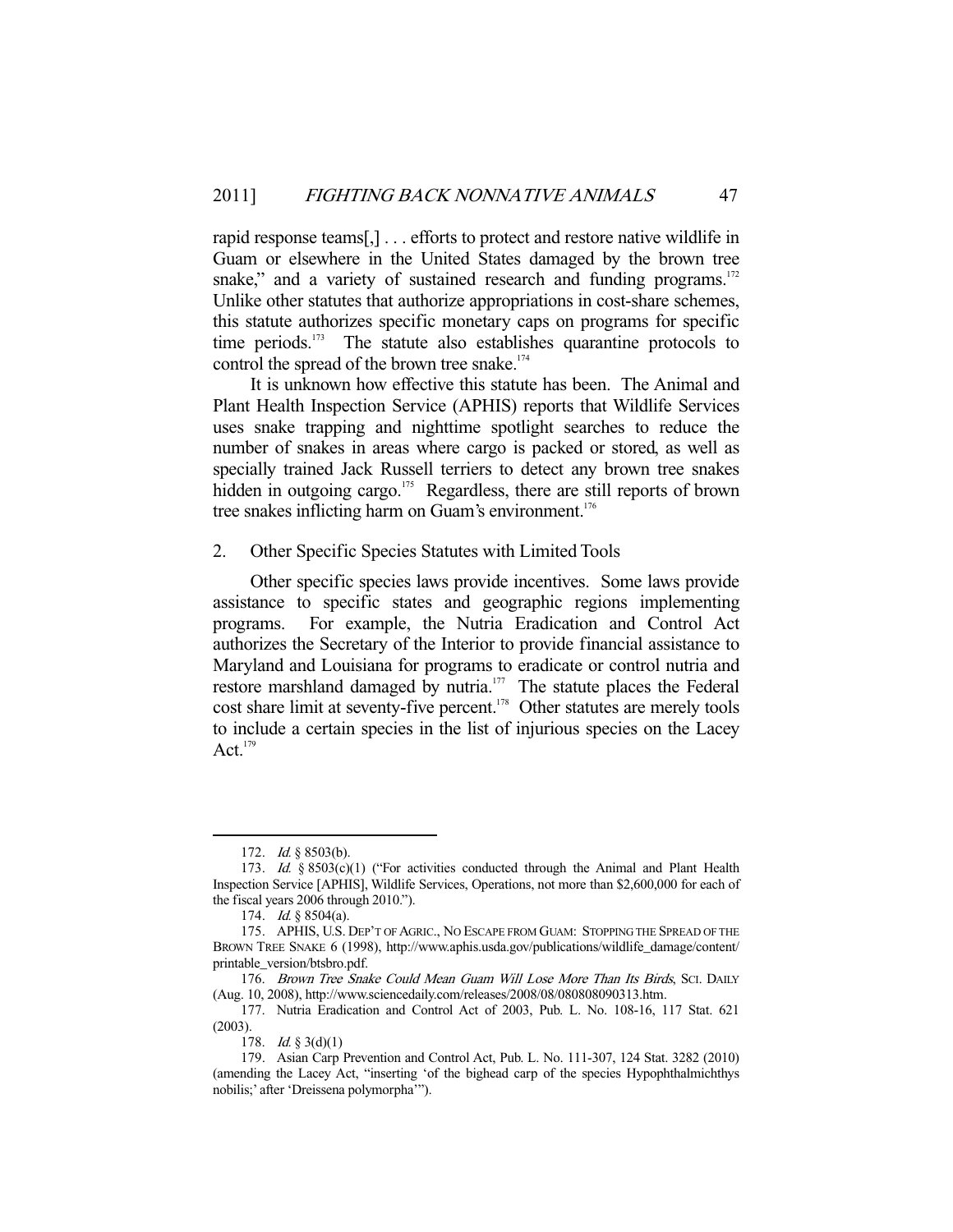#### 3. Assessment of Single Species Act Effectiveness

 Species specific statutes have benefits for prevention and restoration. Since these laws address a particular species and geographic region, they are individually tailored and aim to fix a concrete problem. Furthermore, the Nutria Eradication and Control Act and Brown Tree Snake Control and Eradication Act have specific funding sources written into the statute, making the monetary support for these programs more likely.

 However, specific species statutes share many of the same challenges as the Lacey Act. First, they are reactive instead of preventative. By the time the statute is passed, the problem might have grown to such a proportion that the solution in the statute is insufficient, or alternatively, the problem has already solved itself. Both houses of Congress have to review and pass the statutes, and then the President has to have an opportunity to review and sign or veto them. The House of Representatives voted on the Captive Primate Safety Act in 2009,<sup>180</sup> but the bill died at the end of the legislative session due to inaction.

 Furthermore, if there are hundreds of potentially invasive nonnative species that could cause destruction throughout the United States, why expend resources trying to solve the problem one by one? It does not make sense to pass separate laws for different subspecies at different times, as evidenced by the Asian Carp Act.<sup>181</sup> The slow and protracted nature of the legislative process is ineffective to deal with the rapid spread of invasive species. It is impractical to hope that legislators will draft and submit bills for each and every species that poses a threat to the environment.

## E. Nonnative Wildlife Invasion Prevention Act

 The proposed Nonnative Wildlife Invasion Prevention Act (NWIPA) died at the end of the 2009-2010 legislative session.<sup>182</sup> However, a review will benefit our analysis. NWIPA would have established a broad prevention framework for nonnative species, prohibiting the possession, barter, or release into the wild of any nonnative wildlife species prohibited under the new risk assessment system.<sup>183</sup> It also would have created a clean list to be published in the Federal Register excluding any animal listed currently in the Lacey Act as an injurious species, or "any

 <sup>180.</sup> Captive Primate Safety Act, H.R. 80, 111th Cong. (1st Sess. 2009).

 <sup>181.</sup> See Asian Carp Prevention and Control Act, Pub. L. No. 111-307, 124 Stat. 3282.

 <sup>182.</sup> Nonnative Wildlife Invasion Prevention Act, H.R. 669, 111th Cong. (1st Sess. 2009).

 <sup>183.</sup> Id. § 6.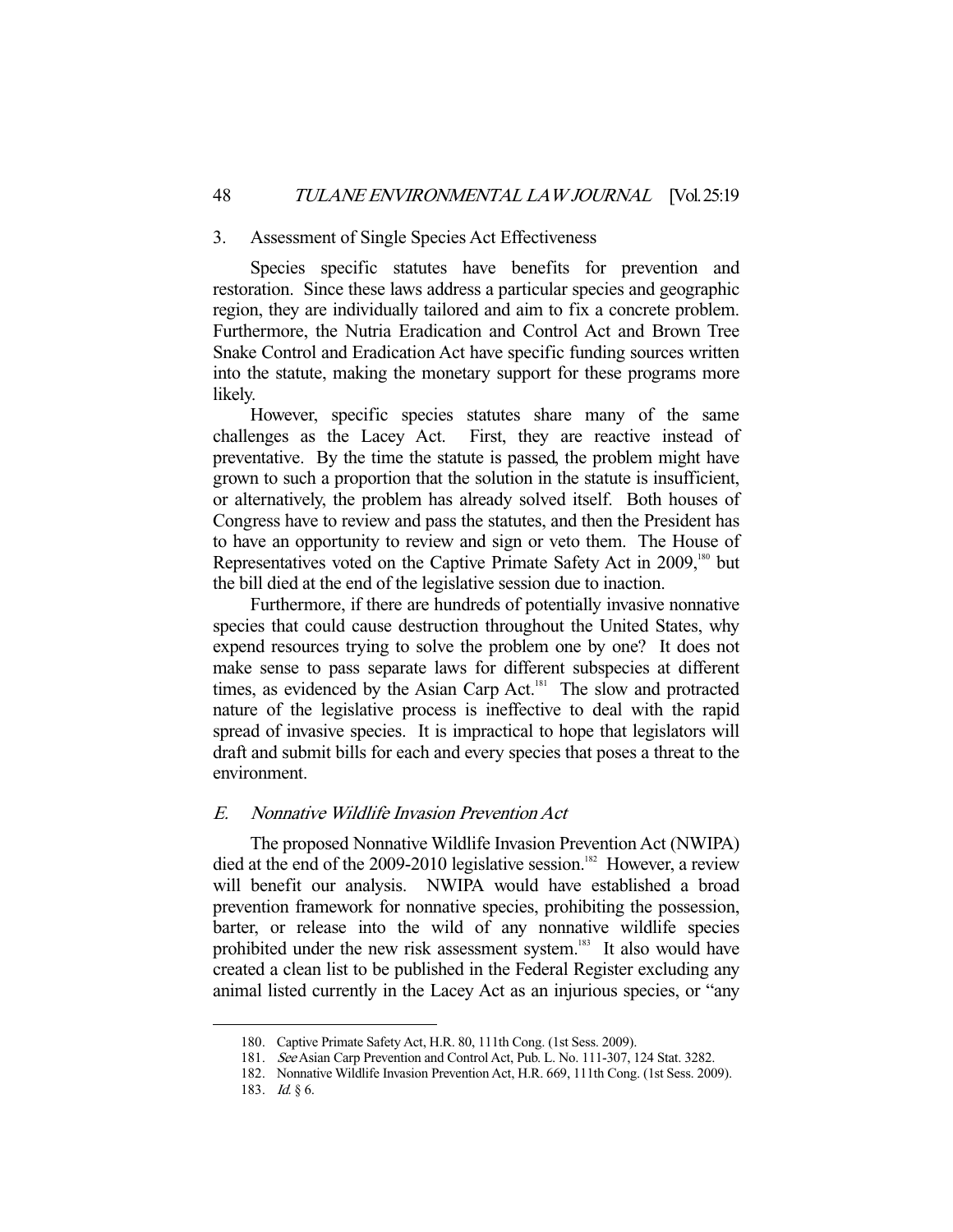species, the importation of which is prohibited by any other Federal law or regulation of the United States due to the likelihood of causing harm to the economy, the environment, or other animal species or human health."<sup>184</sup> A detailed risk assessment process would have evaluated the risk of a species becoming invasive based on a number of factors, including the native range of the species, if the species has caused harm to the economy, the environment, or human health in ecosystems that are similar to those in the United States, the likelihood of establishment and spread of the species in the United States, and the likelihood that the species would harm wildlife, habitats, or ecosystems.<sup>185</sup> A provision would have grandfathered in the possession of individual animals if they were owned before the statute was passed.<sup>186</sup>

# F. Summary of Current Legal and Regulatory Invasive Species Landscape

 In sum, current federal invasive species laws have limited use, and do not satisfy the framework for a comprehensive invasive species plan. While there are tools for prevention, such as the injurious species listing and prohibitions of all other state and foreign laws regulating the importation of species, they are not comprehensive. There are no detailed statutory provisions for surveillance, quarantines, or special permits for invasive species.<sup>187</sup> Additionally, since the listing process is a dirty list instead of a clean list, the Lacey Act is a reactive tool instead of a preventative tool. While the Executive Order fosters collaboration between different agencies, there is no force behind the law to compel results. NISA is limited to aquatic nuisance species and does not have enforcement power or adequate funding. Species specific statutes are also reactive instead of preventative. Some species specific laws have funding and grant programs, an idea that could be utilized on a national scale. H.R. 669 would have been an improvement for invasive species prevention but was never passed.<sup>188</sup>

<sup>184.</sup> *Id.* § 4(a)(2)(B).

 <sup>185.</sup> Id. § 3(b).

 <sup>186.</sup> Id. § 3(f).

 <sup>187.</sup> The Center for Disease Control has several specific regulations for animals that may carry disease, such as civets, bats, and birds, but there is not a specific law addressing surveillance and quarantine of invasive species. See Control of Communicable Diseases; Restrictions on African Rodents, Prairie Dogs, and Certain Other Animals, 68 Fed. Reg. 62,353 (Nov. 4, 2003).

 <sup>188.</sup> Nonnative Wildlife Invasion Prevention Act, H.R. 669.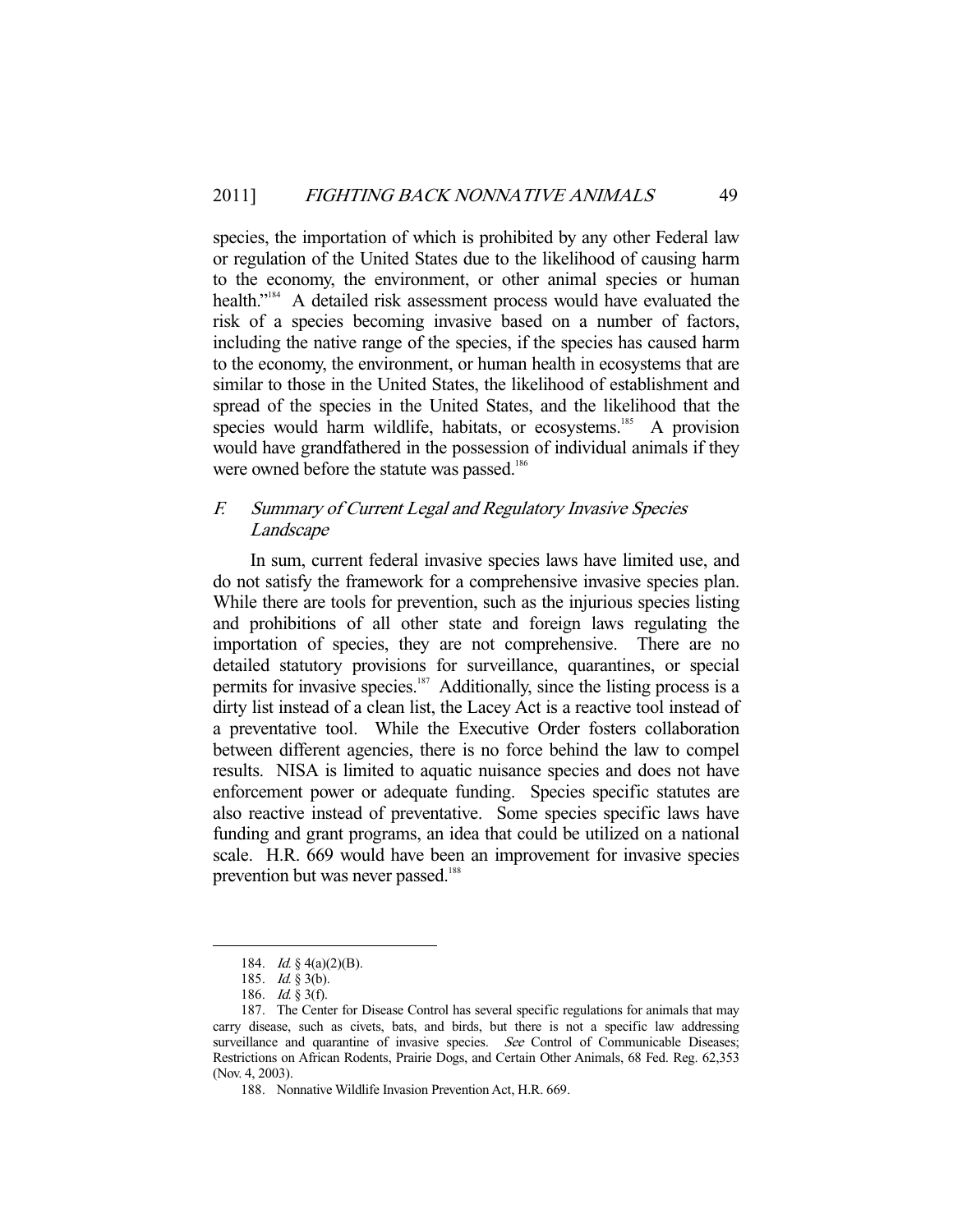## IV. PATCHWORK OF OTHER LAWS AVAILABLE FOR INVASIVE SPECIES REGULATION: DO THEY FULFILL THE RUBRIC?

 Alone, the laws described in the previous Part are ineffective for invasive species regulation. However, a variety of other mechanisms not explicitly designed for regulating nonnative species could be applied either directly or as a model. This Part will explore the utility of other federal statutes, including NEPA, the Endangered Species Act (ESA), the Clean Water Act (CWA), and the Animal Health Protection Act (AHPA). The common law cause of action of public nuisance, free market solutions, and exotic pet restrictions will also be discussed. These tools offer a spectrum of solutions, from prevention to penalty to liability and cost recovery for damages, and their utility will be evaluated. The analysis will reveal that these remedies are insufficient to fully deal with invasive species and that a comprehensive statute is needed.

## A. National Environmental Policy Act

 NEPA can operate as a prevention tool through a mechanism that assesses risks for federal actions that may impact the spread of invasive species.<sup>189</sup> NEPA mandates federal agencies to consider and consult with the public about the environmental effects of their actions.<sup>190</sup> NEPA applies to all major federal actions, including projects and programs entirely or partly funded, assisted, conducted, regulated, or approved by federal agencies.191 Where any major federal action significantly affects the quality of the human environment, the agency is required to fill out an Environmental Impact Statement (EIS), providing a description of the proposed action, and the existing environment, as well as analysis of the anticipated beneficial and adverse environmental effects of all reasonable alternatives.<sup>192</sup> For federal projects where it is not initially clear whether there will be significant impacts, an environmental assessment (EA) must first be prepared to analyze the environmental impacts of a proposed federal action and provide sufficient evidence to determine the level of significance of the impacts.193 If significance of an impact is not found, a "finding of no significant impact" (FONSI) is issued.<sup>194</sup>

<sup>189.</sup> See National Environmental Policy Act, 42 U.S.C. §§ 4321-4370f (2006).

 <sup>190.</sup> Id. § 4332.

 <sup>191.</sup> Id.

 <sup>192.</sup> Id.

 <sup>193. 40</sup> C.F.R. § 1508.9 (2011).

 <sup>194. 40</sup> C.F.R. § 1501.4(e).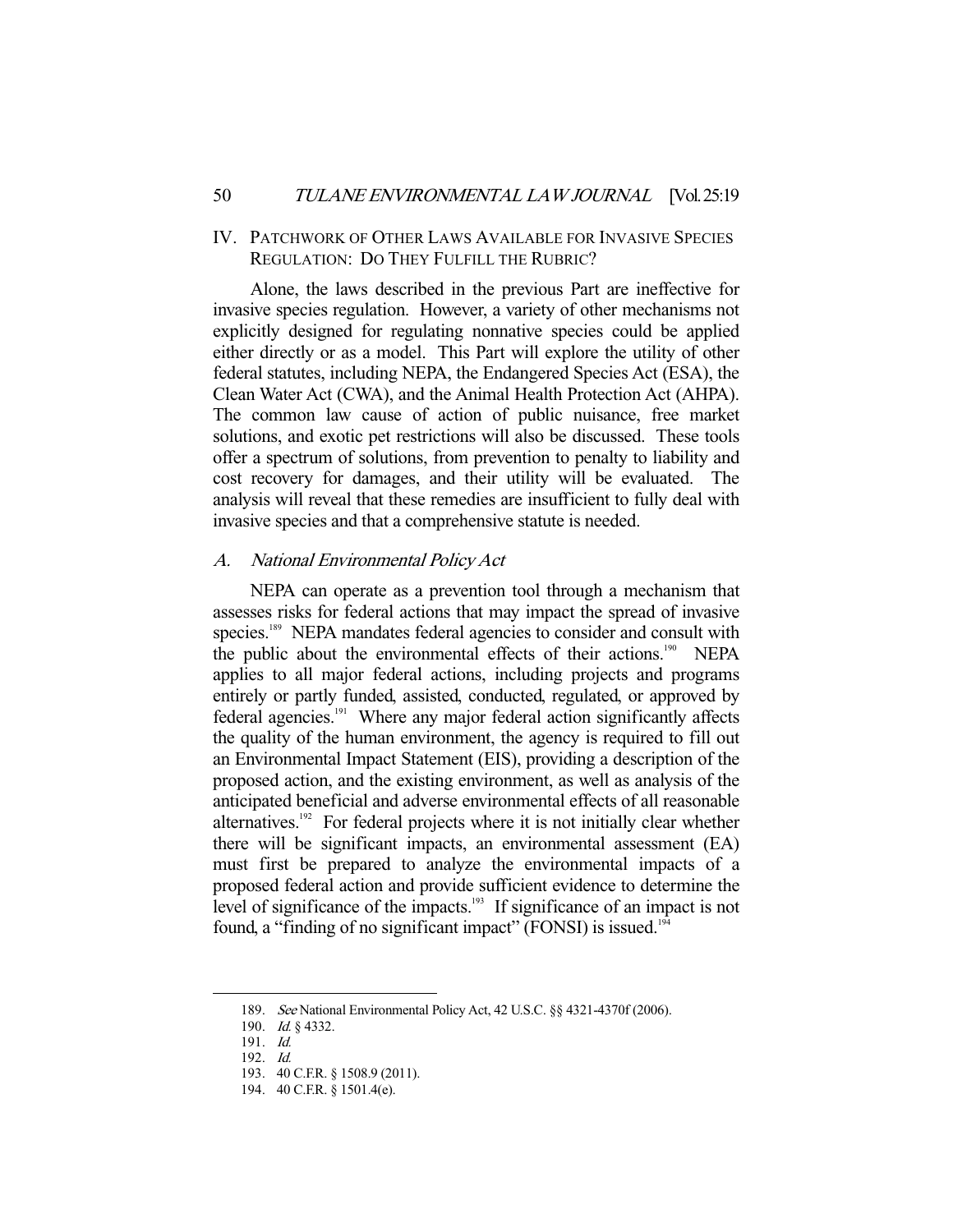## 1. Risk Assessment and Prevention Through Environmental Impact Statements

 Searching the EPA's Web site for EISs submitted after 2003 containing the term "invasive species" reveals only thirty-one documents.<sup>195</sup> Most of these focus on invasive vegetation, but some on invasive aquatic animal species.<sup>196</sup> Sometimes, an EIS assesses possible impacts a federal project has on the spread of invasive animal species and describes possible mitigation measures. For example, the Guam Military Relocation EIS addressed the impacts of a relocation of a military base on the spread of the brown tree snake and the coconut rhinoceros beetle in Guam, and proposed biosecurity measures by the Department of Defense for mitigation.<sup>197</sup>

 However, because an EIS must look at the other potential impacts that the project poses on the human environment, an EIS can delay federal actions that aim to stop the spread of invasive species. For example, currently, the United States Army Corps of Engineers (USACE), in consultation with other federal agencies, Native American tribes, state agencies, local governments, and nongovernmental organizations, is conducting the Great Lakes and Mississippi River Interbasin Study (GLMRIS) to explore options and technologies that could be applied to prevent ANS transfer between the Great Lakes and Mississippi River basins through aquatic pathways.<sup>198</sup> At the time of this writing, the USACE is seeking input from the public through the NEPA scoping process.<sup>199</sup> Due to the nature of the NEPA scoping process, the GLMRIS may be delayed, possibly by a year. In the meantime, the ANS in the Great Lakes may increase in population and become a more severe

 <sup>195.</sup> National Environmental Policy Act: Search Environmental Impact Statements (EISs) Since January, 2004, EPA, http://yosemite.epa.gov/oeca/webeis.nsf/AdvSearch?OpenForm (last updated Oct. 27, 2011) (search the term "invasive species," with quotation marks around the term, and follow the "Submit Search" button).

<sup>196.</sup> See FOREST SERV., U.S. DEP'T OF AGRIC., FINAL ENVIRONMENTAL IMPACT STATEMENT: FREDS FIRE REFORESTATION (Feb. 2010), http://www.fs.fed.us/r5/eldorado/documents/freds/ freds\_feis\_no%20maps.pdf; JOINT GUAM PROGRAM OFFICE, U.S. DEP'T OF THE NAVY, FINAL ENVIRONMENTAL IMPACT STATEMENT, GUAM AND CNMI MILITARY RELOCATION (July 2010), http://www.guambuildupeis.us/documents/final/volume\_7/Volume\_7\_Proposed\_Mitigation\_Mea sures\_Preferred\_Alternatives\_Impacts\_and\_Cumulative\_Impacts.pdf; PIMA COUNTY, ARIZONA, BD. OF SUPERVISORS, INVASIVE SPECIES E.I.S. ISSUE PAPER: SONORAN DESERT CONSERVATION PLAN (2002), http://www.pima.gov/cmo/sdcp/reports%5Cd27%5C03INVSPE.PDF.

<sup>197.</sup> JOINT GUAM PROGRAM OFFICE, supra note 196, at 1-9 to -10.

 <sup>198.</sup> Notice of Intent To Prepare a Draft Environmental Impact Statement (EIS), Initiate the Public Scoping Period and Host Public Scoping Meetings for the Great Lakes and Mississippi River Interbasin Study ("GLMRIS"), 75 Fed. Reg. 69,983 (Nov. 16, 2010).

 <sup>199.</sup> Id.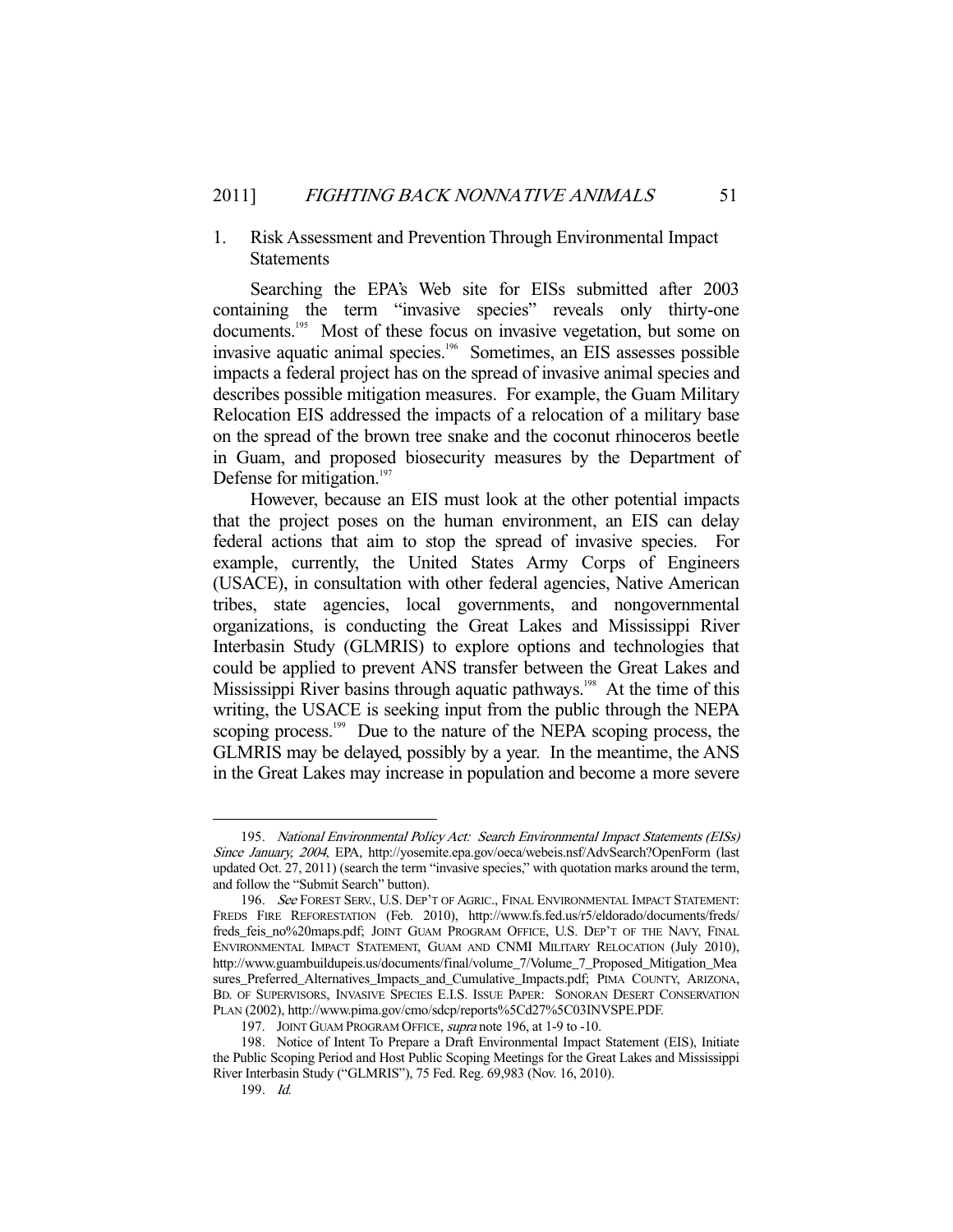problem. Therefore, NEPA may delay necessary projects that would target invasive species.

#### 2. Litigation Through NEPA with Inconsistent Results

 Disputes involving the analysis of invasive species through NEPA processes have spawned a variety of litigation. Occasionally, litigation successfully prevents projects that would have spread invasive species. In some cases, the litigation prompts a deeper evaluation of a problem, mandating an agency to perform an EIS where previously only an EA was completed and a FONSI was issued. For example, in Province of Manitoba v. Norton, the government of Manitoba sued the Department of Interior for failing to comply with NEPA in approving the Northwest Area Water Supply Project (NAWS), to transfer water from the Missouri River Basin into the Hudson Bay Basin.<sup>200</sup> Manitoba argued that the EA was inadequate and the FONSI was arbitrary and capricious because it did not fully evaluate how the project threatened to bring nonnative biota from the Missouri River Basin into the Hudson Bay Basin.<sup>201</sup> Manitoba contended that NAWS threatened to irreparably harm the Hudson Bay Basin by introducing an alien and invasive species that would pose serious threats to the aquatic resources which are owned and managed by the Province.<sup>202</sup> The Court agreed with Manitoba, and demanded that the EA analyze the possibility of leakage and the potential consequences of the failure to fully treat the Missouri River water at its source.<sup>203</sup> This new EA prompted an EIS in 2008. As a result, three new alternatives were suggested to further reduce the risk of transferring invasive species in the project.<sup>204</sup> This was a successful result because it forced the agency to more aggressively consider a project's impacts on the spread of invasive species and consider less severe alternatives.

 However, in other cases, a challenge to an agency's NEPA analysis did not result in the agency taking more of a "hard look" at invasive species impacts.<sup>205</sup> In National Parks & Conservation Ass'n (NPCA) v.

 <sup>200. 398</sup> F. Supp. 2d 41, 44 (D.D.C. 2005).

 <sup>201.</sup> Id.

 <sup>202.</sup> Id. at 51 n.9.

<sup>203.</sup> *Id.* at 65-66.

 <sup>204.</sup> BUREAU OF RECLAMATION, RECLAMATION: MANAGING WATER IN THE WEST: NORTHWEST AREA WATER SUPPLY PROJECT FINAL ENVIRONMENTAL IMPACT STATEMENT ON WATER TREATMENT 2-1 to -2 (Dec. 2008), http://www.usbr.gov/gp/dkao/naws/FEIS/Reports/NAWS% 20FEIS.pdf.

<sup>205.</sup> See Sierra Club Northstar Chapter v. Kimbell, 640 F. Supp. 2d 1082 (D. Minn. 2008) (holding that the Final EIS did take a requisite look at the issue, while Sierra Club contended that the Forest Service failed to analyze cumulative nonnative species impacts to the Boundary Waters); Nat'l Parks & Conservation Ass'n v. U.S. Dep't of Transp., 222 F.3d 677 (9th Cir. 2000);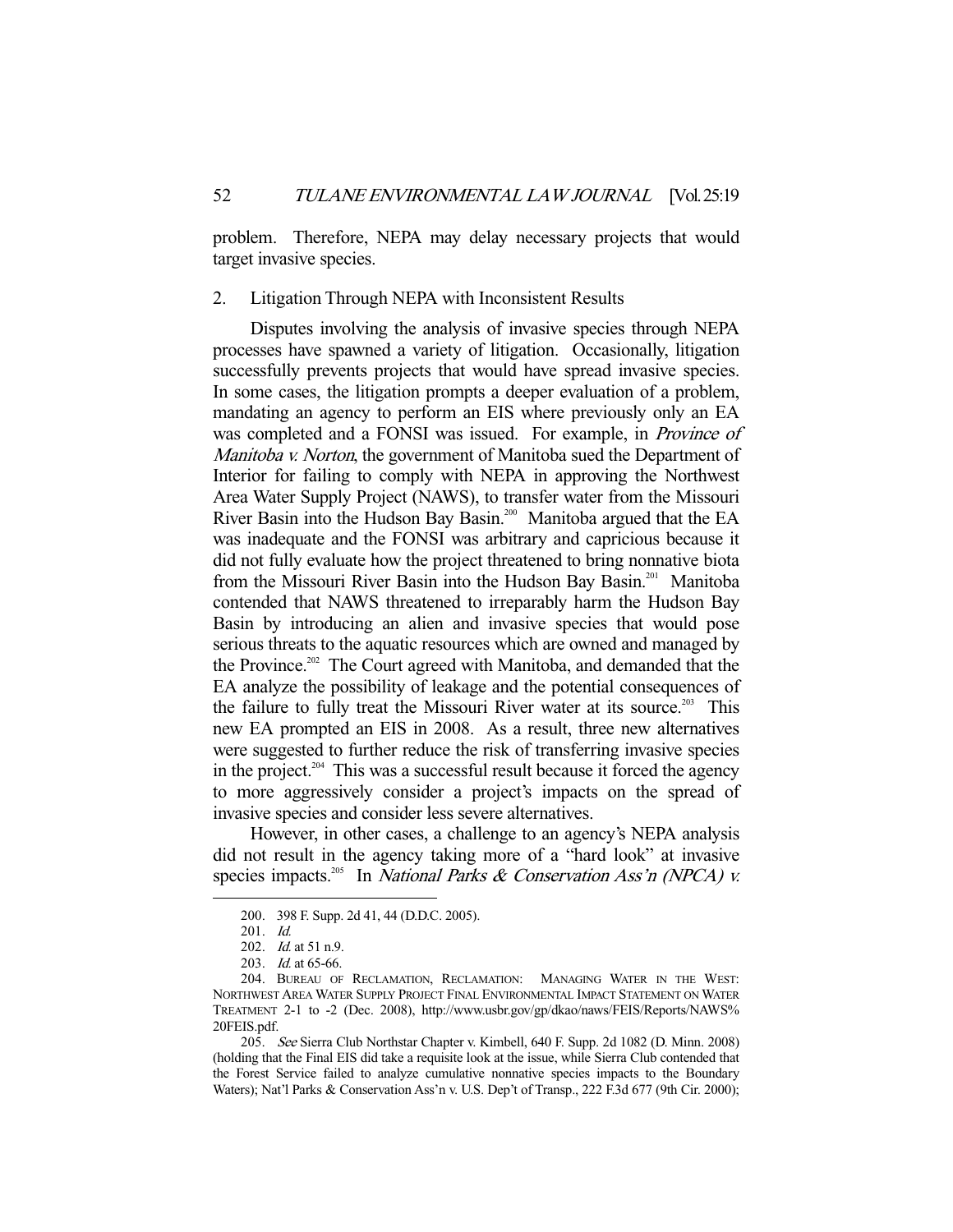U.S. Department of Transportation, the NPCA contended that the Federal Aviation Administration (FAA) violated NEPA by failing to analyze the impact of an airport runway extension on the introduction of alien nonindigenous species into Maui.<sup>206</sup> The Final EIS concluded that "the impact of the Proposed Project on [the] alien species introduction rate is, in and by itself, insignificant."<sup>207</sup> The NPCA argued that the runway extension would lead to more flights arriving at Kahului which would result in more introductions of dangerous alien species into Maui.<sup>208</sup> The court was not convinced by the NPCA's arguments, and held that since the EIS contained the "requisite hard look at the alien species problem, it satisfie<sup>[d]</sup> NEPA."<sup>209</sup> The court stated, "If we determine that the agency took a 'hard look' at a project's environmental consequences, our review is at an end."210 Scholars have called this ruling into question, arguing that the cumulative impacts were not adequately considered.<sup>211</sup> Comparing these two examples shows that litigation has varying results and creates precedents that courts do not always follow. NEPA analysis is highly fact-sensitive.

## 3. Utility of NEPA for Invasive Species Prevention

 NEPA thus provides a helpful prevention mechanism for assessing the potential impacts of a federal project on the spread of invasive species. However, the scope remains limited to federal projects, and would not prevent the spread of invasive species through private actors engaged in the exotic pet trade or wildlife smuggling. While NEPA imposes extra duties, there are no penalties.<sup> $212$ </sup> Moreover, in some cases a NEPA analysis may delay an important project that is aimed at solving an aspect of the invasive species problem. While useful under certain

Stop the Pipeline v. White, 233 F. Supp. 2d 957 (S.D. Ohio 2002) (holding that the Forest Service and the Corps' review of pipeline projects fragmentation of habitat impact on birds from effects of invasive species was considered adequately in EIS); S.F. Baykeeper v. U.S. Army Corps of Eng'rs, 219 F. Supp. 2d 1001 (N.D. Cal. 2002) (holding that the Corps was not required to describe the potentially severe consequences of invasive species introduction into the bay because there was no credible scientific evidence that such impacts would occur).

 <sup>206. 222</sup> F.3d at 678-79.

<sup>207.</sup> Id. at 679 (alteration in original).

 <sup>208.</sup> Id.

 <sup>209.</sup> Id. at 682.

 <sup>210.</sup> Id. at 680 (citing Idaho Conservation League v. Mumma, 956 F.2d 1508, 1519 (9th Cir. 1992)).

<sup>211.</sup> Stephanie J. Gliege, Note, NEPA and the Danger of Alien Species Introduction: Taking a Hard Look at National Parks & Conservation Ass'n v. United States Department of Transportation, 41 JURIMETRICS J. 31, 44 (2001).

 <sup>212.</sup> See National Environmental Policy Act, 42 U.S.C. §§ 4321-4370f (2006).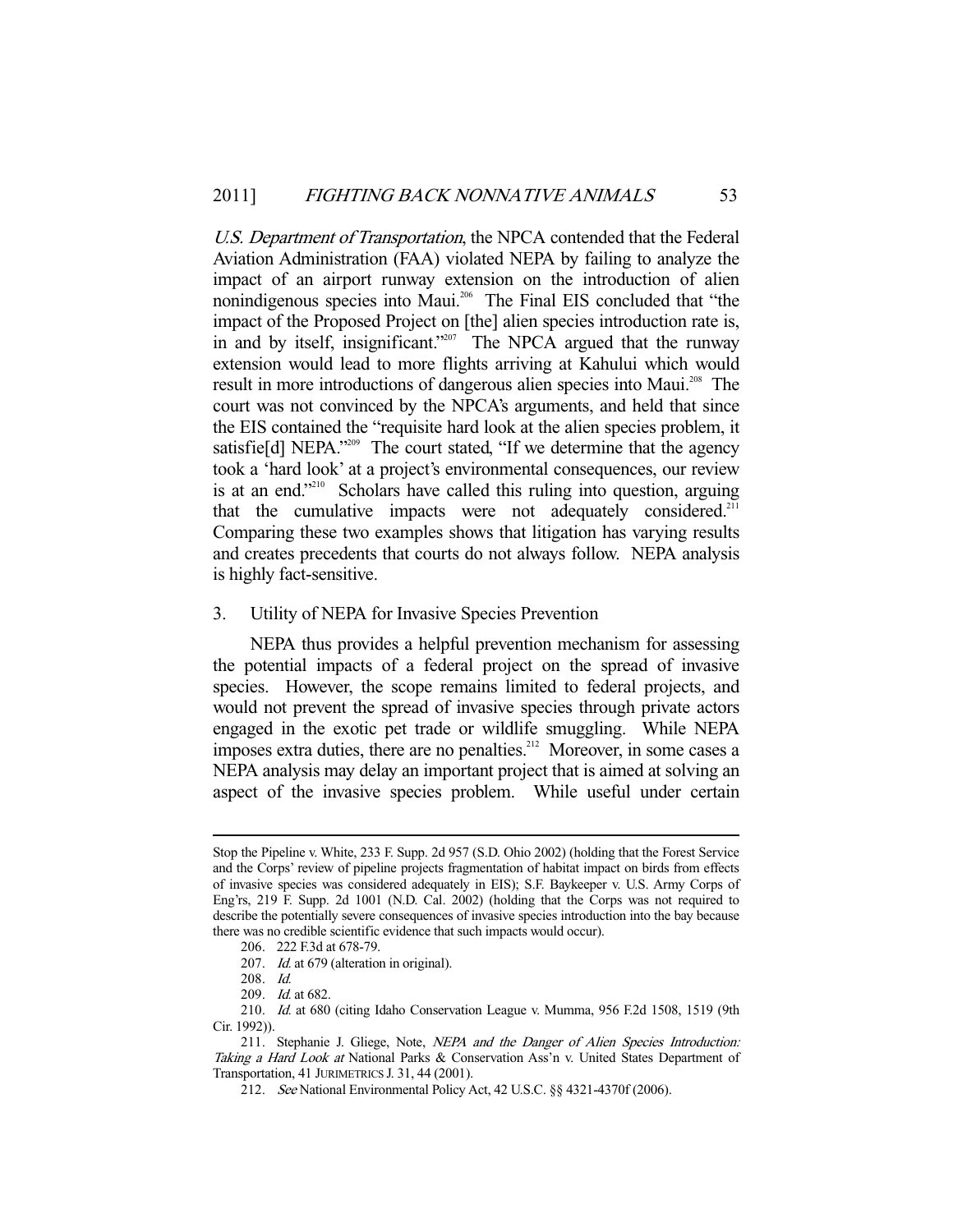circumstances, NEPA satisfies only a small piece of the invasive species regulation rubric.

## B. Endangered Species Act for Prevention and Enforcement

 The purpose of the ESA is to conserve the ecosystems upon which endangered species and threatened species depend and provide conservation programs for these species.<sup>213</sup> A species is listed as endangered or threatened based on an assessment of a variety of factors, including the present or threatened destruction of its habitat and other natural or manmade factors affecting its continued existence.<sup>214</sup> Where an invasive species may harm a protected species, section  $7^{215}$  provides limited preventative relief and section  $9^{216}$  provides punishment.

#### 1. Prevention Through Section 7

 Section 7 may serve as a preventative mechanism for federal projects that could cause the spread of invasive species and cause harm to listed species. Under section 7, federal agencies are precluded from taking actions "likely to jeopardize the continued existence" of listed species, or resulting in "the destruction or adverse modification" of their critical habitat.<sup>217</sup> Action is defined broadly to include funding. Action is defined broadly to include funding, permitting, and other regulatory actions.<sup>218</sup> Before proceeding with a proposed action, the agency must determine whether any listed species may be present in the area, and if so, whether the species is likely to be affected by the action.<sup>219</sup> A biological assessment is then conducted. If the biological assessment reveals a likely adverse effect, the proposing agency must formally consult with the Service for impacts to listed land or freshwater species or the National Marine Fisheries Service (NMFS) for marine listed species, and issue a biological opinion  $(BO)^{220}$  If the BO concludes that the proposed action would jeopardize the listed species or adversely affect its critical habitat, the action may not proceed unless the Service suggests alternatives to avoid the problem. $221$ 

 <sup>213.</sup> Endangered Species Act, 16 U.S.C. § 1531(b) (2006).

<sup>214.</sup> *Id.* § 1533(a)(1).

 <sup>215.</sup> Id. § 1536.

 <sup>216.</sup> Id. § 1538.

 <sup>217.</sup> Id. § 1536(a)(2).

 <sup>218. 50</sup> C.F.R. § 402.02 (2011). For local governments, any project that requires a federal permit or receives federal funding is subject to section 7. Id.

 <sup>219. 16</sup> U.S.C. § 1536(a)(2).

 <sup>220. 50</sup> C.F.R. § 402.12.

 <sup>221. 16</sup> U.S.C. § 1536(g)(3).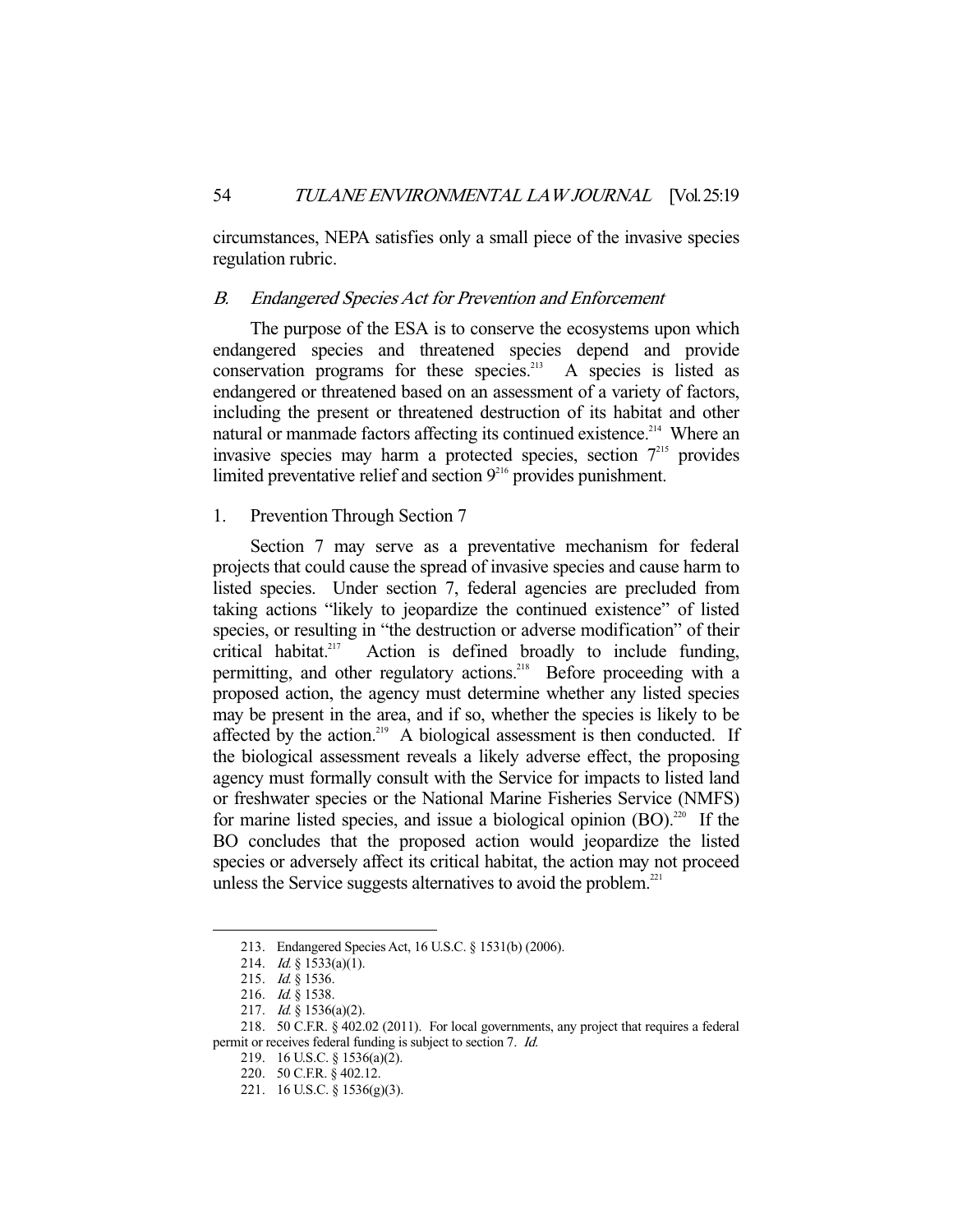#### a. Litigation Based on Invasive Species Through Section 7

 While there has not been widespread litigation involving invasive species impacts on listed species through section 7, there was a challenge to a BO involving the analysis of impacts on two species of endangered birds from the spread of invasive species from ballast water.<sup>222</sup> The case involved the environmental impact of two construction projects jointly funded by the Port of Oakland and the United States Army Corps of Engineers (USACE) to deepen the channels and berths and create new channels.223 The USACE conducted a consultation with the Service for impacts on the California least tern and brown pelican, and a consultation with the NMFS for impacts on the Chinook salmon.<sup>224</sup> The BO stated that ballast water discharges were a major path for introducing nonnative species into the Bay-Delta ecosystem. However, since ballast water discharges to the San Francisco Bay would decrease with anticipated changes in shipping practices, the projects were not likely to jeopardize listed species or their habitat.<sup>225</sup>

 The plaintiff San Francisco Baykeeper argued "that the agencies improperly limited the scope of their [BOs] to the immediate vicinity of the proposed projects."<sup>226</sup> The plaintiffs further argued:

Because invasive species can reproduce and spread to the limit of their ecological tolerances, . . . the proposed actions could indirectly affect listed species found throughout the Bay-Delta ecosystem. Thus, [the agencies] should have evaluated the indirect effects of the projects on each listed species found in the San Francisco Bay estuary. $227$ 

The court disagreed, stating that the

[p]laintiffs' proposed methodology would require the agencies to assess the indirect effects that changed shipping patterns at the Port of Oakland would have on all listed species in the Bay-Delta ecosystem, or potentially, the west coast of the United States. Such an analysis would require a degree of speculation not contemplated by [section] 7 of the ESA, which focuses on actions that are "likely to jeopardize" the continued existence of listed species.<sup>228</sup>

Thus, this case's precedent limits potential impacts of a nonnative species on an ecosystem to a specific area.

 <sup>222.</sup> S.F. Baykeeper v. U.S. Army Corps of Eng'rs, 219 F. Supp. 2d 1001 (N.D. Cal. 2002).

<sup>223.</sup> *Id.* at 1006.

<sup>224.</sup> *Id.* at 1009-10.

<sup>225.</sup> *Id.* at 1010.

 <sup>226.</sup> Id. at 1021.

 <sup>227.</sup> Id.

 <sup>228.</sup> Id. at 1021-22 (quoting 16 U.S.C. § 1536(a)(2)) (citing 40 C.F.R. § 402.14(h)(3)).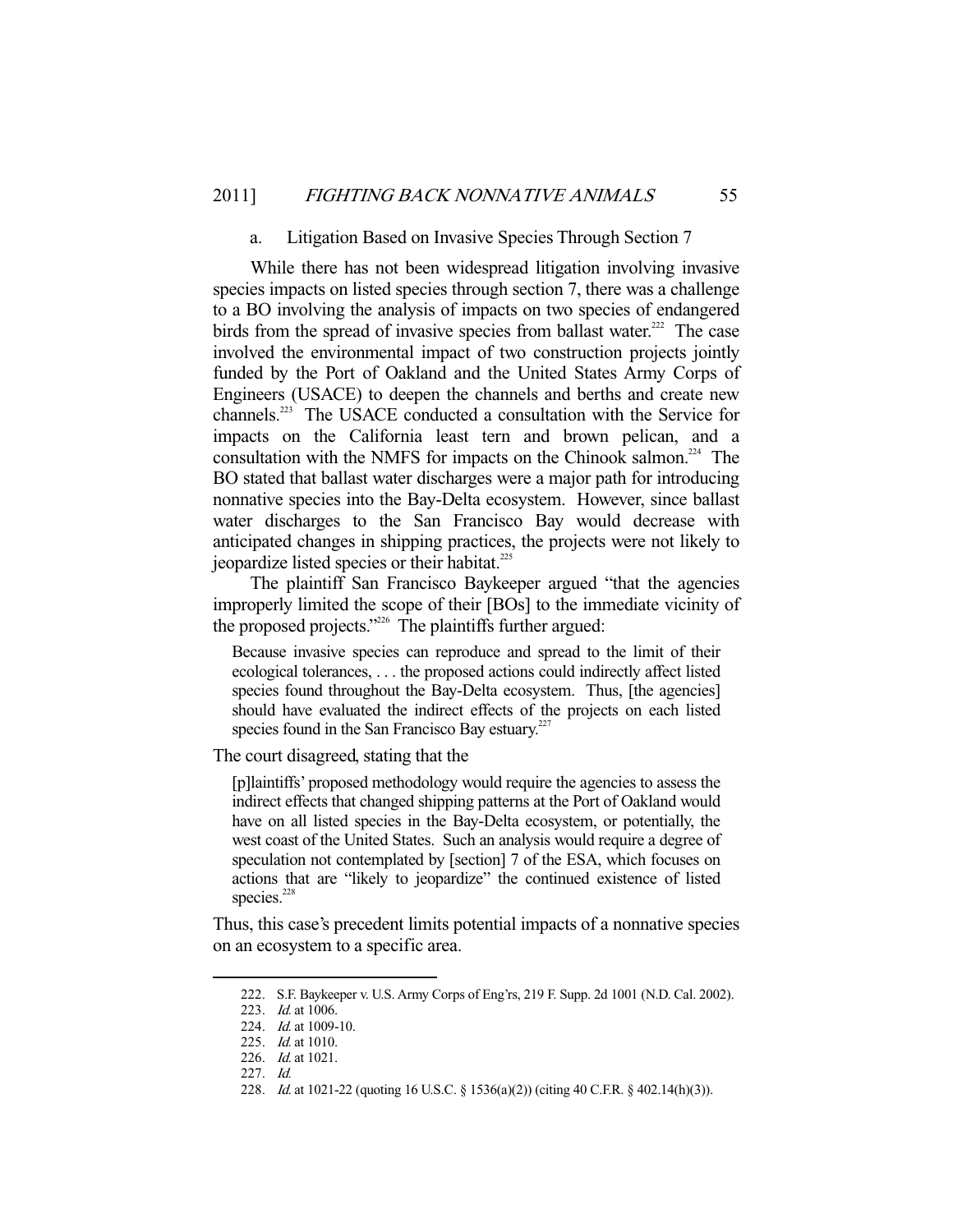## b. Overall Scope of ESA Section 7 for Invasive Species Regulation

 A section 7 consultation is only triggered if an action causes or may cause an invasive species to harm a listed species.<sup>229</sup> This means that, if there was a federal action on the Mississippi River that could potentially introduce nonnative species, but its impact could not be closely tied to effects on a listed species, the ESA would not be triggered. Specific scientific evidence will be needed to show that indirect impacts are not speculative. In the future, litigators may find it difficult to rely on this statute in situations where it is unknown how far a nonnative species may spread.

#### 2. Enforcement and Punishment Through Section 9

 Section 9 of the ESA can be used as punishment for actions that spread invasive species where it results in a "taking" of a listed species.<sup>230</sup> It is unlawful for a person to import an endangered species into, or export any such species from the United States, take any such species within the United States, the territorial seas of the United States, or on the high seas, or possess, sell, deliver, carry, transport, or ship, by any means whatsoever.<sup>231</sup> The "take" definition is "to harass, harm, pursue, hunt, shoot, wound, kill, trap, capture, or collect, or to attempt to engage in any such conduct."<sup>232</sup> A mere risk of injury is not a taking.<sup>233</sup> A habitat modification may amount to a taking.<sup>234</sup> The penalties for a section 9 violation range from civil penalties, including fines for knowing violations of not more than \$25,000 for each violation, to criminal violations of not more than \$50,000 or imprisonment for up to one year, or both.<sup>235</sup> For this to apply to invasive species, a person would have to release an invasive species, and then that specific invasive species would have to be documented taking a listed species. Amy McMaster wrote that section 9 could be a helpful tool to protect listed species against the

 <sup>229.</sup> See Endangered Species Act, 16 U.S.C. § 1536(a) (2006).

 <sup>230.</sup> Id. § 1538(a)(1).

 <sup>231.</sup> Id.

<sup>232.</sup> *Id.* § 1532(19).

 <sup>233.</sup> Am. Bald Eagle v. Bhatti, 9 F.3d 163, 165 (1st Cir. 1993).

 <sup>234.</sup> Babbitt v. Sweet Home Chapter of Communities for a Great Or., 515 U.S. 687, 708 (1995).

 <sup>235. 16</sup> U.S.C. § 1540(a)-(b).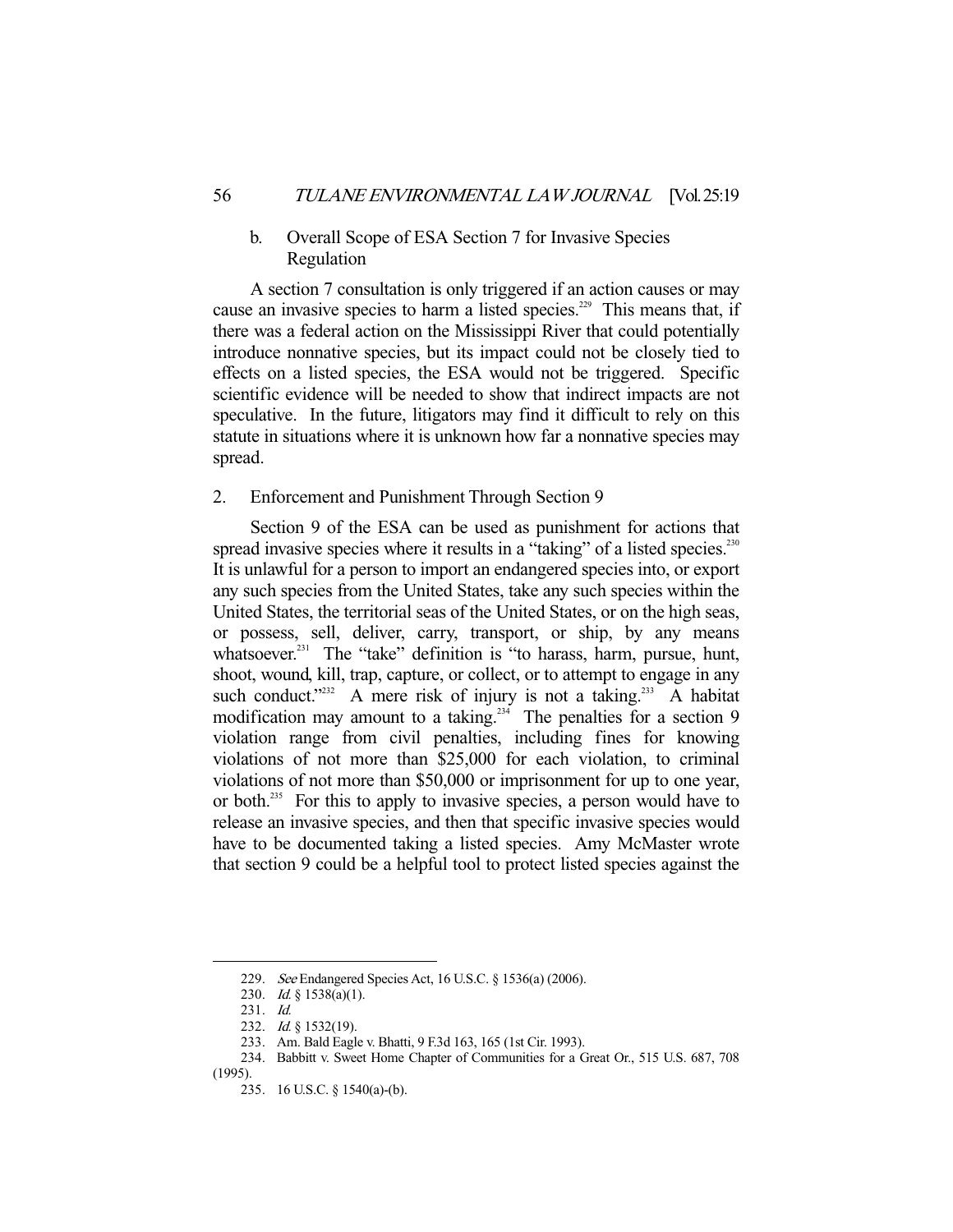impacts of invasive species, although recent case law indicates otherwise.<sup>236</sup>

 In a recent case, the Coalition for a Sustainable Delta (Coalition) argued that enforcing regulations to protect and increase the nonnative striped bass population would result in the taking of a listed species native to the Sacramento-San Joaqin Delta, including the Delta Smelt.<sup>237</sup> The Coalition argued that the regulation caused an individual angler to release, or not catch one particular striped bass, which then would consume one particular individual listed species.<sup>238</sup> The court ruled against this argument, stating that there had been no facts to support this finding and that it is entirely hypothetical.<sup>239</sup> The plaintiff's second argument was that the regulations had population-level effects on the listed species, as striped bass may eat delta smelt.<sup>240</sup> The court did not agree, and noted that the striped bass may also eat delta smelt predators and competitors.<sup>241</sup> While the plaintiffs were not successful here, it is possible that with more specific evidence, such as a photo of a Burmese python harming a listed species, this cause of action could be successful in future cases.

## 3. Utility of ESA for Invasive Species Control

 In sum, the ESA's section 7 and section 9 could have some utility in protecting listed species and their critical habitats from invasive species.<sup>242</sup> The scant case law suggests that compelling scientific The scant case law suggests that compelling scientific evidence is needed to demonstrate the link between the spread of an invasive species in one area, and its impact on a listed species. The applicability is limited to impacts on listed species. For example, even if an Asian carp wreaked havoc on the fishing industry in the Great Lakes, if impacts could not be shown to harm a specific listed species, then the ESA would not be useful.

<sup>236.</sup> Amy J. McMaster, When Aliens Invade: Regulating the Release of Exotic Species Through the "Takings Clause" of the Endangered Species Act, [Aug. 2003] 33 Envtl. L. Rep. (Envtl. Law Inst.) 10,583, 10,589, available at www.elr.info/articles/vol33/33.10583.pdf.

 <sup>237.</sup> Coal. for a Sustainable Delta v. Koch, No. 1:08-CV-00397 OWW GSA, 2009 WL 2151842, at \*1 (E.D. Cal. July 16, 2009).

<sup>238.</sup> *Id.* at \*7.

 <sup>239.</sup> Id.

 <sup>240.</sup> Id.

 <sup>241.</sup> Id.

 <sup>242.</sup> See FWS Invasive Programs, U.S. FISH & WILDLIFE SERV., http://www.fws.gov/ invasives/programs.html (last updated Jan. 13, 2009).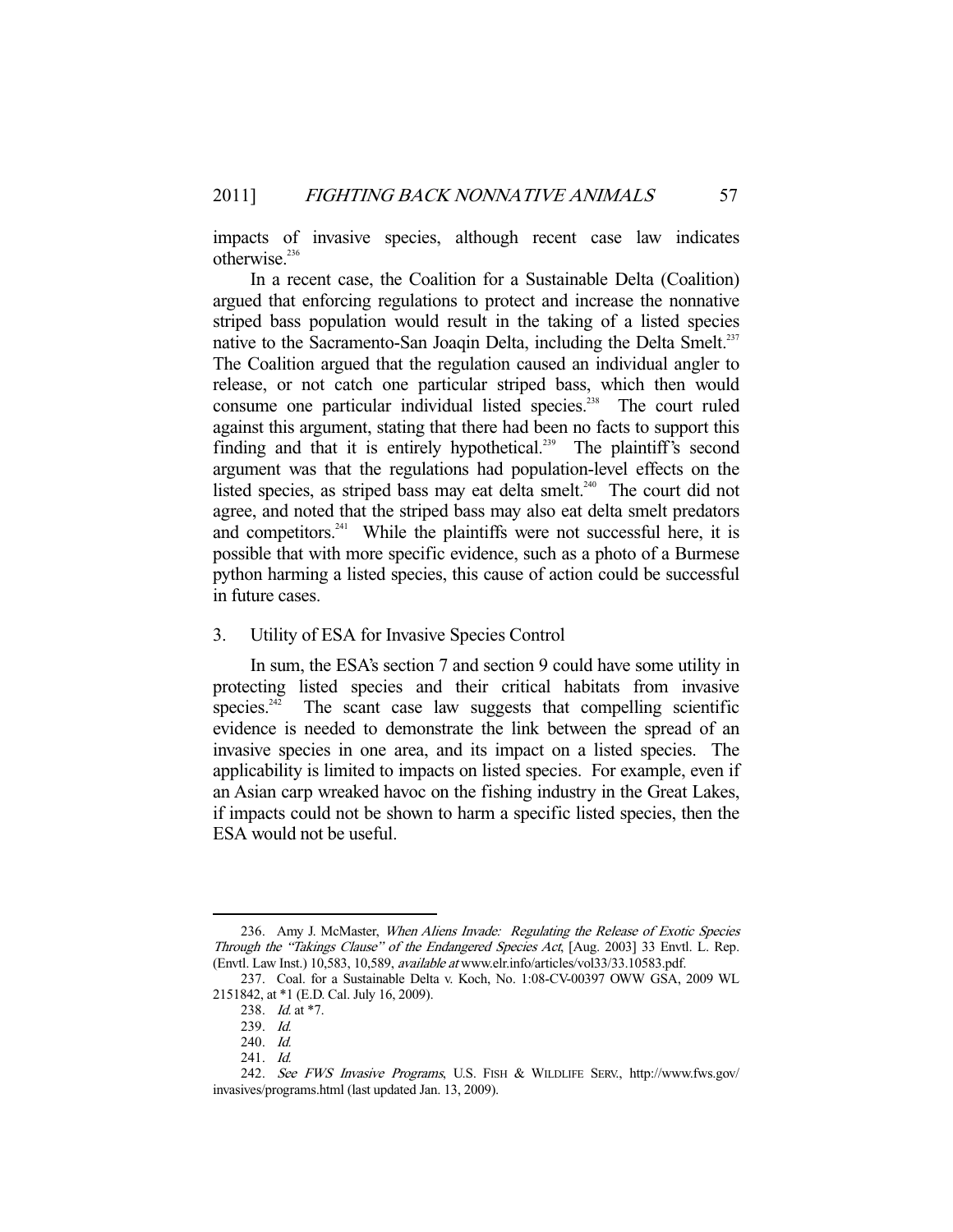## C. Clean Water Act for Prevention and Possible Enforcement

 The objective of the CWA is to "restore and maintain the chemical, physical, and biological integrity of the Nation's waters."243 The CWA can be used as a preventative mechanism to regulate the flow of invasive species into the waters of the United States and potentially as an enforcement mechanism to punish those who release invasive species into waters of the United States. The CWA mandates that "the discharge of any pollutant by any person shall be unlawful."<sup>244</sup> The CWA establishes the National Pollution Discharge Elimination System (NPDES) permit system to regulate discharges of pollutants into waters of the United States.<sup>245</sup> A point source can obtain a permit for "the discharge of any pollutant, or combination of pollutants."246 A pollutant is defined as "dredged spoil, ... *biological materials*, radioactive materials, heat, wrecked or discarded equipment, rock, sand, cellar dirt and industrial, municipal, and agricultural waste discharged into water."<sup>247</sup> "The term 'biological materials' includes invasive species."<sup>248</sup> A "point source" is "any discernible, confined and discrete conveyance, including [a] vessel or other floating craft, from which pollutants are or may be discharged."<sup>249</sup> Thus, invasive species, if emitted into navigable waters of the United States from a point source must have a permit. For example, the EPA's NPDES vessels program regulates incidental discharges from the normal operation of vessels such as ballast water, to prevent the spread of aquatic invasive species.<sup>250</sup> While this may seem limited in scope, it is one of the few ways to prevent both private persons and government actors from spreading invasive species in water.

1. Application of CWA State Water Quality Framework to Invasive Species

 The CWA creates a regulatory framework for states for water quality regulations. Section 303(d) of the CWA requires states, territories, and authorized tribes to set water quality standards and develop lists of impaired waters, which are waters that are too polluted or

 <sup>243.</sup> Clean Water Act, 33 U.S.C. § 1251(a) (2006).

<sup>244.</sup> *Id.* § 1311(a).

<sup>245.</sup> *Id.* § 1342.

 <sup>246.</sup> Id. § 1342(a)(1).

 <sup>247.</sup> Id. § 1362(6) (emphasis added).

 <sup>248.</sup> Nw. Envtl. Advocates v. U.S. EPA, 537 F.3d 1006, 1021 (9th Cir. 2008) (citing Nat'l Wildlife Fed'n v. Consumers Power Co., 862 F.2d 580, 583 (6th Cir. 1988)).

 <sup>249. 33</sup> U.S.C. § 1362(14).

 <sup>250.</sup> National Pollutant Discharge Elimination System (NPDES): Vessel Discharges, EPA, http://cfpub.epa.gov/npdes/home.cfm?program\_id=350 (last updated Jan. 4, 2011).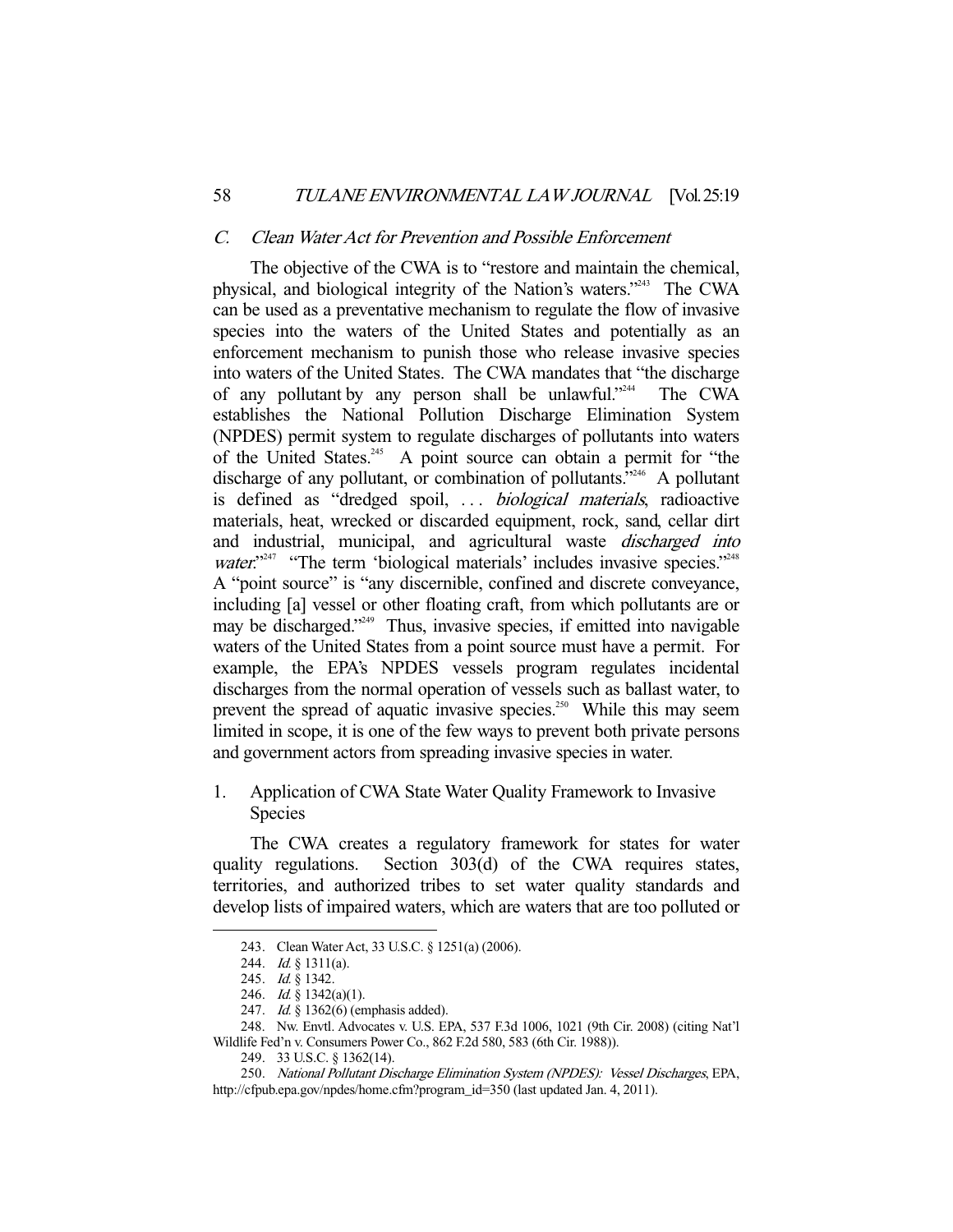otherwise degraded to meet the water quality standards.<sup>251</sup> The states then develop Total Maximum Daily Loads (TMDL) for these waters, which calculate "the maximum amount of a pollutant that a water body can receive and still safely meet water quality standards."<sup>252</sup> Because an invasive species falls under the definition of a "pollutant," TMDLs can be developed to limit their release into water bodies.

 Several states regulate the entrance of invasive species into their waters through CWA mechanisms. For example, Iowa's Pierce Creek Pond was listed in 2004 as impaired by invasive species.<sup>253</sup> In 2005, a TMDL was written for its nonalgal turbidity impairment.<sup>254</sup> The TMDL attributes the nonalgal turbidity to the presence of nonnative carp, and advises that, as a management technique, the carp should be removed from the lake.<sup>255</sup> An invasive species TMDL was drafted for the San Francisco Bay Estuary in 2000, but it has yet to be submitted to California's State Water Resources Control Board for approval.<sup>256</sup> The draft TMDL explained that due to significant risks, there should be no exotic species introductions, and the TMDL would be zero. $257$ 

 However, because the TMDL program is in the power of the individual states to develop, there is a lack of uniformity. Most states have not developed TMDLs for invasive species, even in places where they would be needed most. For example, even though Florida has the third largest number of reported aquatic alien species of any state, the Florida Department of Environmental Protection has neither developed a TMDL for invasive species, nor directly addresses the problem in TMDLs for other causes of impairment, such as nutrients.<sup>258</sup> Invasive

 <sup>251. 33</sup> U.S.C. § 1313(d); see also Impaired Waters and Total Maximum Daily Loads, EPA, http://water.epa.gov/lawsregs/lawsguidance/cwa/tmdl/index.cfm (last updated Sept. 29, 2011).

 <sup>252.</sup> Impaired Waters and Total Maximum Daily Loads, supra note 251.

 <sup>253.</sup> IOWA DEP'T OF NATURAL RES., TOTAL MAXIMUM DAILY LOAD FOR NON-ALGAL TURBIDITY, PIERCE CREEK LAKE, PAGE COUNTY, IOWA 14 (2005), http://www.epa.gov/waters/tmdl docs/11278\_PierceCreekLakeTMDL%20Final.pdf.

 <sup>254.</sup> Id.

 <sup>255.</sup> Id.

 <sup>256.</sup> ENVTL. LAW INST., THE ROLE OF AQUATIC INVASIVE SPECIES IN STATE LISTING OF IMPAIRED WATERS AND THE TMDL PROGRAM: SEVEN CASE STUDIES 17 (May 2008).

 <sup>257.</sup> CAL. REG'L WATER QUALITY CONTROL BD., PREVENTION OF EXOTIC SPECIES INTRODUCTIONS TO THE SAN FRANCISCO BAY ESTUARY: A TOTAL MAXIMUM DAILY LOAD REPORT TO U.S. EPA 87 (May 8, 2000), http://www.swrcb.ca.gov/sanfranciscobay/publications\_forms/ documents/Tmdl.pdf; see ENVTL. LAW INST., supra note 256, at 8-9; Final 2008 California 303(d)/305(b) Integrated Report: Chowchilla River, ST. WATER RESOURCES CONTROL BD., http://www.waterboards.ca.gov/rwqcb5/water\_issues/tmdl/impaired\_waters\_list/final\_2008\_303d /01267.shtml (last visited Sept. 30, 2011) (refusing to list invasive species in the Chowchilla River on the 303(d) TMDL list because of a lack of evidence).

<sup>258.</sup> ENVTL. LAW INST., *supra* note 256, at 21.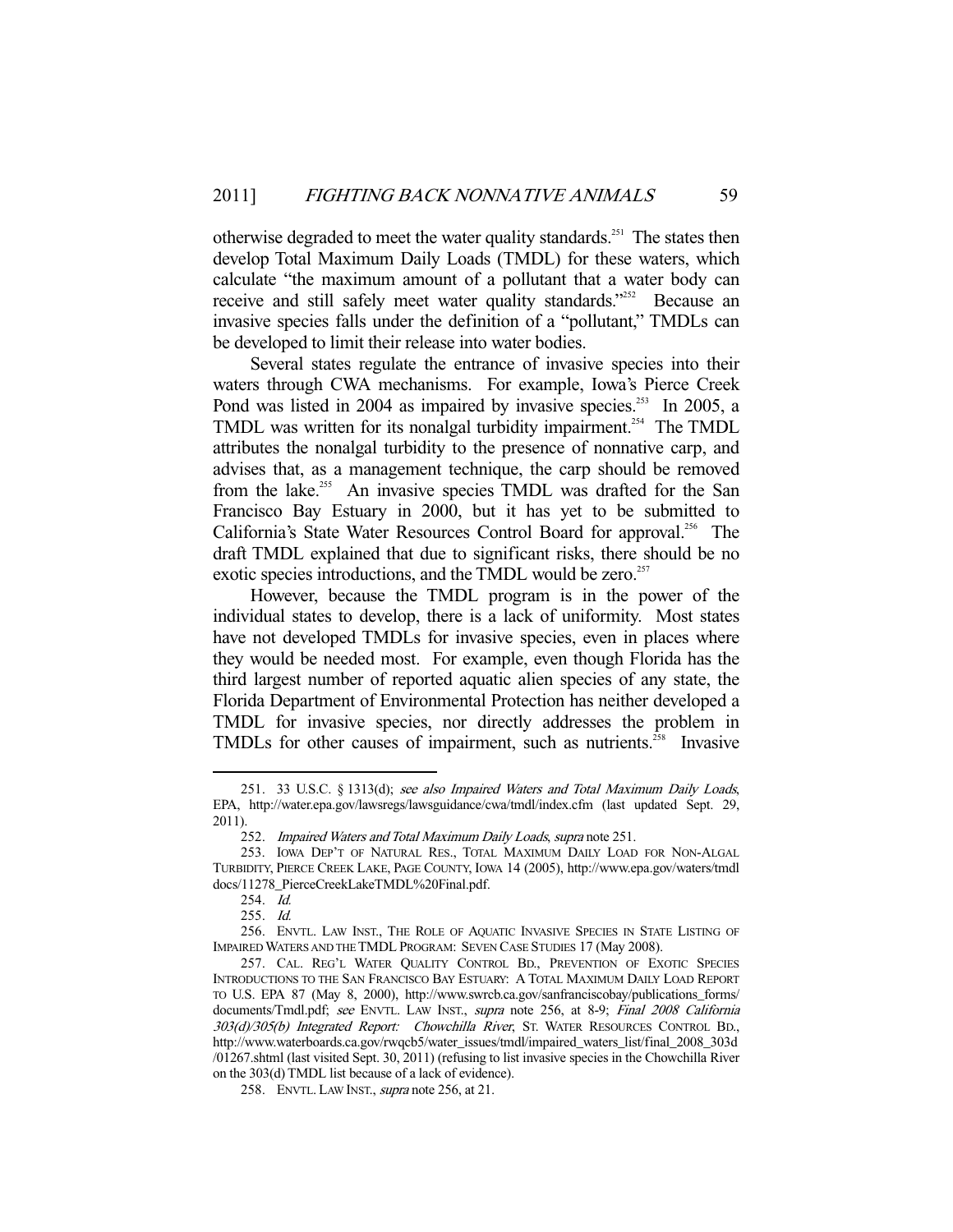species cross boundary lines, by definition, so a state's TMDL would not necessarily prevent the entrance of an invasive species from a bordering state that did not have a TMDL. If states establish more invasive species TMDLs in the future, they will have to coordinate their efforts to have an effect across borders. This dilemma emphasizes the point that, for the invasive species to be controlled, it must be addressed at the federal level to solve intrastate problems.

#### 2. Punitive Mechanisms

 There are punishment mechanisms through the CWA. The EPA may assess civil penalties, after providing the persons subject to the penalty notice of the proposed penalty and an opportunity for a hearing.<sup>259</sup> Any person who, without authorization, discharges a pollutant to a navigable water may be administratively assessed a civil penalty of up to  $$125,000.^{260}$  There are also criminal penalties, ranging from fines of \$2,500 to \$25,000 per day per violation, or imprisonment up to one year for negligent violations, to \$250,000 or imprisonment up to fifteen years, or both for violations where the defendant knows at that time that he places another person in imminent danger of death or serious bodily injury.261 Notice that penalties are fixed fines and prison sentences and are not based on the actual cost of cleaning up the problem. While fines and prison sentences are helpful for punishment and act as a deterrent, they are not aimed at payment for the damage caused by the invasive species. While the author cannot find examples of fines assessed for the spread of invasive species through the CWA, it is a plausible mechanism.

## 3. Assessment of the CWA's Scope

 For practical purposes, the CWA's protections provide a limited scope. First, it only provides protection for "waters of the United States."<sup>262</sup> For example, the release of a Burmese python into a wetland in Florida could potentially not be covered. In light of the Supreme Court case Rapanos and its resulting case law, gaining CWA jurisdiction for wetlands protection has become more difficult than ever before.<sup>263</sup>

 <sup>259.</sup> Clean Water Act, 33 U.S.C. § 1319(g) (2006).

 <sup>260.</sup> Id. § 1319(g)(2)(B).

<sup>261.</sup> *Id.* § 1319(c)(1)-(3).

 <sup>262.</sup> Id. § 1362(7).

<sup>263.</sup> See Rapanos v. United States, 547 U.S. 715 (2006). Following Rapanos, courts have used either Justice Kennedy's concurring opinion using a "significant nexus" to traditionally navigable waters, in that they "significantly affect the chemical, physical, and biological integrity of other covered waters more readily understood as 'navigable.'" Id. at 780 (Kennedy, J.,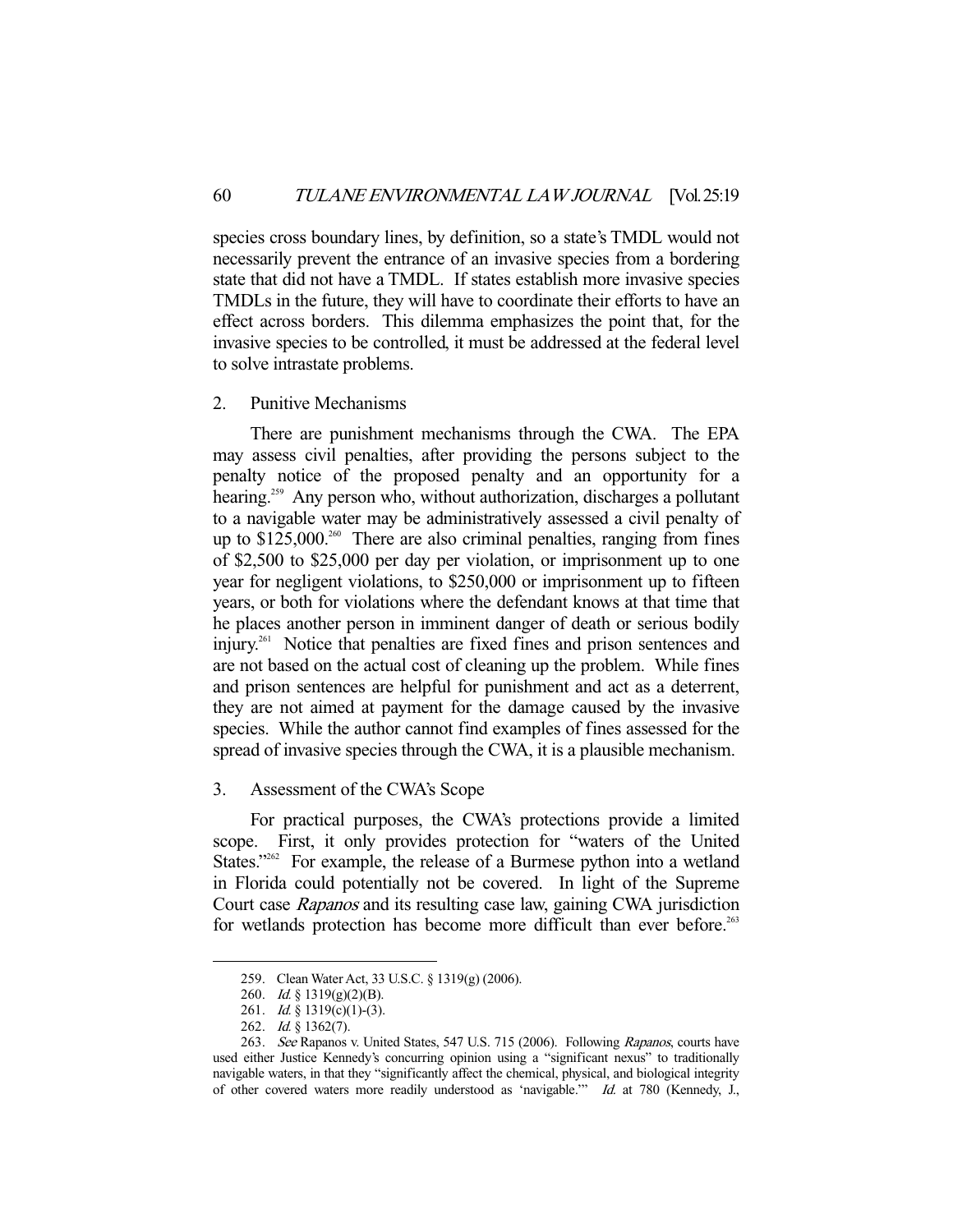Furthermore, the CWA requires that the release come from a point source.<sup>264</sup> That point source from which the invasive species was released into the wild must be identifiable.<sup>265</sup> If the source is a mystery, such as an unidentified ship releasing zebra mussels, the CWA will not apply. To add an extra layer of complexity, the United States Courts of Appeals for the Second and Ninth Circuits have held that humans cannot be point sources.<sup>266</sup> Accordingly, a person releasing a pet python into a canal probably would not qualify as a point source, at least in the Second and Ninth Circuits.<sup>267</sup> Thus, under limited circumstances, the CWA may be used as a tool to prevent the spread of invasive species. Nevertheless, states can develop TMDLs to regulate and prevent invasive species throughout state impaired water bodies.

## D. Animal Health Protection Act (AHPA) for Prevention and Cost Recovery

 The AHPA is a prevention and cost recovery statute limited in scope to impacts on livestock.<sup>268</sup> Pursuant to the APHA, the Animal and Plant Health Inspection Service (APHIS) may prohibit imports of particular

-

 267. The United States Supreme Court has not addressed the issue so it may not be outside the realm of possibility that another circuit would include a human as a point source. Cf. Long Island Soundkeeper Fund, Inc. v. N. Y. Athletic Club, No. 94 Civ. 0436 (RPP), 1996 WL 131863, at \*13 (S.D.N.Y. Mar. 22, 1996) ("Other courts have recognized that a wide range of polluting activities are point sources within the meaning of the Act where human activity generates pollution and pollutants are conveyed into water by human effort." (citations omitted)). For instance, a group of pet owners who customarily released pet pythons on a certain platform by a canal may be held liable under the CWA if it was found that the platform itself was the point source. See id. But see Cordiano v. Metacon Gun Club, Inc., 575 F.3d 199, 223 (2d Cir. 2009), which held that a berm next to a firing range was not a point source because of the lack of evidence showing pollution coming from a discrete conveyance. However, the court stated that their "holding [was] not that a berm can never constitute a point source, but only that there [was] insufficient evidence [in this case.]" *Id.* at 224.

268. Animal Health Protection Act, 7 U.S.C. § 8303(a) (2006).

concurring). Justice Scalia's plurality opinion for wetlands jurisdiction held that "those relatively permanent, standing or continuously flowing bodies of water" and "only those wetlands with a continuous surface connection to" other regulated waters are covered under the CWA. Id. at 739, 742 (plurality opinion); see also Precon Dev. Corp. v. U.S. Army Corps of Eng'rs, 633 F.3d 278 (4th Cir. 2011) (holding there to be no wetlands jurisdiction where the record did not contain enough physical evidence, either quantitative or qualitative, to show measurements of actual flow).

 <sup>264. 33</sup> U.S.C. § 1311.

 <sup>265.</sup> See id.

<sup>266.</sup> See United States v. Plaza Health Labs., Inc., 3 F.3d 643 (2d Cir. 1993) (finding that a person releasing vials of hepatitis-B-tainted blood into the Hudson River was not liable under the CWA because a human cannot be a point source); Or. Natural Desert Ass'n v. Dombeck, 172 F.3d 1092, 1099 (9th Cir. 1998) ("It would be strange indeed to classify as a point source something as inherently mobile as a cow. We agree with the Second Circuit that the term 'point source' does not include a human being, or any other animal.") (citing *Plaza Health Labs., Inc.*, 3 F.3d at 649).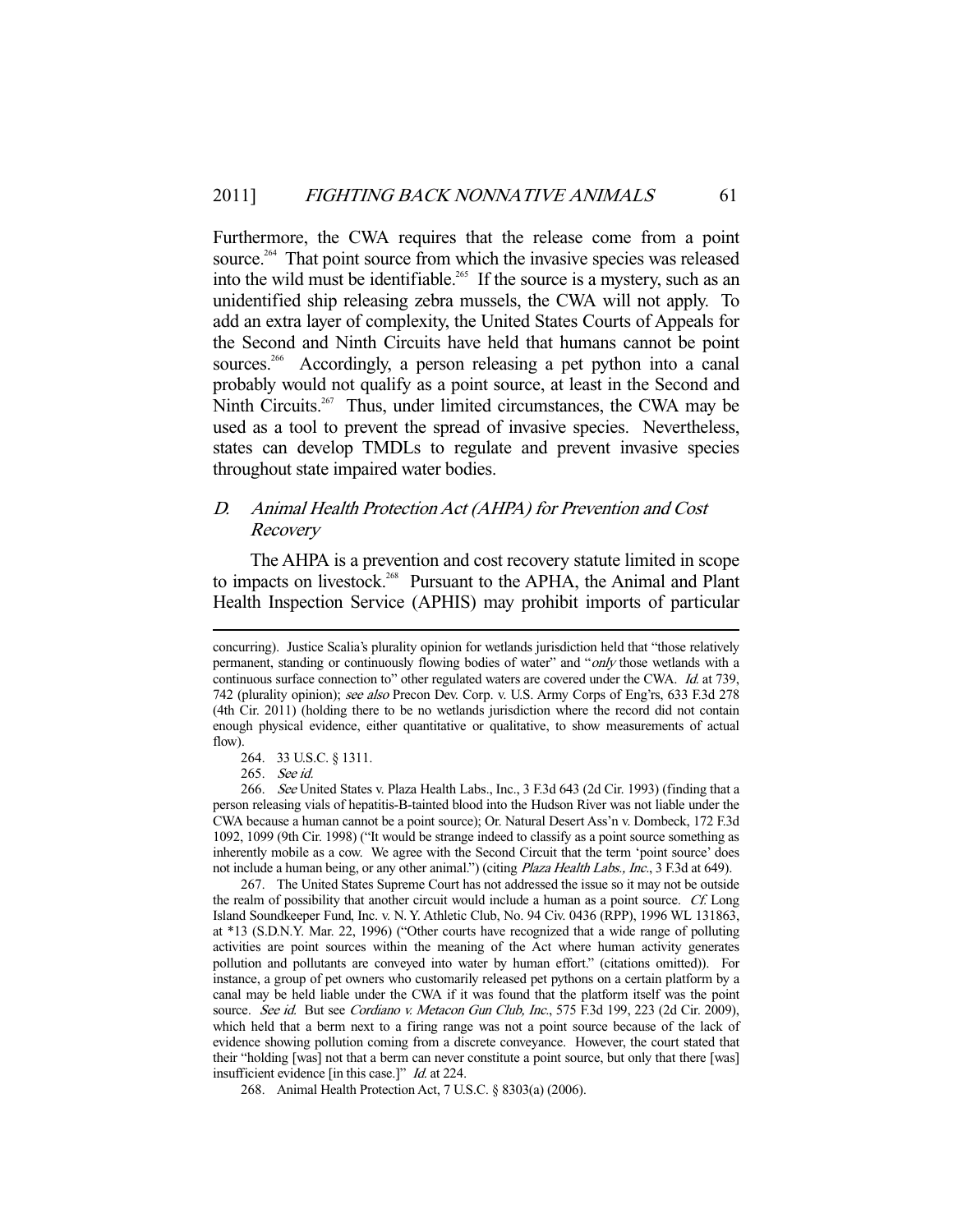animals or prohibit specific "means of conveyance" to prevent the introduction of "any pest or disease of livestock."269 This prohibition is narrow by its terms, focused only on pests and diseases of farm animals such as cattle, horses, sheep and swine.<sup>270</sup> The term "pest" is defined as "any of the following that can directly or indirectly injure, cause damage to, or cause disease in livestock:" A protozoan, plant, bacteria, fungus, a virus or viroid, infectious agent or other pathogen, arthropod, parasite, prion, vector, or any similar organism.<sup> $271$ </sup> In practical terms, this means that if an invasive species impacts livestock, it falls under this statute's scope whereas if it impacts other wildlife it is not triggered. A Burmese python that swallows a calf will trigger APHA whereas a Burmese python that swallows an alligator will not. $272$ 

1. Prevention Through the AHPA

 The AHPA prohibits the movement of any animal that has strayed into the United States if "the Secretary [of Agriculture] determines that the prohibition or restriction is necessary to prevent the introduction into or dissemination within the United States of any pest or disease of livestock."<sup>273</sup> Livestock is defined as "all farm-raised animals."<sup>274</sup> The Secretary of Agriculture is not required to "quantify a permissible level of risk or to conduct a risk assessment."275 On the contrary, courts have emphasized the USDA's "wide discretion in dealing with the importation of plant and animal products," and "the statute's use of the word 'may' suggests that [USDA] is given discretion over such decisions as whether to close the borders."276 Thus, the USDA has leeway to make decisions that can restrict the spread of invasive species

#### 2. Restoration and Cost Recovery in the AHPA

 The AHPA authorizes the Secretary of Agriculture to order the destruction or removal from the United States of any animal if it is

 <sup>269.</sup> Id. § 8303(a)(1).

 <sup>270.</sup> Id. § 8302(10).

 <sup>271.</sup> Id. § 8302(13).

<sup>272.</sup> See Victoria Gilman, Photo in the News: Python Bursts After Eating Gator (Update), NAT'L GEOGRAPHIC NEWS (Sept. 5, 2006), http://news.nationalgeographic.com/news/2005/10/ 1006\_051006\_pythoneatsgator.html.

 <sup>273. 7</sup> U.S.C. § 8303(a)(2).

 <sup>274.</sup> Id. § 8302(10).

 <sup>275.</sup> Cactus Corner, LLC v. U.S. Dep't of Agric., 450 F.3d 428, 433 (9th Cir. 2006) (quoting Ranchers Cattlemen Action Legal Fund United Stockgrowers v. U.S. Dep't of Agric., 415 F.3d 1078, 1097 (9th Cir. 2005)).

<sup>276.</sup> Id. at 433-34 (alteration in original) (quoting Ranchers Cattleman, 415 F.3d at 1094).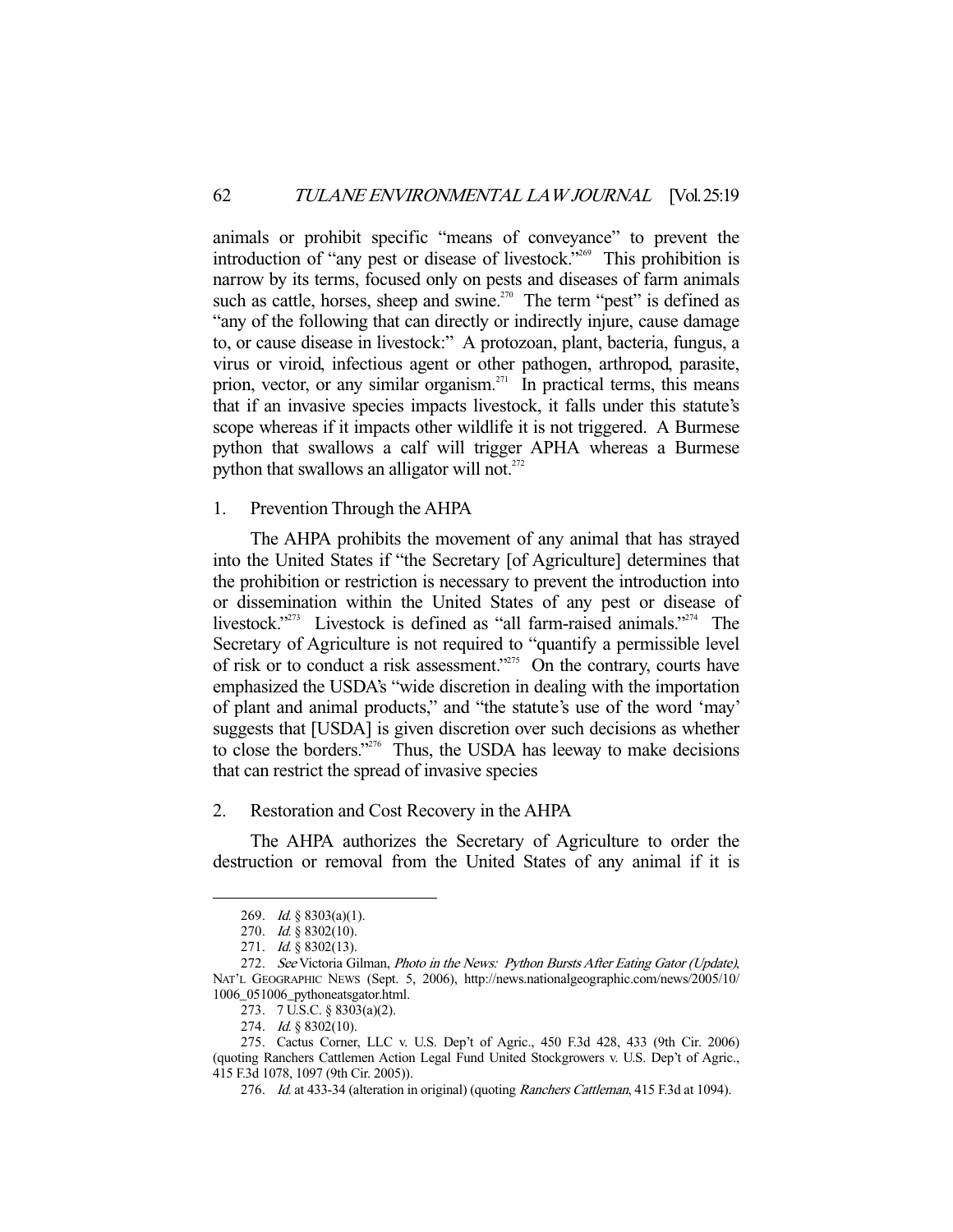deemed "necessary to prevent the introduction into or dissemination within the United States of any pest or disease of livestock."<sup>277</sup> Additionally, the animal's owners may be required to disinfect the "means of conveyance used in connection with the importation of an animal."<sup>278</sup> "If an owner fails to comply with an order of the Secretary[,] ... the Secretary may ... take remedial action, destroy, or remove from the United States the animal or progeny of any animal [and] recover from the owner the costs of any care, handling, disposal, or other action incurred by the Secretary in connection with the remedial action, destruction, or removal."<sup>279</sup> As of this writing, there is no case law regarding the interpretation of this cost recovery clause. The cost recovery clause in the APHA suggests that the "polluter pays" principle could apply.280 APHIS could craft a guidance memorandum describing how these costs could be calculated. While each situation has its own circumstances, guidance detailing clean-up methods, recovery, and disposal could make the APHA more streamlined and easier to use.

3. Application as an Invasive Species Law

 Due to the limited scope to "pests" that impact livestock, the application of the APHA to invasive species is limited. The APHA may address feral pig problems, such as when they physically dig up earth, upsetting the pasture for livestock, or transmit various infectious diseases to livestock. $281$ 

#### E. State Exotic Pet Ownership Restrictions

 One of the main sources of invasive species is from the release of exotic pets into the environment. Although no federal law regulates the ownership of exotic pets or the release of them into the environment, or requires owners to microchip these pets, numerous state laws address exotic pets. This Part will explore these state laws and evaluate their effectiveness. A federal uniform ban or permit system for possession, release, and identification of these animals could serve as a strong preventative mechanism.

 <sup>277. 7</sup> U.S.C. § 8303(c).

 <sup>278.</sup> Id. § 8303(c)(2)(A).

 <sup>279.</sup> Id. § 8303(c)(2)(B).

 <sup>280.</sup> Id.

<sup>281.</sup> See id. § 8303(a).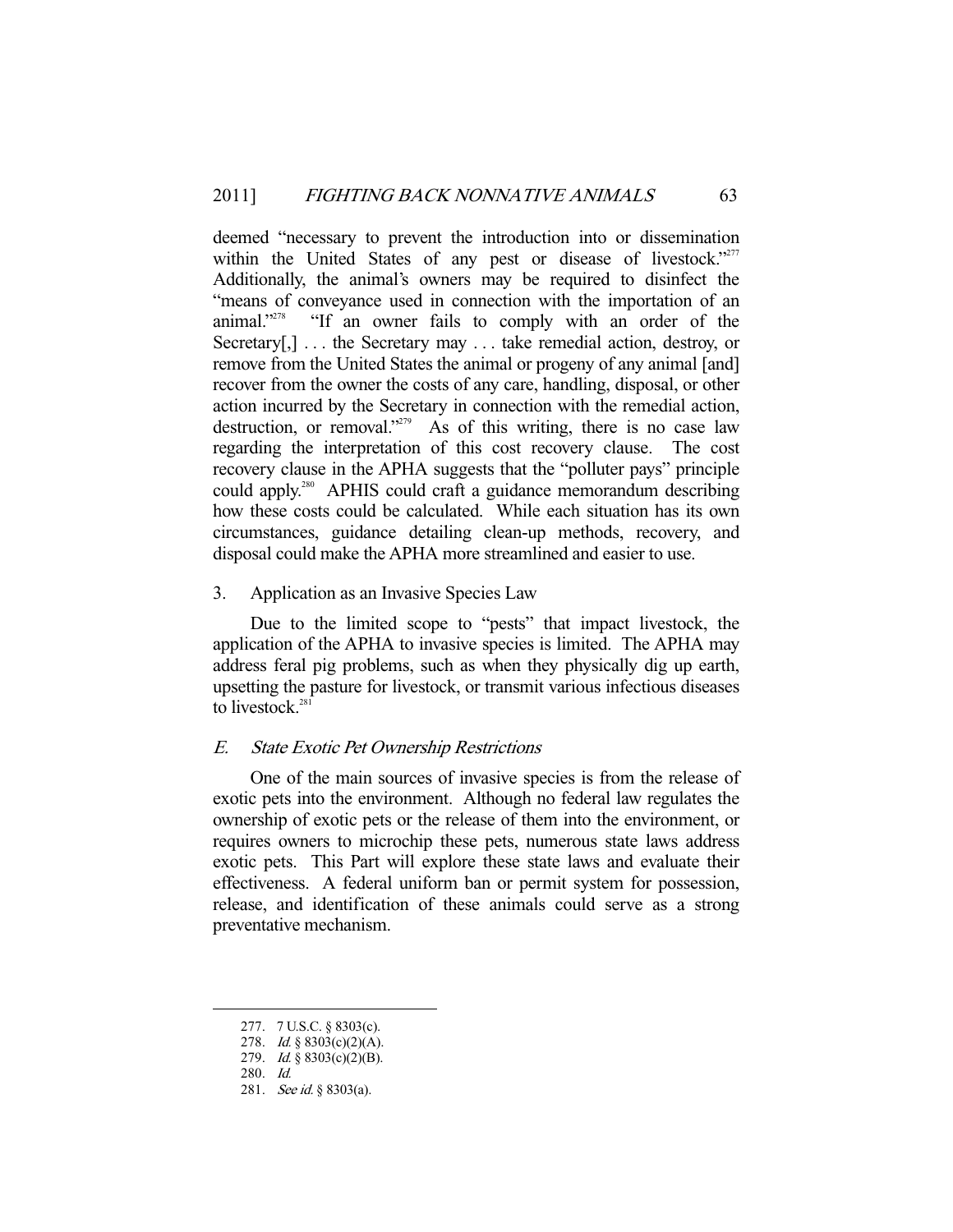#### 1. Prevention

States' laws relating to the private possession and release of exotic animals are varied. $282$  Some states have explicit bans on the private ownership of listed exotic animals, with limited exceptions. For example, a California statute makes it unlawful to import, transport, or possess live animals restricted in subsection (c) of the statute (including all monkeys and apes, owls, and cheetahs, among other species) except under permit issued by the Department of Fish and Game.<sup>283</sup> Permits only apply to commercial, research, and educational entities and no permits are granted for private pet ownership.284 No person shall release any wild animal into the wild without written permission from the Fish and Game Commission, including domestically reared stocks of nonnative animals to California, diseased animals, or animals potentially genetically detrimental to agriculture or to native wildlife.<sup>285</sup> Other states require the owner of an exotic animal to obtain a license or permit, or register the animal.<sup>286</sup> Some states ban specific species, such as Florida's ban of Burmese python ownership.<sup>287</sup> A variety of state laws require certain exotic pets, such as large carnivores, to be microchipped for identification.<sup>28</sup>

 However, other state restrictions on exotic animal ownership are limited. In Montana, a person may keep a "wild animal menagerie," defined as "any place where one or more bears or large cats, including cougars, lions, tigers, jaguars, leopards, pumas, cheetahs, ocelots, and hybrids of those large cats are kept in captivity for use other than public exhibition," as long as they have a permit.<sup>289</sup> All other exotic animals entering the state, such as reptiles, monkeys, etc., must be accompanied by a one-time entry permit and an official health certificate.<sup>290</sup>

 <sup>282.</sup> See Summary of State Laws Relating to Private Possession of Exotic Animals, BORN FREE USA, http://www.bornfreeusa.org/b4a2\_exotic\_animals\_summary.php (last visited Sept. 30, 2011).

 <sup>283.</sup> CAL. CODE REGS. tit. 14, § 671(a) (2011); see also 321 MASS. CODE REGS. 2.12(1) (2011).

 <sup>284.</sup> CAL.CODE REGS. tit. 14, § 671.1(b)(6).

 <sup>285.</sup> Id. tit. 14, § 671.6(a).

 <sup>286.</sup> ARIZ.ADMIN.CODE § 12-4-406 (2006).

 <sup>287.</sup> FLA. STAT. § 379.372(2)(a) (2011). Notice that the statute has no penalties section, and does not technically ban the release of the python.

 <sup>288.</sup> E.g., MICH. COMP. LAWS § 287.1105 (2011) (requiring identification for large carnivores); KAN. STAT. ANN. § 32-1303 (2011) (requiring microchip for dangerous regulated animals).

 <sup>289.</sup> MONT.CODE ANN. §§ 87-4-801, -803 (2011).

 <sup>290.</sup> MONT.ADMIN.R. 32.3.202 (2011).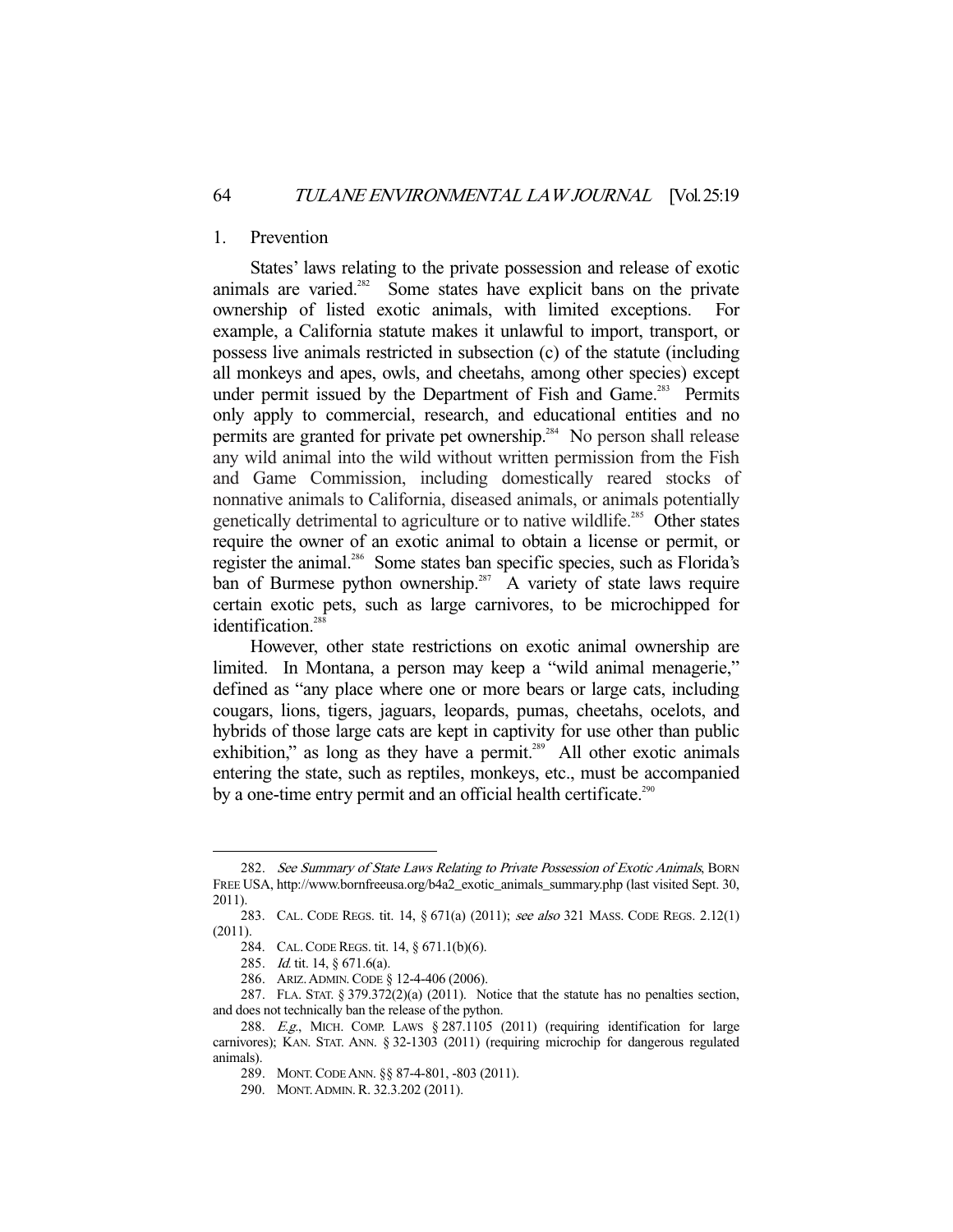#### 2. Punishment

 The enforcement and penalties for these laws differ state to state. For example, in California, laws impose criminal penalties that include imprisonment in a county jail for not more than six months with fines from \$500 to \$10,000 for each violation.<sup>291</sup> On the other hand, the Florida ban for pythons contains no enforcement or any section dedicated to penalties. $292$ 

#### 3. Exotic Pet Amnesty Programs: Incentive and Prevention

 Some states have programs to discourage pet owners from releasing their unwanted animals into the environment. The Florida Fish and Wildlife Conservation Commission (FWC) developed the annual "Pet Amnesty Day" that invites pet owners to Zoo Miami to surrender their exotic animals with no consequences.<sup>293</sup> A veterinarian examines each animal, and "the FWC will attempt to place all healthy animals with qualified adopters."<sup>294</sup> In 2010, seventy exotic pets were surrendered, including eight Burmese pythons, sixteen red-eared sliders, two parrots, and one monkey.<sup>295</sup> Connecticut followed Florida's lead and hosted an exotic pet amnesty day at Beardsley Zoo in collaboration with the Connecticut Department of Environmental Protection in 2009.<sup>296</sup> The Pet Amnesty Day is a program that could be expanded and emulated on a national scale.

## 4. Evaluating the Effectiveness of Individual State Statutes

 The effectiveness of these laws is mixed. It can be beneficial for states to pass laws that address an identified problem, such as Florida's python ownership ban. Additionally, California's ban of exotic animal releases is a useful prevention tool. However, the lack of uniformity among state laws is troubling. The spread of invasive species is by nature cross-boundary. An animal could be legally released into the environment in one state, breed, and create populations that spread to other states. As an example, while Georgia law mandates permits for the ownership of a variety of dangerous animals, it does not require a permit

 <sup>291.</sup> CAL. FISH & GAME CODE § 2125(a) (West 2011).

 <sup>292.</sup> FLA. STAT. § 379.372.

<sup>293.</sup> Nonnative Pet Amnesty Day is March 12, FLA. FISH & WILDLIFE CONSERVATION COMM'N (Mar. 3, 2011), http://myfwc.com/news/news-releases/2011/march/03/petamnestyday/. 294. Id.

 <sup>295.</sup> Id.

 <sup>296.</sup> Successful Exotic Pet Amnesty Day, ANIMAL PLANET (Aug. 19, 2009), http://blogs. discovery.com/animal\_news/2009/08/successful-exotic-pet-amnesty-day.html.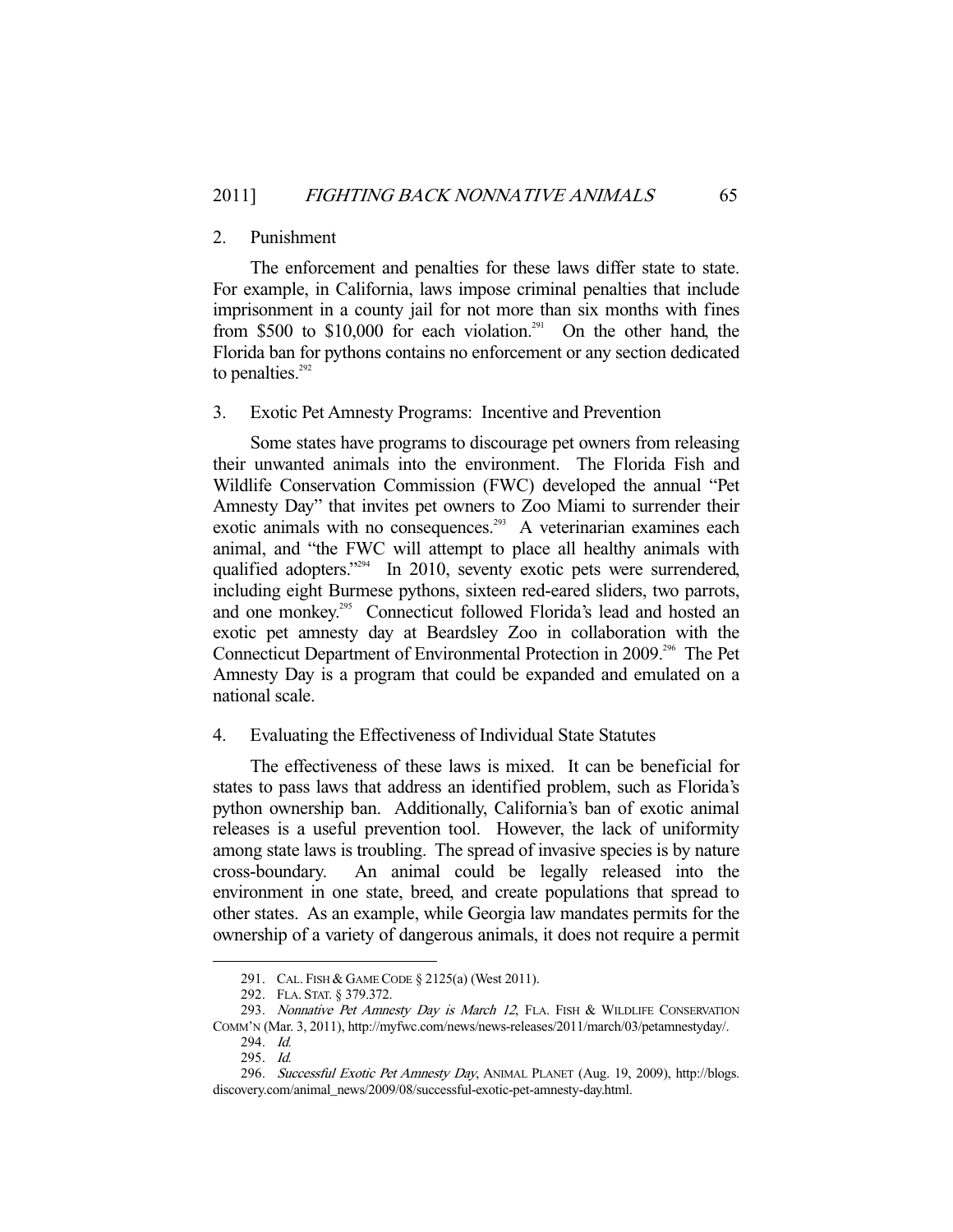for ownership of a Burmese python.<sup>297</sup> Someone in Georgia, on the border of Florida, could legally release a Burmese python, which slithers into Florida and creates populations that move further south into the Everglades. The current efforts in Florida to ban and eradicate these snakes would be undermined by an uncontrolled source north of the border.

 Moreover, since enforcement of these statutes depends on funding from individual states, their utility depends on the state administration's dedication to the cause as well as budgetary constraints.<sup>298</sup> For example, in January 2011, outgoing Ohio Governor Theodore Strickland issued an executive order that authorized the Ohio Department of Natural Resources Division of Wildlife to adopt a rule to prevent new private ownership of wild animals that are dangerous to human health and safety.<sup>299</sup> The order further required that existing private owners of dangerous wild animals register the animals with the State and detail the type of facilities that can own and rehabilitate dangerous wild animals.<sup>300</sup> However, a few months later, the newly elected Governor Kasich stalled enforcement of this executive order due to concerns about "the rule's short-term and long-term funding, legal authority, safety, and the overall feasibility of being able to efficiently and effectively enforce such a ban."301 Differences in opinion among states and individual actors lead to a mishmash of laws and enforcement. In October 2011, a Zanesville, Ohio man freed dozens of his pet lions, tigers, bears, and other animals and then committed suicide; an action which resulted in the death of forty-nine animals.<sup>302</sup> In response, Governor Kasich signed an Executive Order that pushed for a moratorium on exotic animal auctions and a crackdown on unlicensed auctions, promising to propose laws to regulate

 <sup>297.</sup> See GA. CODE ANN. § 27-5-5 (2011).

 <sup>298.</sup> Hearing Before the Nat'l Invasive Species Council, Invasive Species Advisory Comm. 11 (June 22, 2010) (statement of Scott Hendrick, National Conference of State Legislatures), http://www.invasivespecies.gov/global/ISAC/ISAC\_Minutes/2010/ISAC\_Minutes\_6- 2010\_FINAL.pdf ("Virtually every state has had to deal with massive budget issues.").

 <sup>299.</sup> Ohio Exec. Order No. 2010-17S (Jan. 6, 2011) (expired Mar. 6, 2011).

 <sup>300.</sup> Id.

<sup>301.</sup> Dangerous Wild Animals Emergency Rule Will Be Allowed To Expire, OHIO DEP'T NAT. RESOURCES DIVISION WILDLIFE (Apr. 4, 2011), http://www.dnr.state.oh.us/Home/News ReleaseArchives/Tabid/19075/EntryId/2201/Dangerous-Wild-Animals-Emergency-Rule-Will-Be-Allowed-to-Expire.aspx; see also Mark Kovac, Kasich Weighs Laws on Exotic Animals, RECORDPUB.COM (Feb. 7, 2011), http://www.recordpub.com/news/article/4976786/.

 <sup>302.</sup> Ohio Governor To Sign Exotic-Pet Executive Order, WIVB.COM (Oct. 21, 2011, 3:44 PM), http://www.wivb.com/dpps/news/nation/midwest/ohio-governor-to-sign-exotic-pet-executiveorder-nt11-tvw\_3969758.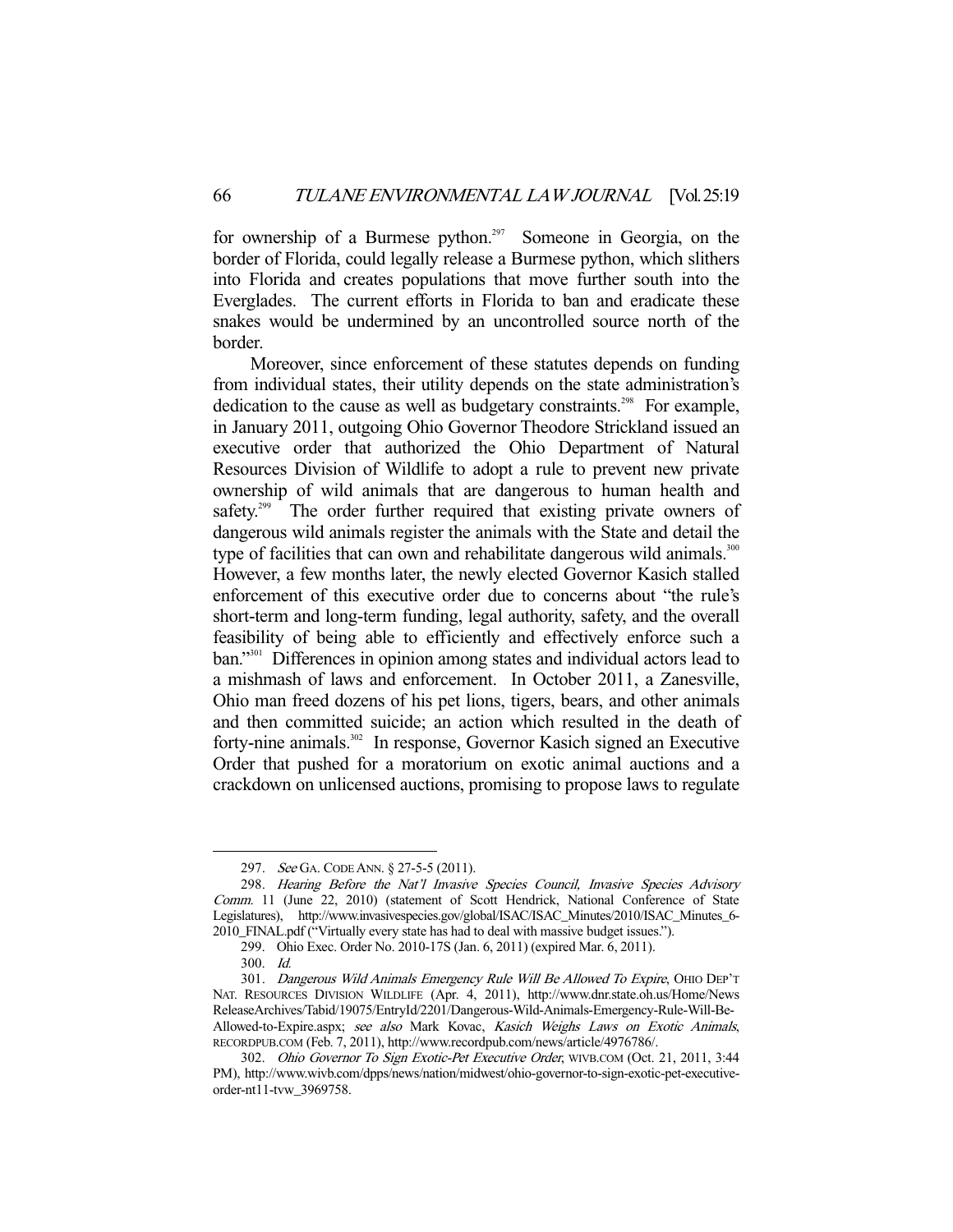wild animals by November 30, 2011.<sup>303</sup> If a federal statute provided uniformity to these laws, enforcement would be clearer and more effective.

 Finally, while Miami's Pet Amnesty Day is a strong mechanism for prevention, it only occurs once a year. It should be either monthly, or a service that is always available. Furthermore, while the Pet Amnesty Day is limited to exotic pets, it should be available to pets not always considered "exotic," such as cats or fish. Even though these animals are traditionally considered domesticated, they may still have devastating effects on the environment.<sup>304</sup>

## F. Public Nuisance Tort Liability for Restoration Cost Recovery

 Public nuisance tort liability may be used to prevent the spread of nonnative invasive species by deterring and punishing actors who contribute to the spread. Restatement (Second) of Torts § 821B defines public nuisance as "an unreasonable interference with a right common to the general public."305 Interference with a public right is unreasonable where

the conduct involves a significant interference with the public health, the public safety, the public peace, the public comfort or the public convenience, or (b) [where] the conduct is proscribed by a statute, ordinance or administrative regulation, or (c) [where] conduct is of a continuing nature or has produced a permanent or long-lasting effect, and, as the actor knows or has reason to know, has a significant effect upon the public right. $306$ 

Scholars note, "Since exotic species often act as pollutants, their introduction into foreign ecosystems can create public nuisances comparable to oil spills, hazardous waste discharges, and other events causing damage to public environmental resources.<sup>307</sup> The interference with a public right must be collective in nature. For example, if pollution prevents the use of a public bathing beach, or kills the fish in a navigable stream and deprives all members of the community of the right to fish, it

 <sup>303.</sup> Ohio Exec. Order No. 2011-24K (Oct. 21, 2011), http://governor.ohio.gov/Portals/0/ pdf/executiveOrders/EO%202011-24K.pdf.

 <sup>304.</sup> See Angela L. Strecker et al., The Aquarium Trade as an Invasion Pathway in the Pacific Northwest, FISHERIES, Feb. 2011, at 74; Maryann Mott, U.S. Faces Growing Feral Cat Problem, NAT'L GEOGRAPHIC (Sept. 7, 2004), http://news.nationalgeographic.com/news/2004/09/ 0907\_040907\_feralcats.html.

 <sup>305.</sup> RESTATEMENT (SECOND) OF TORTS § 821B(1) (1979).

 <sup>306.</sup> Id. § 821B(2).

 <sup>307.</sup> Daniel P. Larsen, Combatting the Exotic Species Invasion: The Role of Tort Liability, 5 DUKE ENVTL. L. & POL'Y F. 21, 51 (1995).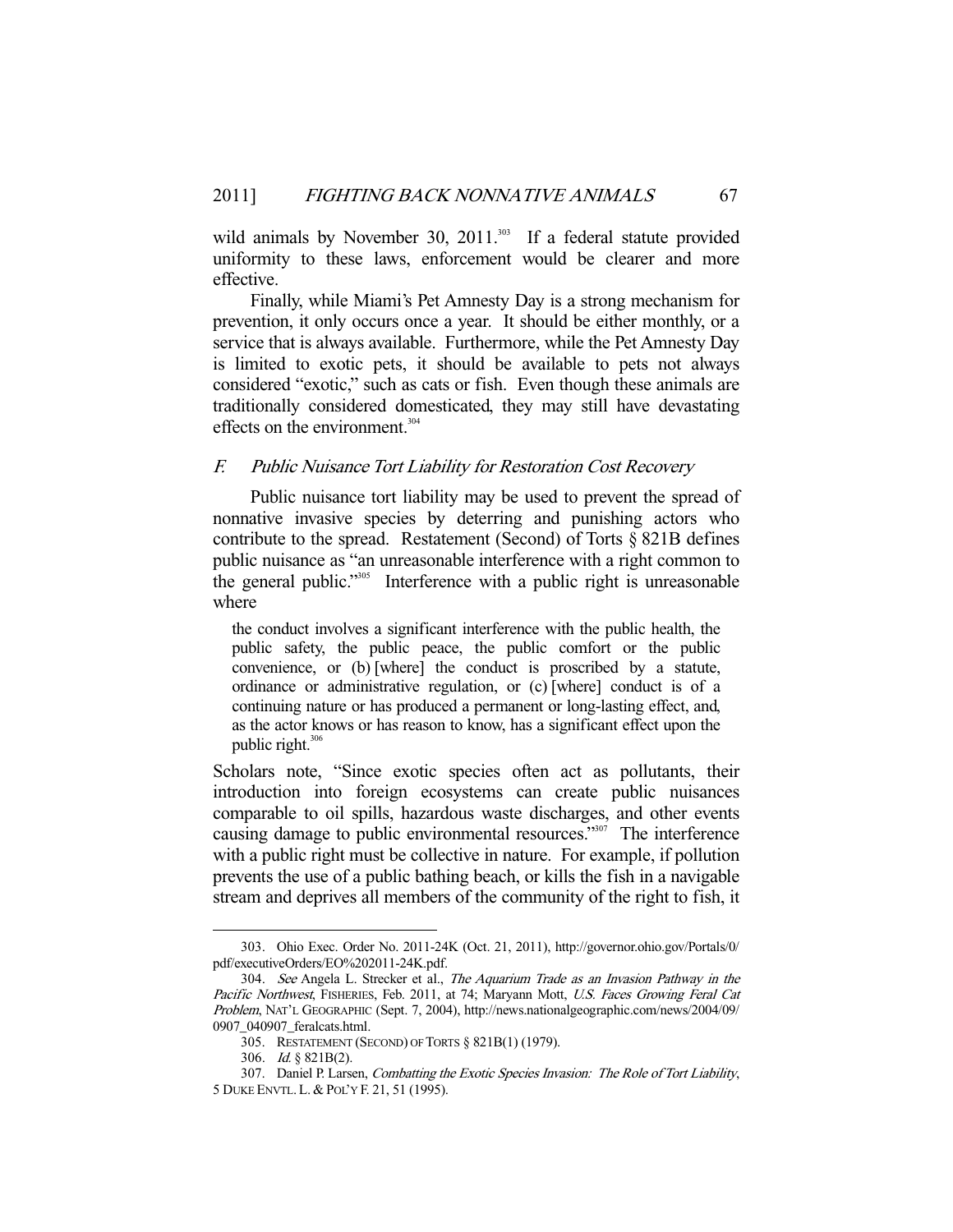becomes a public nuisance.<sup>308</sup> The damage caused by an invasive species to an ecosystem must have wide-reaching effects on the public. Remedies of public nuisance include either damages or an injunction.<sup>309</sup>

 In the past decade, numerous scholars have argued that public nuisance claims for invasive species provide the best solution to prevent unintentional introductions of species.<sup>310</sup> Since the polluter bears the cost through damages, the polluter will be encouraged to develop the most cost effective methods to prevent unintentional introductions.<sup>311</sup> Also, by encouraging innovative solutions to the emerging exotic invasion, a wealth of new information will be discovered regarding effective methods to cope with exotics.<sup>312</sup>

1. Testing the Effectiveness Through the First Invasive Species Public Nuisance Case

 These theories were recently put to test in the United States Court of Appeals for the Seventh Circuit.<sup>313</sup> Michigan, Minnesota, Ohio, Pennsylvania, and Wisconsin sued the U.S. Army Corps of Engineers (USACE), under federal common law public nuisance.<sup>314</sup> The states asserted that the USACE created a grave risk of harm because they had not taken the comprehensive actions necessary to abate the spread of invasive silver and bighead carp (Asian carp) from the Chicago Area Waterway System (CAWS) to the Great Lakes.<sup>315</sup> Specifically, the plaintiffs argued that, "[I]f established in the Great Lakes, Asian carp could cause physical injury to boaters and drive out native fish species sought by sport and commercial fisher[men]."<sup>316</sup> The states moved for a preliminary injunction that would require the defendants to put in place additional physical barriers, like closing locks, throughout the CAWS, implementing new procedures to stop invasive carp, and expediting a

 <sup>308.</sup> Id. at 52-53.

 <sup>309.</sup> Armory Park Neighborhood Ass'n v. Episcopal Cmty. Servs. in Ariz., 712 P.2d 914, 918 (Ariz. 1985) (in banc).

 <sup>310.</sup> Matthew Shannon, From Zebra Mussels to Coqui Frogs: Public Nuisance Liability as a Method to Combat the Introduction of Invasive Species, 32 ENVIRONS ENVTL. L. & POL'Y J. 37, 61 (2008); see also Larsen, supra note 307, at 36-38.

 <sup>311.</sup> Larsen, supra note 307, at 37.

 <sup>312.</sup> See Michigan v. U.S. Army Corps of Eng'rs, No. 10-CV-4457, 2010 U.S. Dist. LEXIS 127376, at \*36-37 (N.D. Ill. Dec. 2, 2010).

 <sup>313.</sup> Michigan v. U.S. Army Corps of Eng'rs, No. 10-3891, 2011 U.S. App. LEXIS 17714 (7th Cir. Aug. 24, 2011).

 <sup>314.</sup> Id. at \*4-5 (citing Am. Elec. Power Co. v Connecticut, 131 S. Ct. 2527 (2011)).

 <sup>315.</sup> Id.

 <sup>316.</sup> Michigan v. U.S. Army Corps of Eng'rs, No. 10-CV-4457, 2010 U.S. Dist. LEXIS 127376, at \*67 (N.D. Ill. Dec. 2, 2010), aff'd, 2011 U.S. App. LEXIS 17714.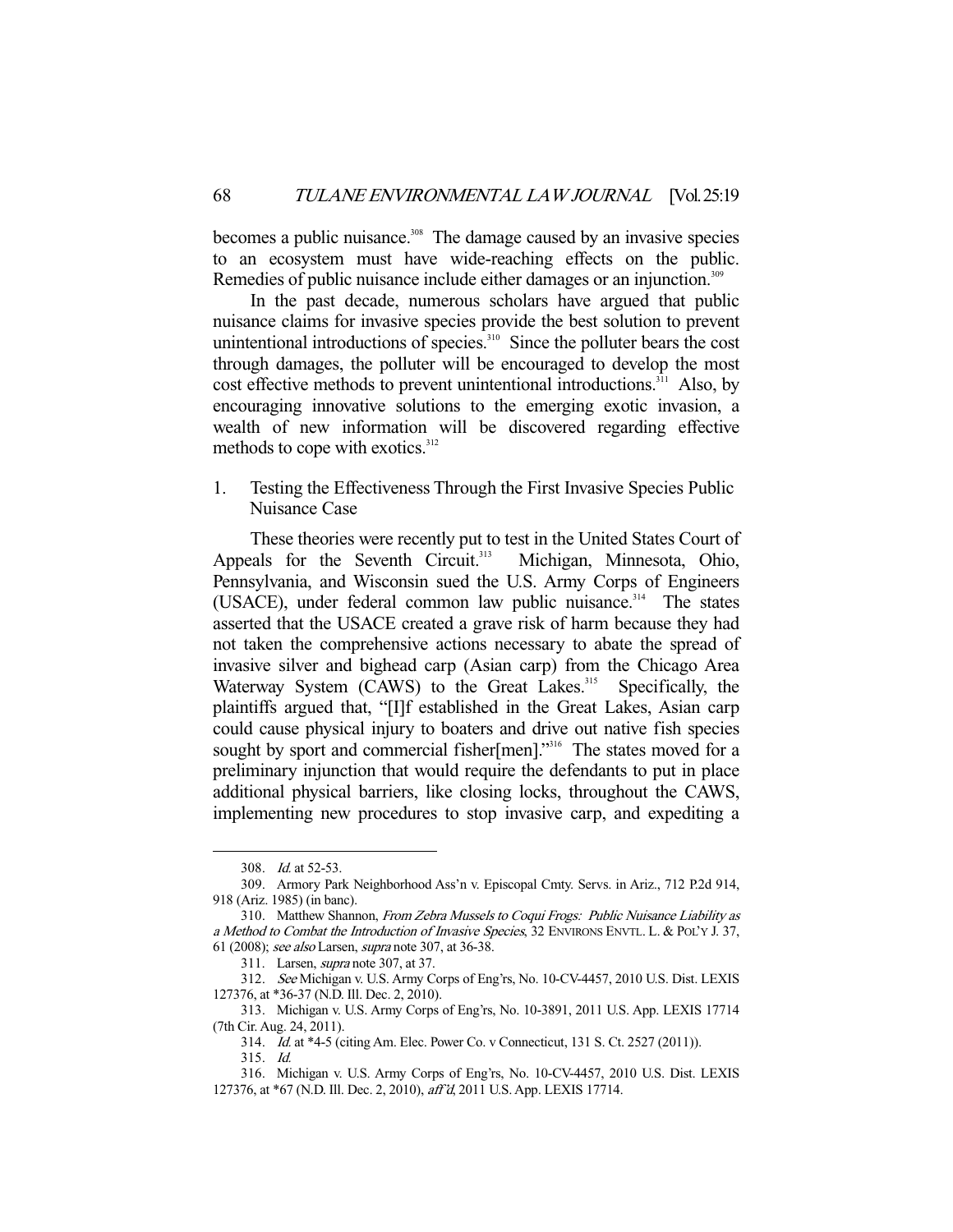study of how best to separate the Mississippi and Great Lakes watersheds permanently.317 The United States District Court for the Northern District of Illinois denied the preliminary injunction and the Seventh Circuit affirmed.<sup>318</sup>

 In an action for a preliminary injunction, the plaintiff must show that (1) they are likely to succeed on the merits of their claims, (2) they are likely to suffer irreparable harm without an injunction, (3) the harm they would suffer without the injunction is greater than the harm that preliminary relief would inflict on the defendants, and (4) the injunction is in the public interest.<sup>319</sup> The Seventh Circuit determined that the states were likely to succeed on the merits of the claim and were likely to suffer irreparable harm.<sup>320</sup> However, the preliminary injunction would cause significantly more harm than it would prevent and "competent federal and state actors are actively pursuing an array of efforts to solve the problem of invasive carp."<sup>321</sup>

 While the plaintiffs did not ultimately prevail, the Seventh Circuit case provides new precedent that the spread of invasive species falls under the purview of a public nuisance and that such a claim could succeed on its merits. The Seventh Circuit stated, "It would be arbitrary to conclude that [public nuisance] extends to the harm caused by industrial pollution but not to the environmental and economic destruction caused by the introduction of an invasive, nonnative organism into a new ecosystem (assuming that the states have correctly forecast the depletion of the Great Lakes fishery and the corresponding damage to the multi-billion-dollar sports fishing industry)."322 The Seventh Circuit, agreeing with the district court, noted that the magnitude of the potential harm was tremendous, and the risk that the "harm will come to pass may be growing with every passing day."<sup>323</sup>

 However, the court did not grant a preliminary injunction because, under the third prong, the costs associated with the preliminary injunction outweighed the benefits for reducing the risk of invasive carp establishing themselves in Lake Michigan in the near future.<sup>324</sup> For example, closing the locks would not reduce the probability of invasive

 <sup>317.</sup> Michigan v. U.S. Army Corps of Eng'rs, 2011 U.S. App. LEXIS 17714, at \*70-71.

 <sup>318.</sup> Id. at \*100.

 <sup>319.</sup> Id. at \*7-8 (citing Winter v. Natural Res. Def. Council, Inc., 555 U.S. 7, 20 (2008)).

 <sup>320.</sup> Id. at \*57.

 <sup>321.</sup> Id. at \*87.

 <sup>322.</sup> Id. at \*13-14.

 <sup>323.</sup> Id. at \*55.

 <sup>324.</sup> Id. at \*86.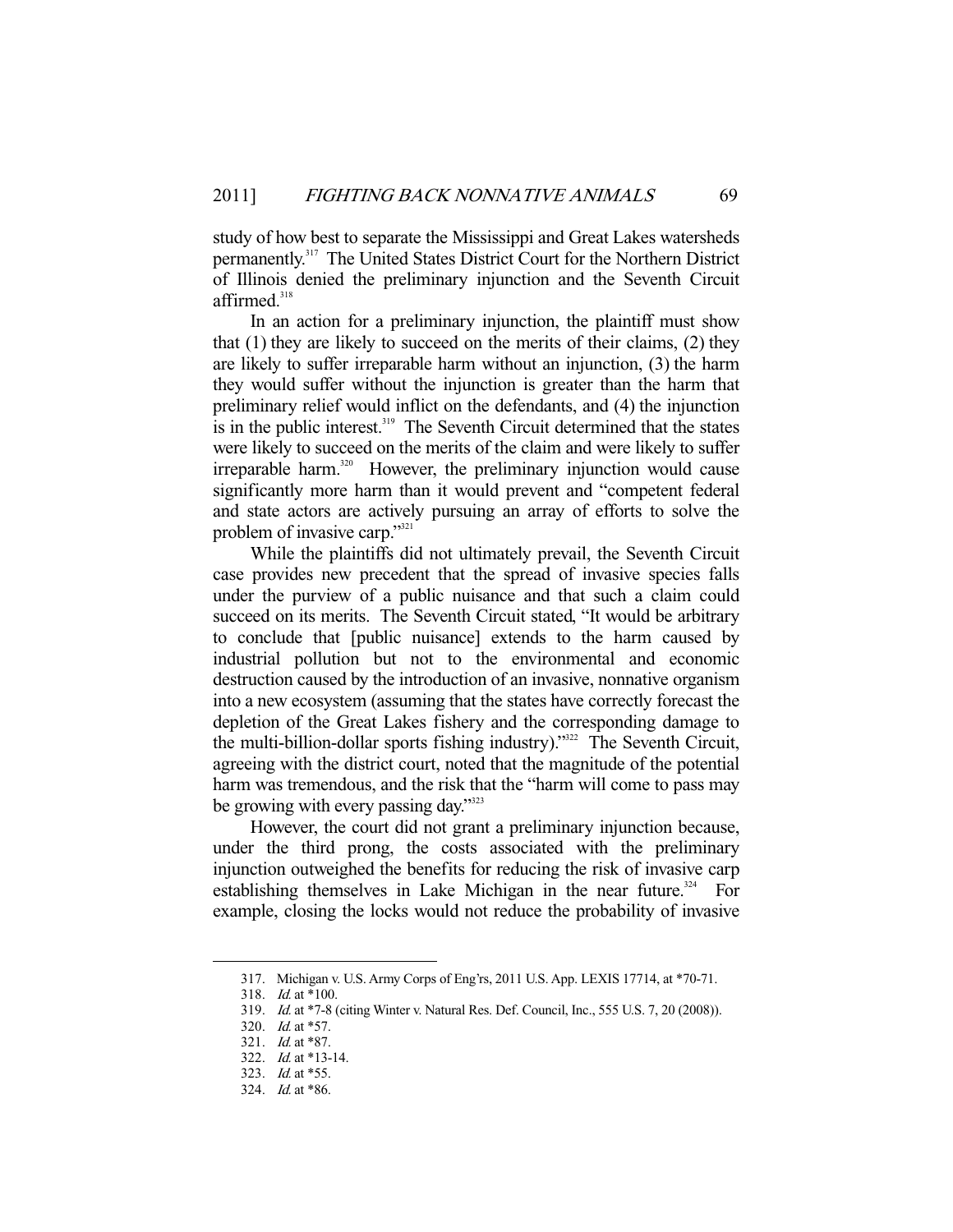carp entering the lake to zero, but could substantially heighten costs for public health and safety measures.<sup>325</sup>

 Furthermore, the court considered whether the cause of action under public nuisance was displaced by a comprehensive federal statute and therefore not available to the plaintiffs.<sup>326</sup> The cause of action may have been displaced if the comprehensive statute was enacted to fully address invasive species. $327$  The federal statute must address a question previously the subject of federal common law.<sup>328</sup> The district court found that the statute cited by the defendant, the Aquatic Nuisance Species Control Program, 16 U.S.C.  $\S 4722(i)(3)$ , was "not a comprehensive program for preventing Asian carp introduction and establishment in the Great Lakes."<sup>3329</sup> The Seventh Circuit agreed stating that "For better or for worse, congressional efforts to curb the migration of invasive species, and of invasive carp in particular, have yet to reach the level of detail one sees in the air or water pollution schemes."<sup>330</sup> Therefore, the cause of action had not been displaced. In the event a federal comprehensive invasive species statute is enacted, it may have the effect of displacing this common law cause of action, which could prevent litigants from recovering for damages resulting from nonnative invasive species.

## 2. Assessment of Public Nuisance's Effectiveness for Recovery and Prevention

The Seventh Circuit's recent decision in Michigan v. U.S. Army Corps of Engineers demonstrates that success on the merits of a public nuisance claim related to invasive animal species is possible. Ample science and compelling economic statistics related to the harm will help. However, a request for a preliminary injunction may not succeed where the plaintiff cannot clearly show that the benefits outweigh the costs of their suggestions. Moreover, if a federal statute already clearly regulates and enforces a behavior, then a public nuisance action may be displaced. This cause of action may be useful where an invasive species has already

 <sup>325</sup> Id. at \*75-76.

 <sup>326.</sup> Id. at \*29-40.

 <sup>327.</sup> Id. at \*31.

 <sup>328.</sup> Id.

 <sup>329.</sup> Michigan v. U.S. Army Corps of Eng'rs, No. 10-CV-4457, 2010 U.S. Dist. LEXIS 127376, at \*64 (N.D. Ill. Dec. 2, 2010). "The Court stated, '[u]ntil the field has been made the subject of comprehensive legislation or authorized administrative standards, only a federal common law basis can provide an adequate means for dealing with such claims as alleged federal rights.'" Id. at \*61 (alteration in original) (quoting Illinois v. City of Milwaukee, 406 U.S. 91, 108 n.9 (1972)).

 <sup>330.</sup> Michigan v. U.S. Army Corps of Eng'rs, 2011 U.S. App. LEXIS 17714, at \*35.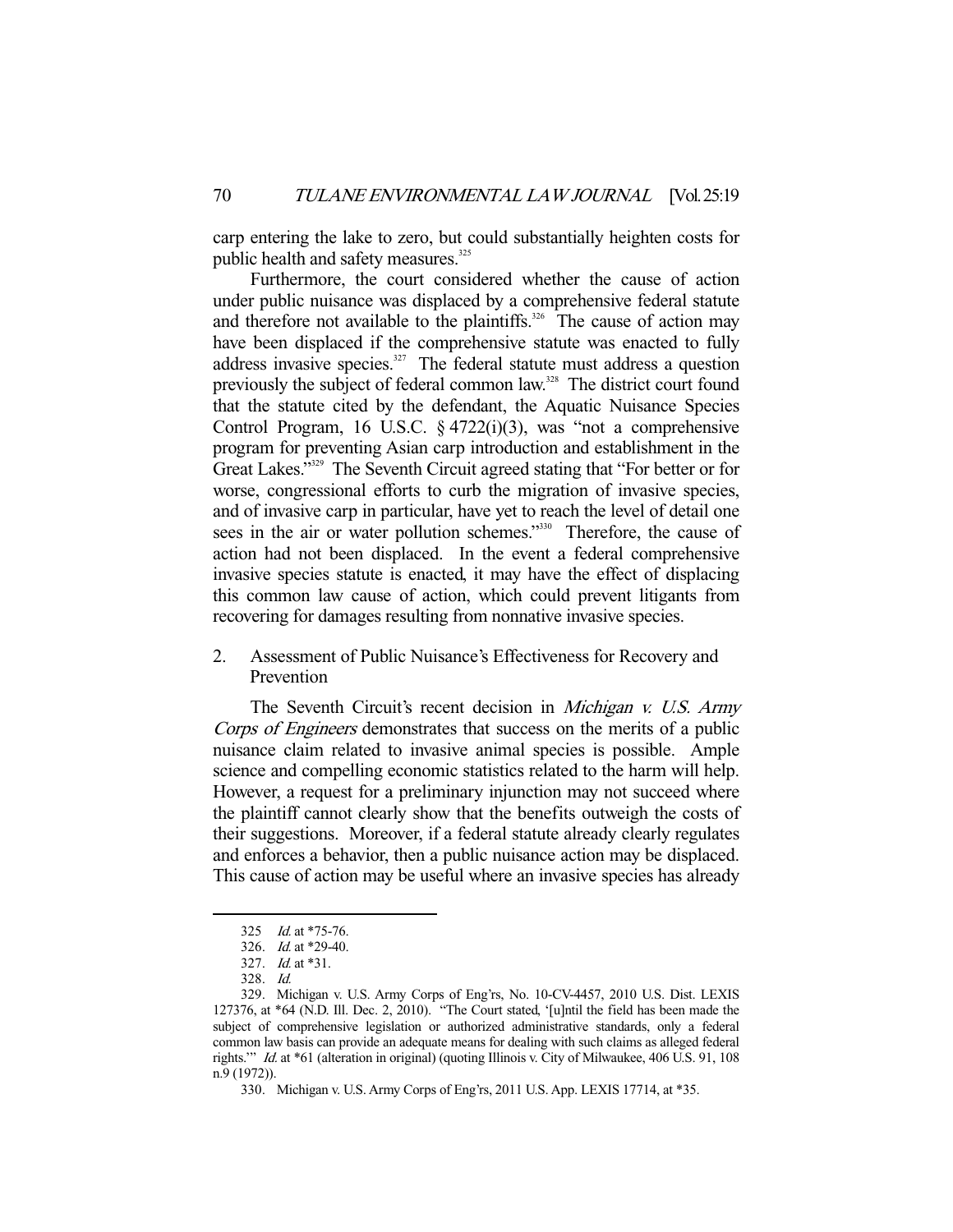or is likely to cause devastation to an area that is directly traceable to the actions of an actor, such as Asian carp in the Great Lakes. However, in many cases, it will be difficult to assess what damage was done by whom. For example, imagine that a python owner releases their pet into the Everglades, and that pet breeds with another released python, creating ten new pythons. Without better technology, it is practically impossible to connect previous owners of released invasive species with the offspring of those species. Thus, public nuisance claims may work well in situations where actions with devastating consequences can be tied to direct actors, but may not work well in isolated incidents that cannot be attributed to a party or when officials cannot determine if harm has occurred.

# G. Incentives To Promote Free Market Solutions for Control and Eradication

 A largely unexplored option is to encourage market forces to combat the spread of nonnative invasive species through positive incentives associated with prices, profit, and entrepreneurship and with voluntary partnerships between the government and private businesses or nonprofit organizations.<sup>331</sup> In concrete terms, this translates into Asian carp served on menus and nutria used for fabric and jewelry. This is already happening without the aid of federal intervention. In response to Asian carp crowding out catfish and other carp in the Mississippi River, several businesses have responded to the change in supply by selling Asian carp to distributors and serving them on menus. $332$  The distributor Big River Fish sold about two million pounds of Asian carp in 2005 to distributors.<sup>333</sup> In some cases, these businesses have a symbiotic relationship with state and federal programs to rid ecosystems of invasive species with incentives.

<sup>331.</sup> See TERRY L. ANDERSON & DONALD R. LEAL, FREE MARKET ENVIRONMENTALISM (rev. ed. 2001); see also ROBERT H. NELSON, FREE-MARKET ENVIRONMENTALISM: A BRIEF HISTORY AND OVERVIEW (Sept. 2001), http://www.publicpolicy.umd.edu/files.php/faculty/nelson/ institutional/Free\_Market\_Environmentalism.pdf.

<sup>332.</sup> Phil Vettel, That Pesky Asian Carp: Its What's for Dinner, CHI. TRIB., Apr. 22, 2010, http://articles.chicagotribune.com/2010-04-22/entertainment/ct-play-0422-vettel-asian-carp-taste-20100421\_1\_carp-sea-bass-fish.

 <sup>333.</sup> History of Big River Fish, BIG RIVER FISH, http://www.bigriverfish.com/history.php (last visited Oct. 7, 2011).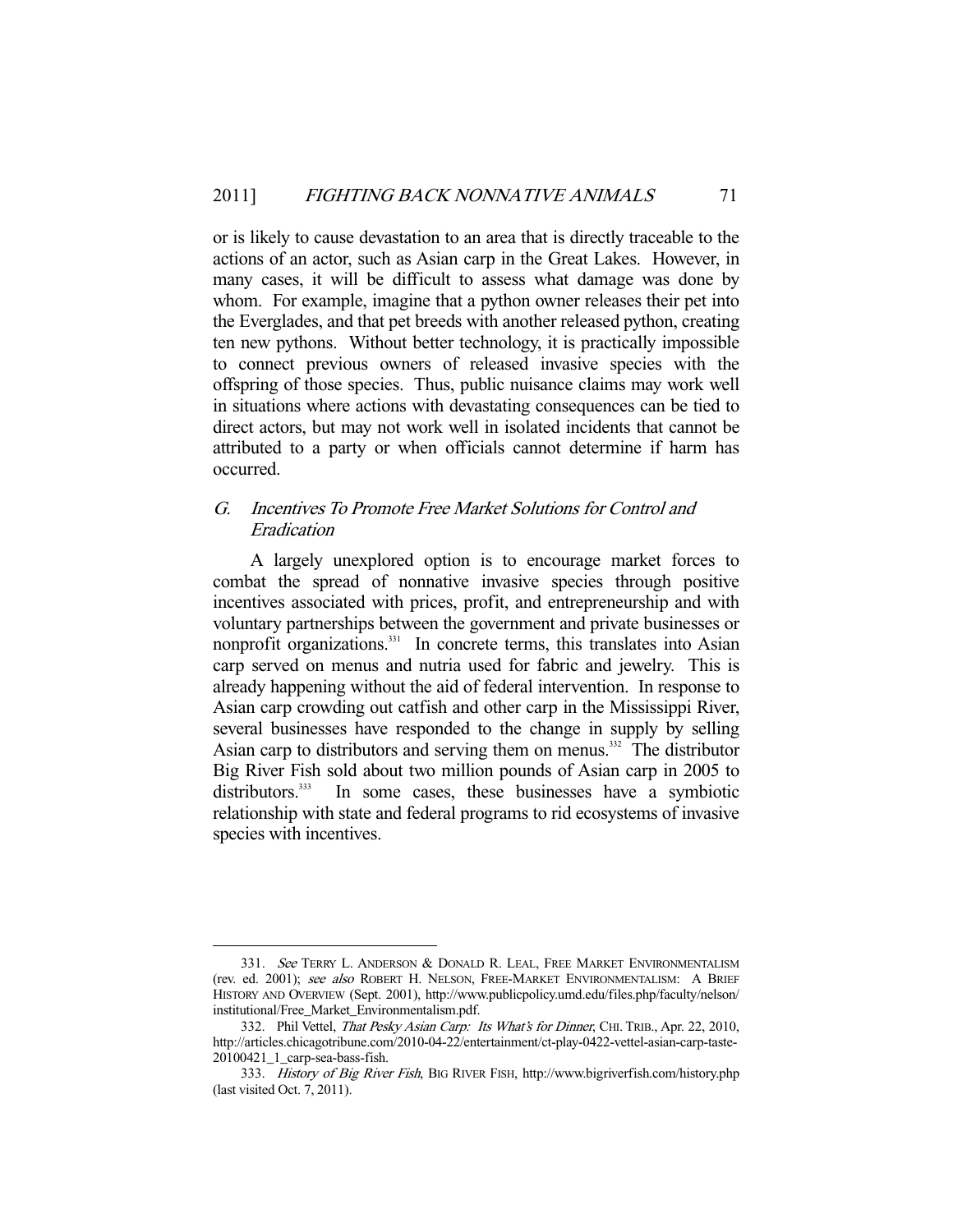1. Grant Programs, Funding Sources, and Voluntary Partnerships for Incentives

 Incentives and other grant programs from federal and state governments encourage private enterprises to develop innovative projects. For example, Righteous Fur, a Louisiana fashion business, uses the fur and teeth of invasive nutria, a small aquatic rodent, to create innovative clothing and jewelry.<sup>334</sup> Their supply of nutria is aided by the Coastwide Nutria Control Program, funded by the Coastal Wetlands Planning Protection and Restoration Act through the Louisiana Department of Natural Resources and Natural Resources Conservation Service.<sup>335</sup> The program pays economic incentives of \$5 per nutria tail delivered by registered participants to collection centers established in coastal Louisiana, and encourages the harvest of up to four hundred thousand nutrias in coastal Louisiana annually.<sup>336</sup> The Coastwide Nutria Control Program subsidizes nutria hunting, which then supplies Righteous Fur with the raw materials.<sup>337</sup>

 Other grant programs help landowners manage invasive species on their land. For example, the USDA's Natural Resources Conservation Service funded projects in twenty states, totaling over \$4.1 million to help limited resource farmers and ranchers and tribes control and manage invasive species.<sup>338</sup> The Pulling Together Initiative (PTI) solicited proposals to help control invasive plant species, mostly through the work of public and private partnerships.<sup>339</sup> The project only accepted applications from "private non-profit (501)(c) organizations, federally recognized Tribal governments, local, county, and state government agencies, and from field staff of federal government agencies. Individuals and for-profit businesses are not eligible to receive PTI grants, but are encouraged to work with eligible applicants to develop and submit applications to PTI."<sup>340</sup> PTI currently only addresses invasive

 <sup>334.</sup> See RIGHTEOUS FUR, http://www.righteousfur.com (last visited Oct. 9, 2011).

 <sup>335.</sup> Coastwide Nutria Control Program (LA-03b), LACOAST.GOV (Oct. 2002), http:// lacoast.gov/new/Data/Ed/LA-06b.pdf.

 <sup>336.</sup> Id.; Coastwide Nutria Control Program Application Instructions, NUTRIA.COM, http://www.nutria.com/site10.php (last visited Oct. 9, 2011).

 <sup>337.</sup> See Coastwide Nutria Control Program Application Instructions, supra note 336.

 <sup>338.</sup> Proposals Selected for Funding from the "Announcement of Funding for the Management and Control of Invasive Species Affecting Grazing Land," NAT. RESOURCES CONSERVATION SERV. (July 28, 2006), http://www.or.nrcs.usda.gov/programs/glci/glci-data/GLCItom.pdf.

<sup>339.</sup> Pulling Together Initiative, NAT'L FISH & WILDLIFE FOUND., http://www.nfwf.org/ AM/Template.cfm?Section=Charter\_Programs\_List&CONTENTID=20363&TEMPLATE=/CM /HTMLDisplay.cfm (last visited Oct. 9, 2011).

 <sup>340.</sup> Id.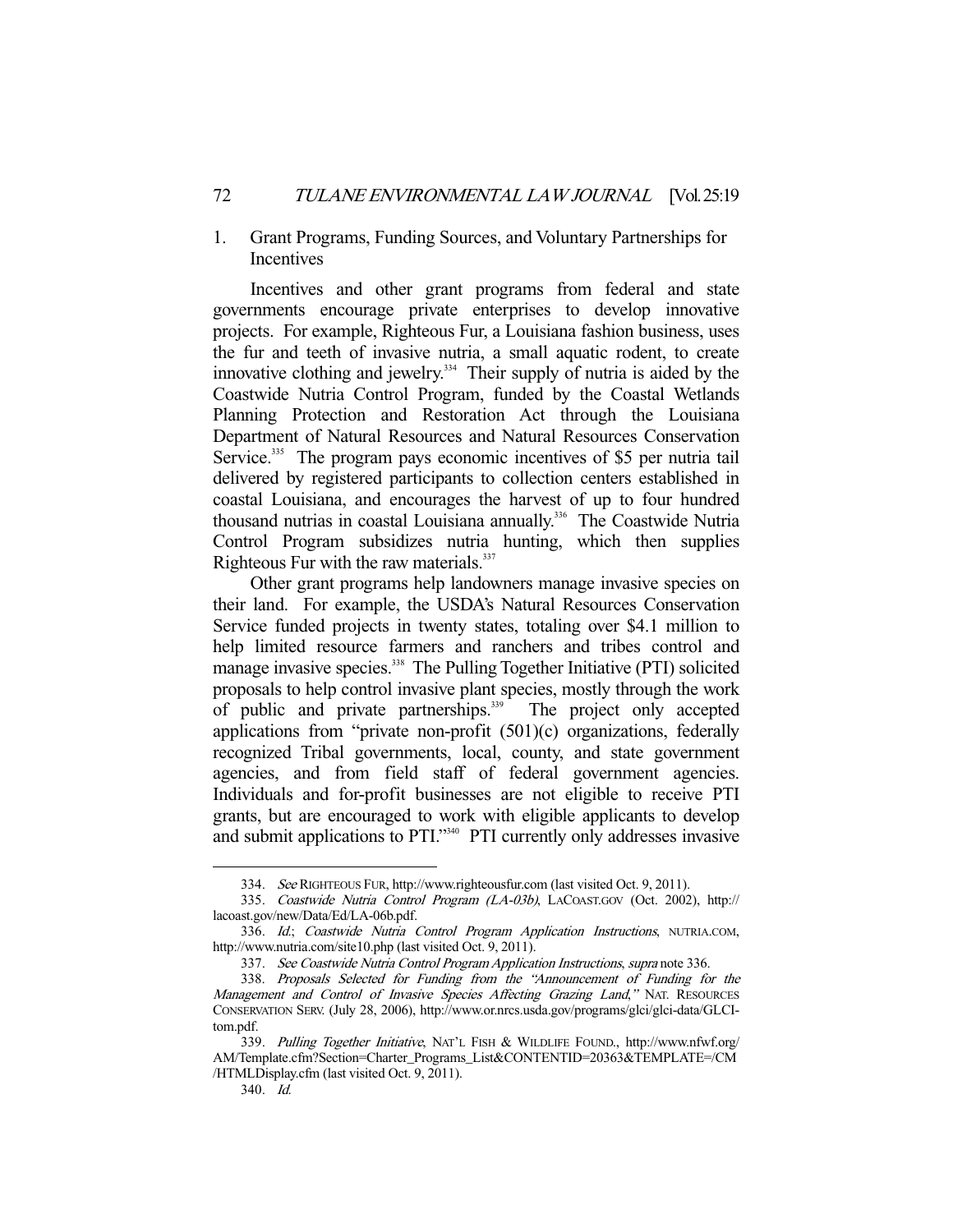plant species, and should be expanded to address invasive animal species. These programs could be linked in a national program to supply businesses, like Righteous Fur, invasive species as raw materials at low or no cost. Grants could aid business development and marketing.

 Finally, voluntary partnerships between governmental entities and private enterprise can address invasive species control. For example, the Florida Invasive Species Partnership is a collaborative program between federal, state, and local agencies with nongovernment organizations to manage invasive nonnative species in Florida.<sup>341</sup> This program encourages the development of "voluntary partnerships, such as Cooperative Invasive Species Management Areas[, and p]rovides information and contacts on incentive programs for private landowners."<sup>342</sup> The Early Detection and Mapping System provides a picture of the distribution of specific invasive species across the region.<sup>343</sup>

#### 2. Obstacles to Incentive Programs

 While the free market provides a means to rid ecosystems of selected invasive species, there are challenges. Marketing an invasive species product may not initially appeal to consumers. Righteous Fur advertises nutria as a luxury item from Hollywood's golden age, "worn by style icons like Greta Garbo, Elizabeth Taylor, [and] Sophia Loren,"344 but reporters still portray nutria as a rodent.<sup>345</sup> Lockwood, an upscale Chicago restaurant offered "Asian carp-accio" to diners for free last year.<sup>346</sup> When it failed to attract popularity, Chef Phillip Foss tried to rename it "Shanghai Bass," but the dish was soon discontinued indefinitely.<sup>347</sup> The stigma of an invasive species in an upscale restaurant

<sup>341.</sup> Invasive Species Know No Boundaries-Neither Do We, FLA. INVASIVE SPECIES PARTNERSHIP, http://www.floridainvasives.org (last updated Oct. 4, 2011, 3:05 PM).

 <sup>342.</sup> Id.

 <sup>343.</sup> EDDMaps: Early Detection and Distribution Mapping System, EDDMAPS, http://www.eddmaps.org/about/ (last updated Aug. 19, 2011, 11:06 AM). This program is based out of the University of Georgia. Id.

<sup>344.</sup> RIGHTEOUS FUR, supra note 334.

<sup>345.</sup> Nicole Pasulka, *Invasion of the Bayou Snatchers*, MORNING NEWS (June 1, 2010), http://www.themorningnews.org/article/invasion\_of\_the\_bayou\_snatchers; see Susan Langenhennig, Trapped!—Environmental Advocates Are Promoting Nutria Fur as a Way To Help Save the Wetlands, TIMES PICAYUNE (New Orleans), Jan. 18, 2010, at C1, available at http://www. nola.com/fashion/index.ssf/2010/01/post\_6.html.

<sup>346.</sup> Josh Mogerman, Free Asian Carp Dish from a Man on a Mission, CHICAGOIST (Apr. 10, 2010, 2:00 PM), http://chicagoist.com/2010/04/10/many\_chefs\_in\_town\_have.php.

<sup>347.</sup> Phillip Foss Rebrands the Asian Carp, GRUB STREET CHI. (Apr. 19, 2010, 11:30 AM), http://chicago.grubstreet.com/2010/04/phillip\_foss\_renames\_asian\_car.html; see also Phillip Foss & Andrew Brochu, Getting Carped Out, PICKLED TONGUE (Apr. 10, 2010, 11:52 PM),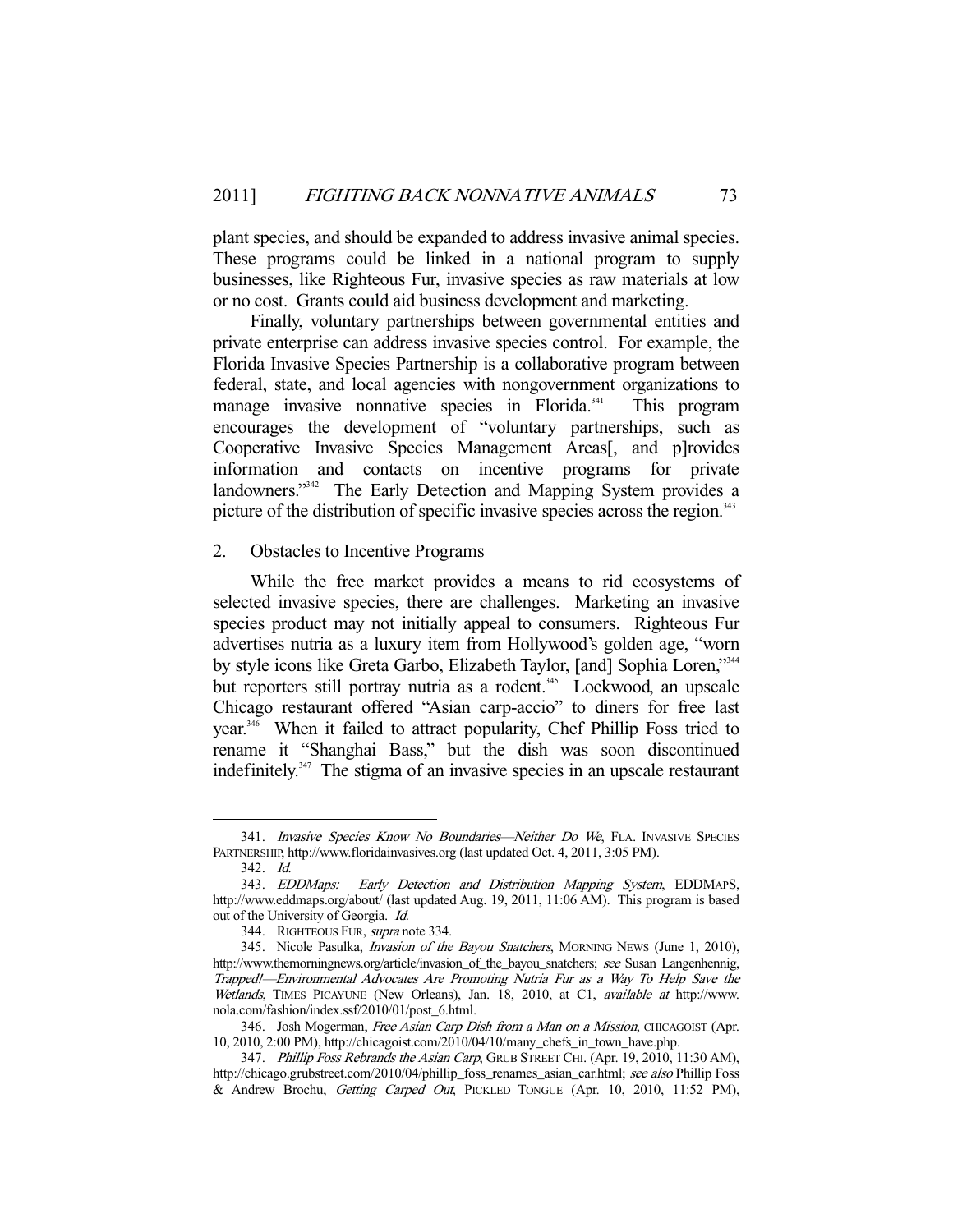was too difficult to overcome. On the other hand, an industry aimed at destroying an invasive species may become a victim of its own success. If a business depends on a certain species for supply, it is against its best interests for the species to become unavailable. As Righteous Fur's popularity grows, there will be higher demand, and more nutria will be hunted.<sup>348</sup> If nutria does become scarce, the demand may encourage the breeding of nutria for fur and result in the accidental release of nutria back into the ecosystem.<sup>349</sup> This would only continue the cycle of destruction. Additionally, while the voluntary partnerships facilitate cooperation between different actors, they do not exist throughout the country yet. Finally, what entity would provide funds for these incentive programs? One solution may be to establish a trust funded through fines and penalties from a more vigorous enforcement regime. While there are some concerns to promoting incentive programs, they should be further explored.

#### H. Conclusion—The Patchwork of Other Laws Still Has Holes

 As illustrated here, a variety of tools not specifically designed to address invasive species can be used for that purpose. However, the analysis demonstrates wide gaps in the scope of regulations. While NEPA, the CWA, the ESA, and the AHPA offer a variety of preventative and enforcement tools to curb the spread of invasive species, their scopes are limited to federal actions, invasive species in the water, impacts to federally listed species, and impacts to livestock, respectively. State statutes and programs limit the possession and release of exotic species through prevention and punishment. But there is a lack of uniformity across state lines regarding the specific type of animals banned, the permitting process, whether the ban is for both possession and release or just possession, and penalties. Additionally, while public nuisance is a potential tool for cost recovery or an injunction, litigants have not yet brought a successful case. Finally, methods to control the spread of invasive species are starting to burgeon naturally in the free market, although incentives to help these creative fixes are few and far between.

 With these multiple gaps in regulation, there are numerous situations that would escape the scope of these laws and allow the problem of invasive species to persist. For prevention, the actions of individuals and corporations are not reached. In regard to punishment,

http://thepickledtongue.com/?p=5798 (detailing more information, including the extra expense caused by deboning and cleaning the fish).

 <sup>348.</sup> Pasulka, supra note 345.

 <sup>349.</sup> Id.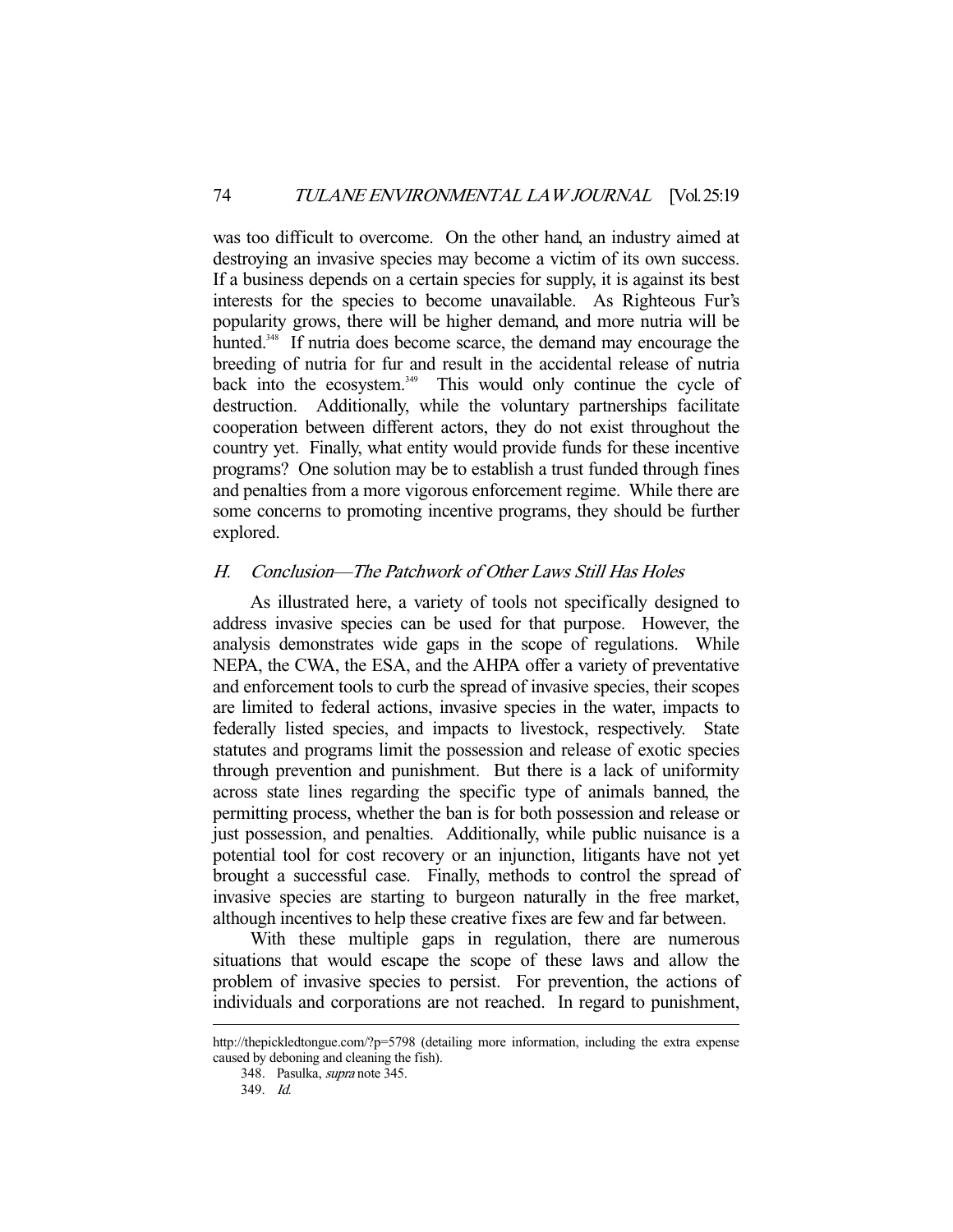there is nothing to punish someone for releasing a python in Georgia that reaches Florida. Incentives to restrict the release or capture of invasive species are limited. These gaps strongly suggest the need for a comprehensive statute.

## V. FRAMEWORK FOR A PROPOSED COMPREHENSIVE INVASIVE NONNATIVE SPECIES ACT (CINSA)

 This Part evaluates and consolidates the thesis' ideas into a model federal comprehensive invasive species statute. Returning to the rubric explained in Part II, it will articulate several concrete suggestions for each section.

#### A. Prevention

 As the analysis of existing statutes shows, the prevention framework is inadequate. Instead of proactively restricting the spread of invasive species, the Lacey Act reacts after individual species have caused problems. A comprehensive statute could change the current dirty list approach to a clean list along with a companion permitting system that places the onus on users to affirmatively demonstrate the lack of risk in transporting, importing, or selling an animal. A more detailed mechanism for risk assessment, such as the development of a national mapping database that shows where and how specific invasive species are spreading, could be pursued. Uniform bans, permits for exotic animal pet ownership, as well as mandatory microchipping will be important parts of the statute, although the specific details would need to be determined. For public awareness and notice of these laws, there could be a publicly accessible database available at various interstate and international border crossing points.

#### 1. Reforming the Dirty List into a Clean List

 There should be a clean list of species that are allowed into the country, instead of the current dirty list that prohibits specific species. To ease confusion, the current list of injurious species under 18 U.S.C. § 42 of the Lacey Act could sunset while the new regulations take effect and are eventually superseded. The Nonnative Wildlife Invasion Prevention Act "list of approved species" provides a framework for the development of a clean list. This list would have contained species that are not harmful to the United States' economy, the environment, or other animal species' or human health. The list also included species that may be harmful but are already so widespread in the United States that it is clear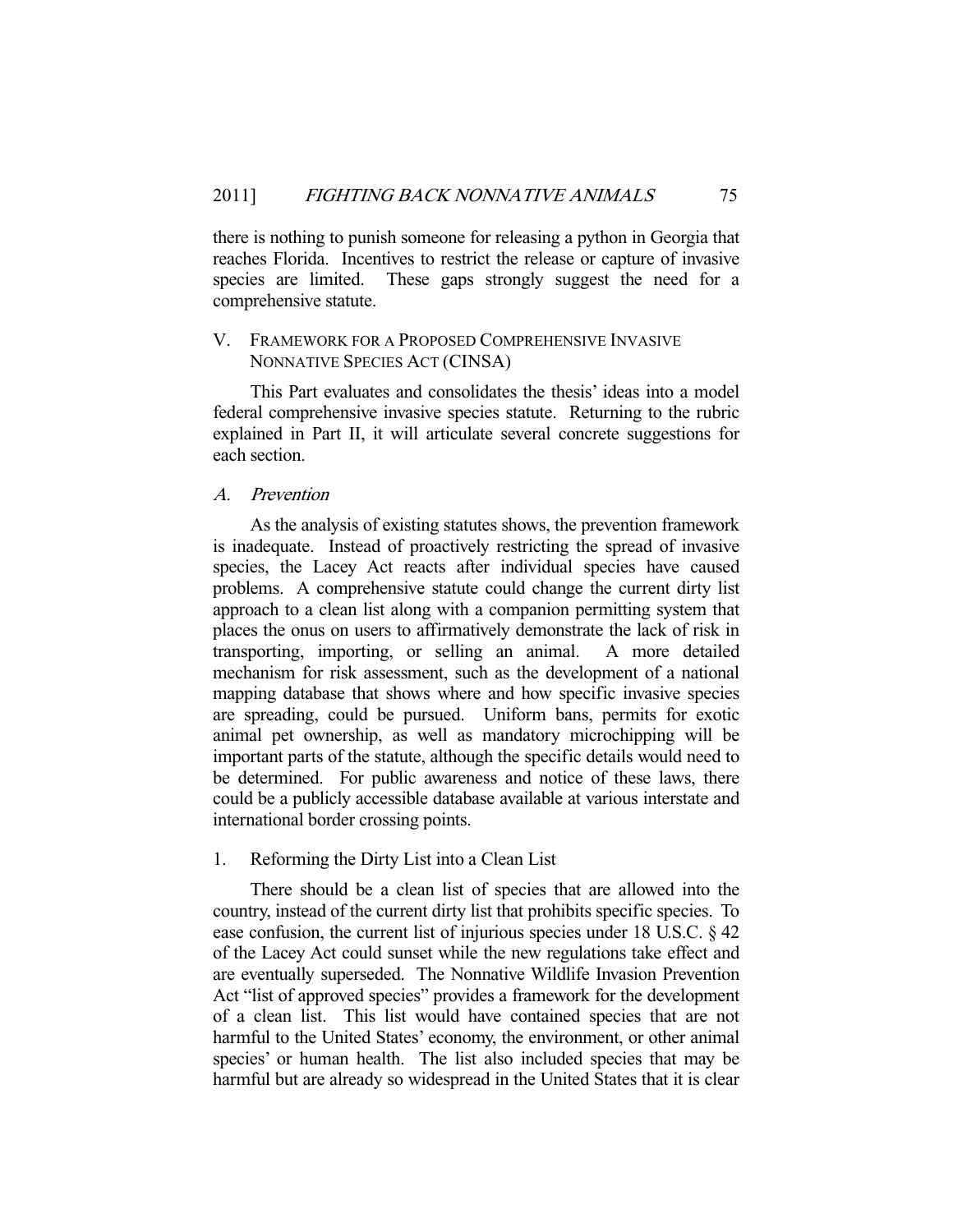that any restrictions would have no practical utility.<sup>350</sup> The Nonnative Wildlife Invasive Prevention Act also created a dirty list, but this does not seem necessary because a species can only be imported or brought across borders if it is on the clean list. An additional list would be confusing and would undercut the purpose of the change.

 The new statute could place the onus on importers, transporters, and other persons involved in the wildlife trade to petition for a specific animal to be placed on the clean list. If a specific company or individual wants a species to be listed on the clean list, they could pay a small fixed fee for the assessment to be completed. The assessment could be completed by an unbiased group of experts affiliated with universities and governmental officials. To avoid corruption, special interests will either have no role or a very limited role in this assessment. After a while, the clean list will develop as market forces use it. If a corporation or individual then wants to import, trade, or transport such species, they must apply for a permit. Listing on the clean list, as well as permits, may be conditional, meaning that the user can import a certain species to an area if there is little risk. For example, if someone wants to sell Burmese pythons in Alaska to a pet store, this potentially could be acceptable if it can be shown that a Burmese python poses a very low probability of risk of damage to the Alaska ecosystem or nearby ecosystems. If a species on the clean list is determined to cause a problem, it will be immediately suspended, and a specific permit holder will have to show within a specified time period that the species is not linked to the problem or contributing to the problem.

#### 2. Improving the Risk Assessment Process

 The risk assessment process will need to explain exactly how these decisions will be determined. A series of factors will be evaluated, including:

(2) the native range of the species; (3) whether the species has established or spread, or caused harm to the economy, the environment, [and] human health in [domestic] ecosystems in or ecosystems that are similar to those in the United States;  $\dots$  (5) the likelihood of establishment  $\dots$ ; (6) the likelihood of spread of the species in the United States; . . . (8) the likelihood that the species would harm [wildlife]; (9) . . . habitats or ecosystems  $\ldots$ <sup>351</sup>

 <sup>350.</sup> Nonnative Wildlife Invasion Prevention Act, H.R. 669, 111th Cong. § 4 (1st Sess. 2009).

 <sup>351.</sup> Id. § 3(b).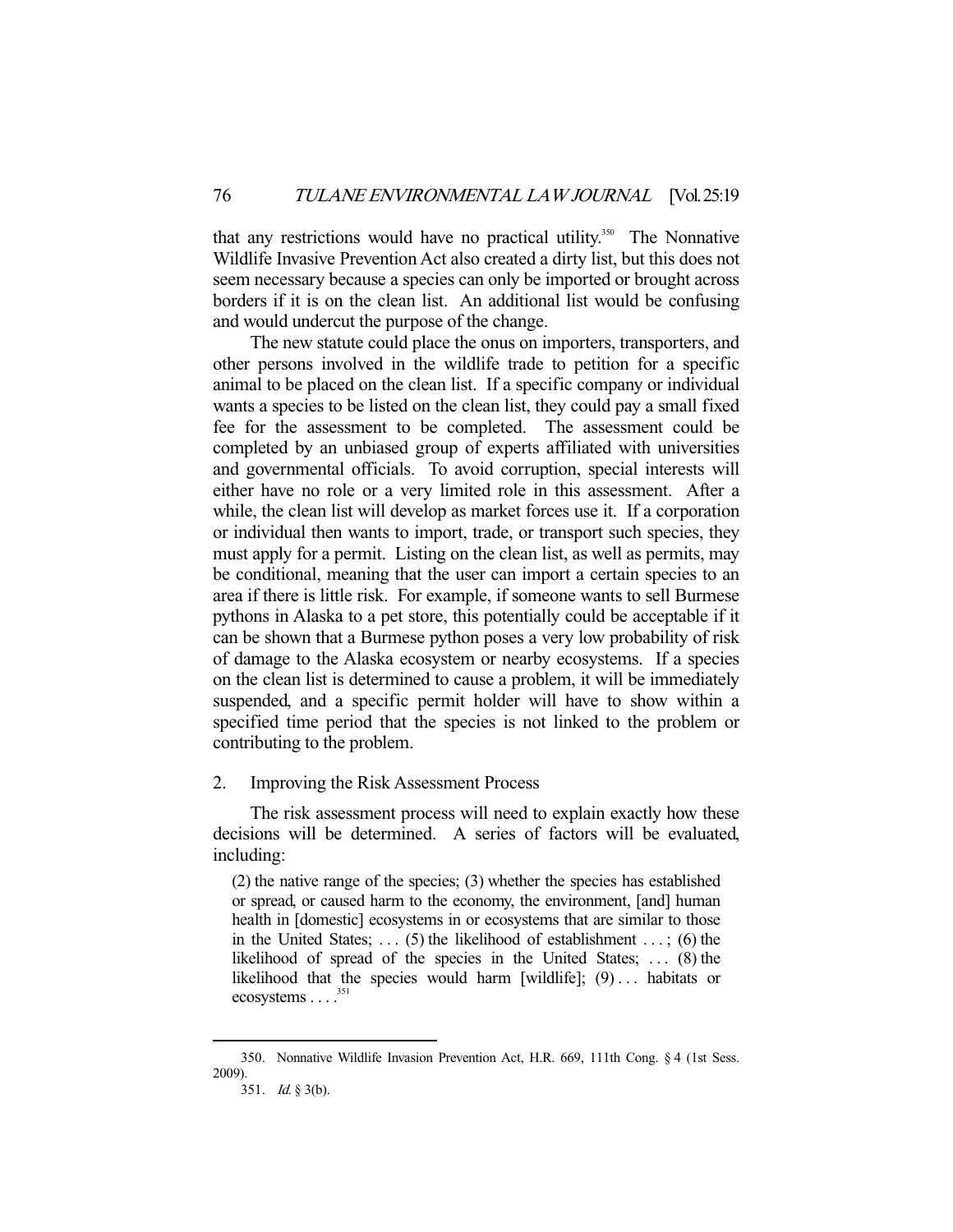A companion guidance document will need to be created. New Zealand has a detailed guidance document for explaining the risk assessment method, which could be used for direction.<sup>352</sup> Additionally, since the United States is a large area with a variety of different ecosystems, the risk assessment process should include assessments of impacts of species across state and ecosystem lines. For example, nutria establish populations in wetlands.<sup>353</sup> While coastal Louisiana is already suffering, there should be special risk assessments for whether or how nutria would establish populations in other coastal wetlands in the United States, such as portions of South Florida.

 Tools such as the Invasive Species Specialists Group's Global Registry of Invasive Species (GRIS) database could be used as decision trees and models.354 Additionally, there should be an invasive species mapping system like the one offered by University of Georgia's Early Detection and Distribution Mapping System on a national scale.<sup>355</sup> This project maps the documented range of various invasive species throughout Florida and several other southeastern states.<sup>356</sup> Since this project will require local information on a national scale, it may be proper to farm out the information gathering process to universities or state agencies.

3. Establishing Uniform Restrictions on Exotic Animal Ownership

 The comprehensive statute should include limits on exotic, and potentially all, animal ownership. The exact details would need to be determined after a discussion with different states and stakeholders. Since the core of the problem is not ownership of a pet, but release of a pet into the environment, there should be a ban on the release of pets into the environment, accompanied by hefty fines. This could apply to all animals foreign to the ecosystem in which they live, which may include domesticated animals such as cats. There should also be bans on ownership of animals that have been shown to be extremely dangerous,

<sup>-</sup> 352. BIOSECURITY N.Z., RISK ANALYSIS PROCEDURES, VERSION 1 (Apr. 12, 2006), http:// www.biosecurity.govt.nz/files/pests/surv-mgmt/surv/review/risk-analysis-procedures.pdf; see also BIOSECURITY N.Z., REQUEST FOR DEVELOPMENT OF AN IMPORT HEALTH STANDARD (Jan. 2010), http://www.biosecurity.govt.nz/files/regs/imports/animals/forms/ihs-request-animal-product.pdf.

<sup>353.</sup> Nutria, Eating Louisiana's Coast, U.S. GEOLOGICAL SURVEY 1 (June 2000), http://www.nwrc.usgs.gov/factshts/020-00.pdf; Nutria, A Rat-Like Pest Ravaging Gulf Coast Wetlands, Can Be Lured with New Substance, SCI. DAILY (Mar. 10, 2008), http://www. sciencedaily.com/releases/2008/03/080306094624.htm.

<sup>354.</sup> See JENKINS ET AL., supra note 24, at 32.

 <sup>355.</sup> See EDDMaps: Early Detection and Distribution Mapping System, supra note 343. 356. Id.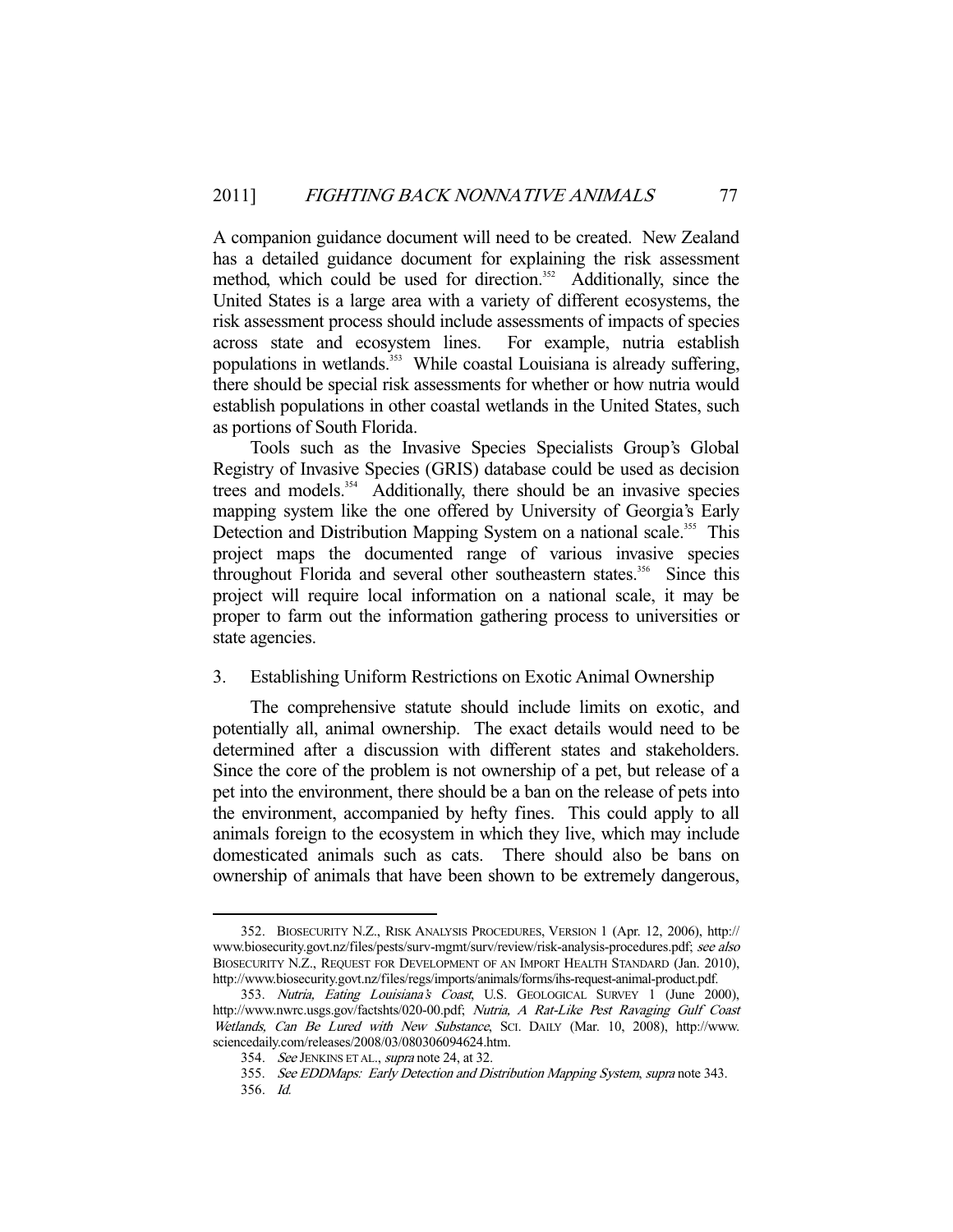either from a public safety or ecological standpoint. Finally, to improve identification of animals that have been released, pets should be microchipped. While some states do have microchipping programs, it does not make sense to have a patchwork of state laws when an escaped animal can travel across borders. Once the uniform framework is eventually established, it could avoid confusion and provide a unified front in the war against invasive species.

# B. Increase Public Awareness of Laws Through Enhanced Notice Procedures

 The assessment of the Lacey Act showed that lack of notice as well as vagueness are problems when foreign or out of state laws are applied. In an effort to create further notice to international and interstate travelers of the potential criminal and civil liabilities arising under this new statute, as well as 16 U.S.C. § 3373, a coordinated federal and state program can enhance awareness of restrictions at interstate and international border crossings. The new clean list should be accessible online, and searchable by state, country, species, and business type.

## 1. Punishment

 For effective enforcement of these laws, there needs to be penalties that correspond fairly with violations of this law. The punishment mechanism needs to be consistent across the country, with uniform penalties for violations. There will need to be a deeper look into assessing the fairness of monetary fines and criminal penalties. New Zealand's model of enforcement could be emulated. In the New Zealand Biosecurity Act, there are higher penalties for corporations than there are for an individual with unauthorized goods, or to those who buy, sell, exchange, or otherwise acquire or dispose of those goods.<sup>357</sup> Whereas a fine for an individual person is up to \$100,000, the fine for corporations is up to  $$200,000$ <sup>358</sup>. Fines this high should correspond to truly egregious offenses. On the other hand, penalties should not be too harsh for minor violations so as to instill mistrust in the system. Currently, the Lacey Act is suffering from this type of mistrust and alleged "overcriminalization."359 Any penalties and methods of enforcement must be sensitive to

 <sup>357.</sup> Biosecurity Act 1993 § 157 (N.Z.).

 <sup>358.</sup> Id.

<sup>359.</sup> Michael Johnson, Congress Reviewing "Overcriminalization," EXAMINER.COM (Oct.

<sup>4, 2010),</sup> http://www.examiner.com/civil-rights-in-miami/congress-reviewing-overcriminalization.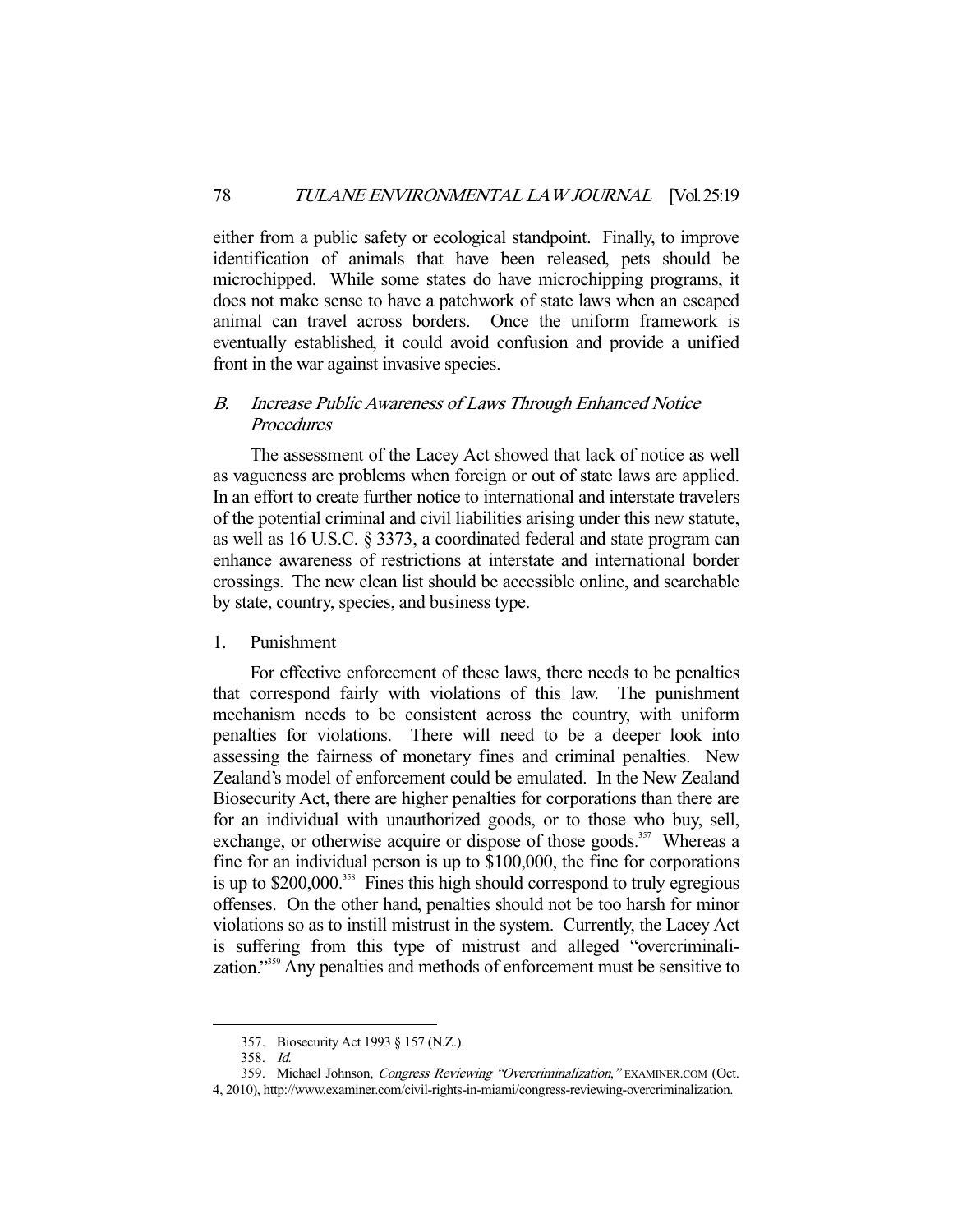this idea and avoid absurd results. There will need to be further analysis to determine appropriate penalties.

## 2. Cost Recovery

 The model comprehensive statute should include methods to fund the restoration of ecosystems damaged by invasive species. The APHA's cost recovery clause is extremely limited to impacts on livestock.<sup>360</sup> While the APHA's scope is limited to impacts on livestock, the statute serves as a model that requires those responsible to help with cleanup through the polluter pays principle. Another possibility is to use the Comprehensive Environmental Response, Compensation, and Liability Act (CERCLA) as a model, which provides a framework for cost recovery and cleanup from the spill of hazardous substances.<sup>361</sup> Unlike the ESA or CWA or New Zealand's Biosecurity Act where there are fixed fines for specific violations, CERCLA requires cost recovery for assessing the injury and restoring the site, in addition to fixed fines. Like CERCLA, there could be limited defenses, including an act of God, an act of war, an act or omission of a third party, or any combination of these defenses.<sup>362</sup>

 Cost recovery for damages due to the spread of invasive species can be problematic because it is difficult to tie a specific ecological problem to a specific person who released the animal. The microchipping program as explained in Part IV.E.1 will aid this effort, but does not solve the problem of finding liability of damage to an ecosystem from unidentified species that were never microchipped. One possibility is to create a statutory based market share liability, apportioning the clean-up costs on numerous defendants based on each defendant's share of the market. In *Sindell v. Abbott Laboratories*, the plaintiffs, girls allegedly injured by their mothers' ingestion of the drug diethylstilbestrol (DES) were unable to identify the specific manufacturer of the drugs taken by their mothers.363 The court adopted the theory of market share liability based on the principle that between innocent plaintiffs and negligent defendants, the latter should bear the cost of injury.<sup>364</sup> Once plaintiffs

 <sup>360. 7</sup> U.S.C. § 8303(a)(1) (2006).

 <sup>361.</sup> Comprehensive Environmental Response, Compensation, and Liability Act (CERCLA), 42 U.S.C. §§ 9601-9675 (2006). For a creative look at how CERCLA applies to Everglades restoration, see Alfred R. Light, Of Square Pegs, Round Holes and Recalcitrants Lying in the Weeds: Superfund's Legal Lessons for Everglades Restoration, 12 MO. ENVTL. L. & POL'Y REV. 91, 124 (2005).

 <sup>362. 42</sup> U.S.C. § 9607(b).

 <sup>363. 607</sup> P.2d 924, 932 (Cal. 1980).

 <sup>364.</sup> Id.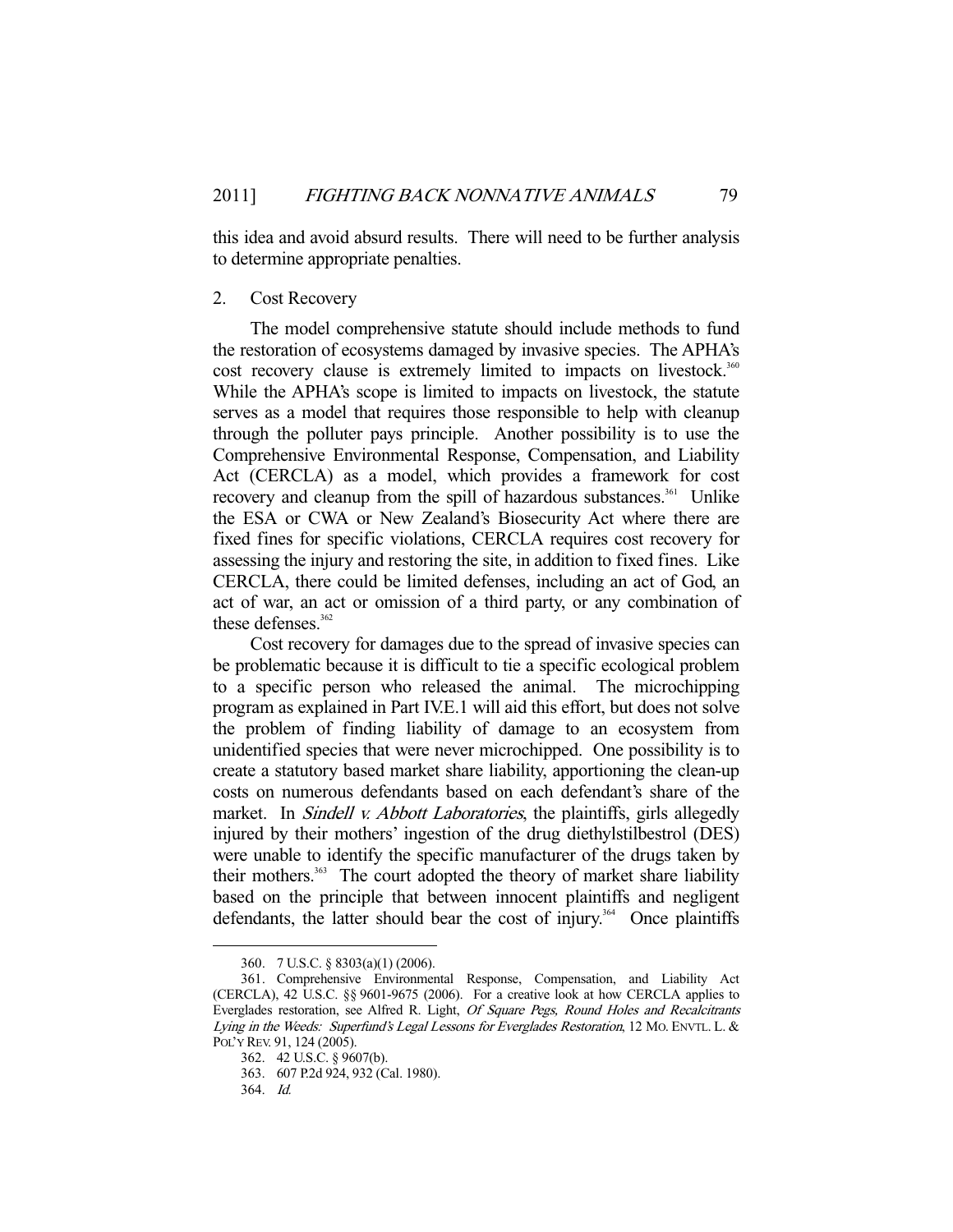joined the manufacturers of a substantial percentage of DES, defendants were required to prove they could not have manufactured the injurycausing product.<sup>365</sup> Absent such proof, liability for damages could be apportioned based on each defendant's share of the appropriate market.<sup>366</sup>

 Likewise, in the case of damage caused from the release of Burmese pythons in the Everglades, all pet store owners who sell pythons could potentially be jointly liable, and they would have the burden to prove that they were not the cause of the released python. In the context of cost recovery for invasive species, this idea should be further explored.

## 3. Incentives

 Finally, a comprehensive federal invasive species statute could harness and encourage market forces, emphasizing incentives associated with entrepreneurship and voluntary partnerships between the government and private businesses. The statute could lay the groundwork for a federal funding program that incentivizes small businesses to use invasive species caught by state wildlife agencies as materials. Tax breaks for these businesses could be passed. Miami's Pet Amnesty Day program should be expanded to states with severe invasive species problems.

 The qualifications for these programs would have to be developed to set parameters for whether only certain invasive species would qualify and whether there should be caps on the quantity of invasive species taken for materials. If businesses start depending on a specific invasive species, there is a danger that once that species is almost hunted to extinction, there will be attempts to perpetuate the population simply to keep the business going. To respond to these concerns, the statute will have to have clear rules on when a species may not be used for this program. While these programs raise a series of questions, they should be further explored.

#### C. Concluding Thoughts

 As you can see, current U.S. laws dealing with the critical problem of invasive species are lacking central pieces and are uncoordinated. A new comprehensive statute could improve mechanisms for prevention, punishment, cost recovery, and incentives. The suggestions raise a series of further questions that should be further explored. For example, what are the constitutional implications? Do the concepts of federalism and

 <sup>365.</sup> Id. at 937.

 <sup>366.</sup> Id.